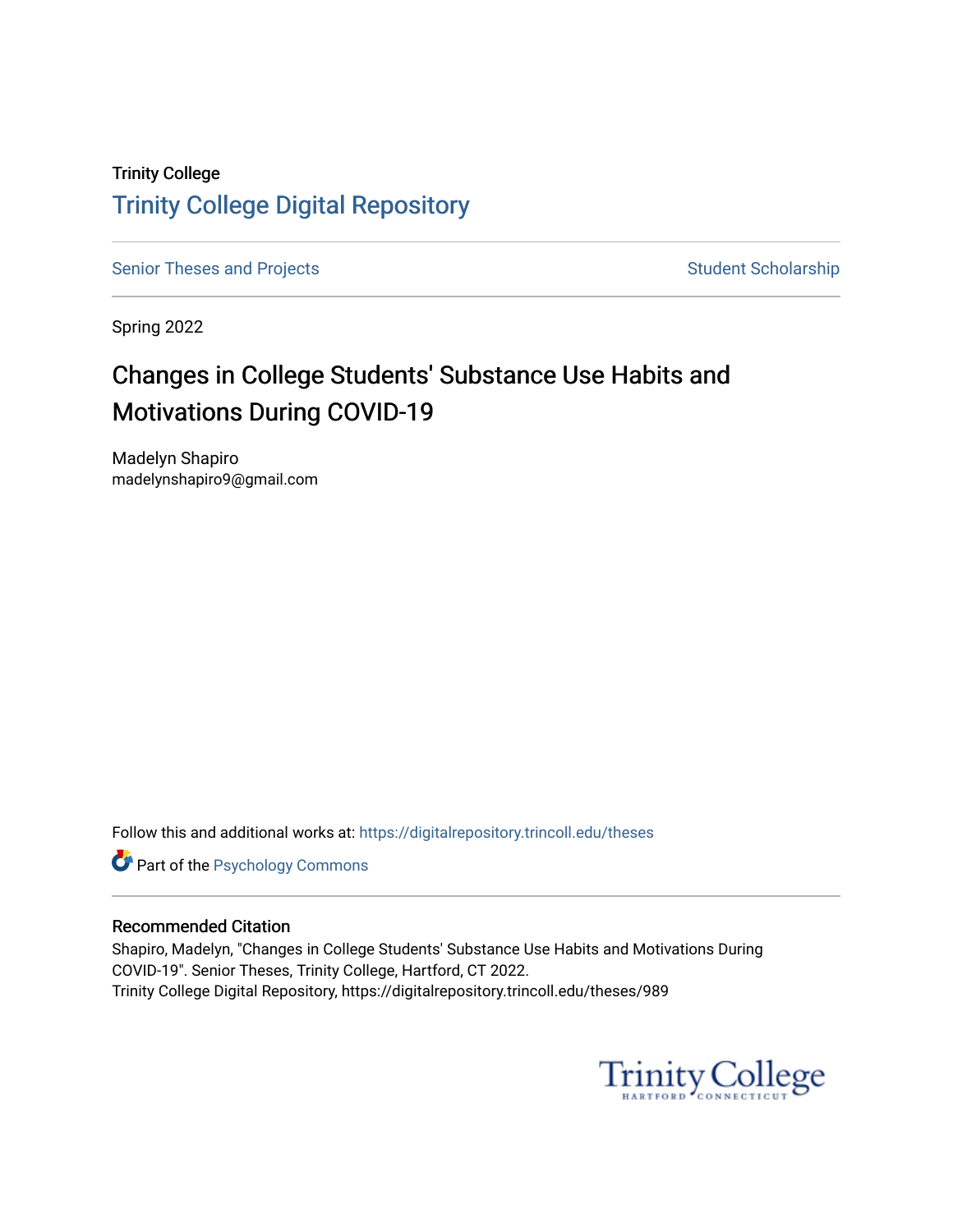Changes in College Students' Substance Use Habits and Motivations During COVID-19

A thesis submitted in partial fulfillment for the Bachelor of Art Degree in Psychology

Madelyn A. Shapiro

Trinity College

Fall 2021 – Spring 2022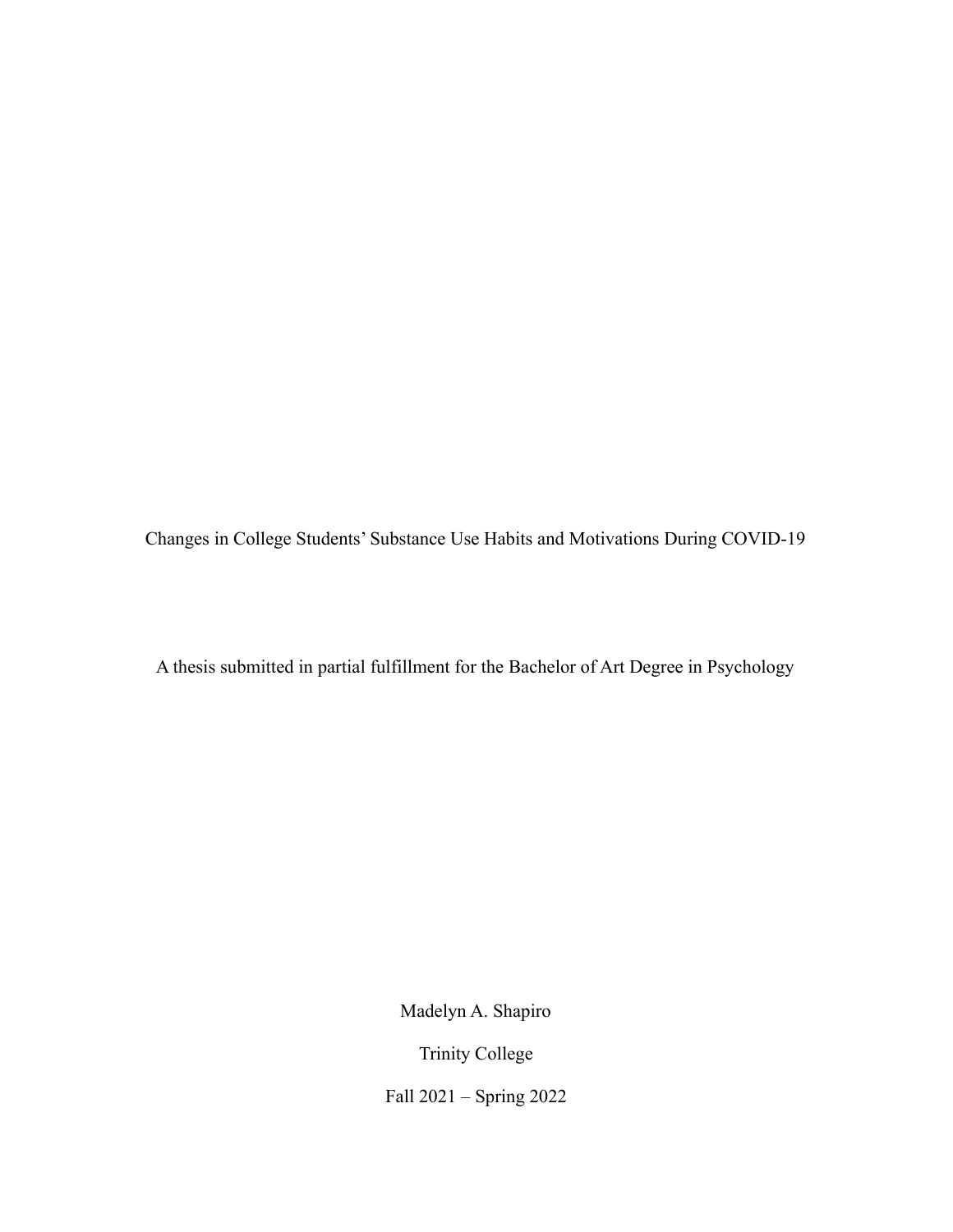#### Acknowledgements

When I declared to be a psychology major, I knew that writing a thesis was something I wanted to do. It is incredible to see how that one small idea you start with takes shape and grows into something so large throughout the entirety of the process. My year-long, multi-faceted project would not at all have been possible if it were not for my thesis advisor, Professor Laura Holt. You truly guided me through my whole journey, helping keep me on course through the weekly meetings, constant communication, edits upon edits, practice presentations, and overall mentorship. Your passion for addiction research and finding ways we can help those struggling with mental health difficulties alongside your unwavering support inspired me to keep pushing along. You always reminded me that this process is not always a linear one and that taking breaks is critical. I have learned more from you in this past year than I could have ever imagined and I will never know how to thank you.

I would like to extend a huge thank you to the Trinity College Psychology Department. I am beyond grateful to have been a member of this community over the past four years and to attend a college with such a supportive faculty. Thank you Professor Amie Senland as well as other visiting professors to the senior thesis colloquium. You created such a supportive and constructive place to work and communicate on all things thesis related. Fellow senior thesis writers, a big thanks to all of you! It was incredibly reassuring to know we all were struggling through similar journeys.

Lastly, thank you to my closest friends who counseled me through hours upon hours of hard work, set-backs, and self-doubt. You were my constant cheerleaders and always reminded me how incredible this adventure really is. I do not even know how to begin to thank each of you.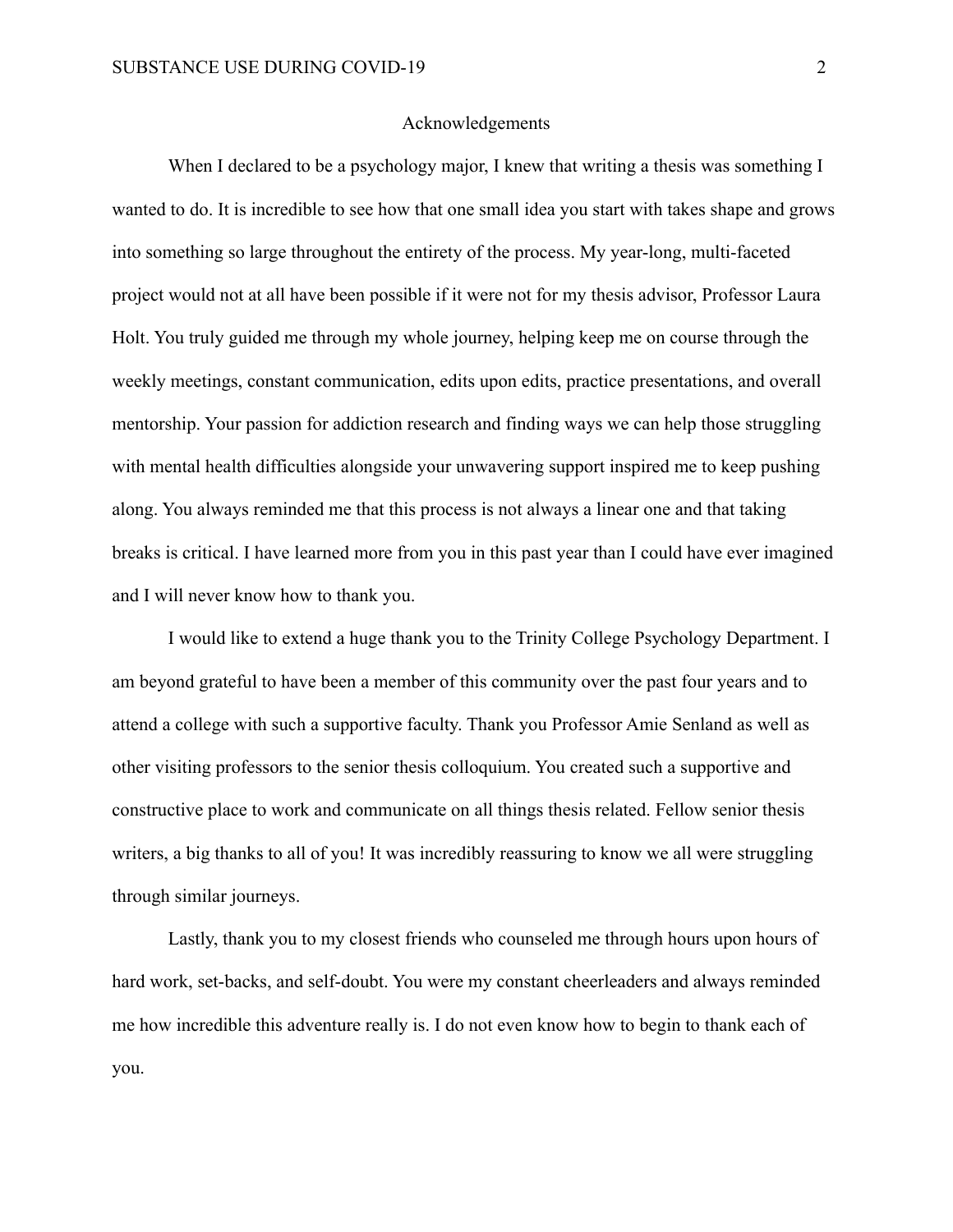## Table of Contents

| Relations among Motives, Drinking, and Psychological Functioning11 |     |
|--------------------------------------------------------------------|-----|
| Emerging Adults' Alcohol Consumption During COVID-1913             |     |
|                                                                    |     |
|                                                                    |     |
| Relations between Alcohol Preferences and Drinking Motives17       |     |
|                                                                    |     |
|                                                                    |     |
|                                                                    |     |
|                                                                    |     |
|                                                                    |     |
|                                                                    |     |
|                                                                    |     |
| Results                                                            | .26 |
|                                                                    |     |
|                                                                    |     |
|                                                                    |     |
|                                                                    |     |
|                                                                    |     |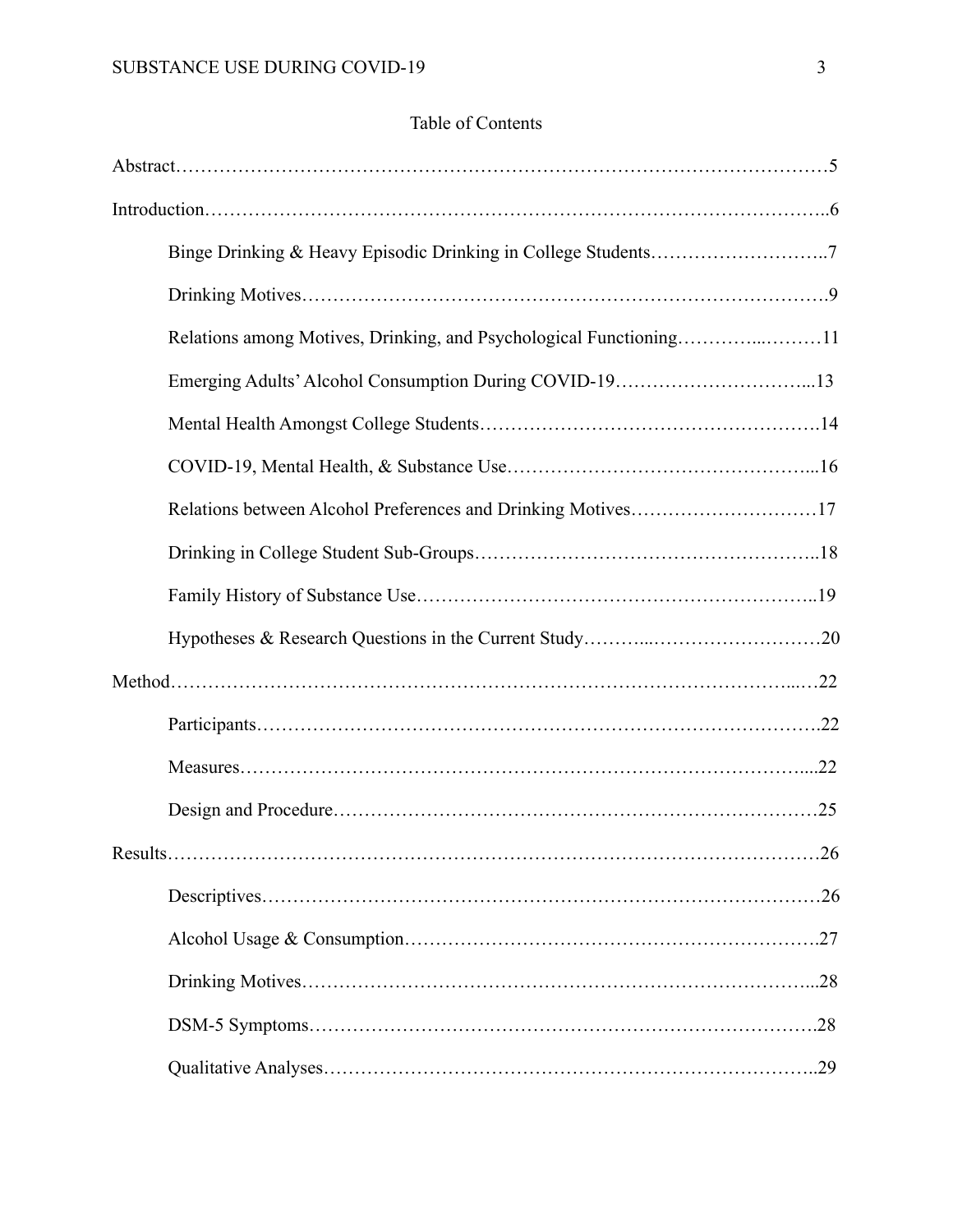| Appendix |
|----------|
|          |
|          |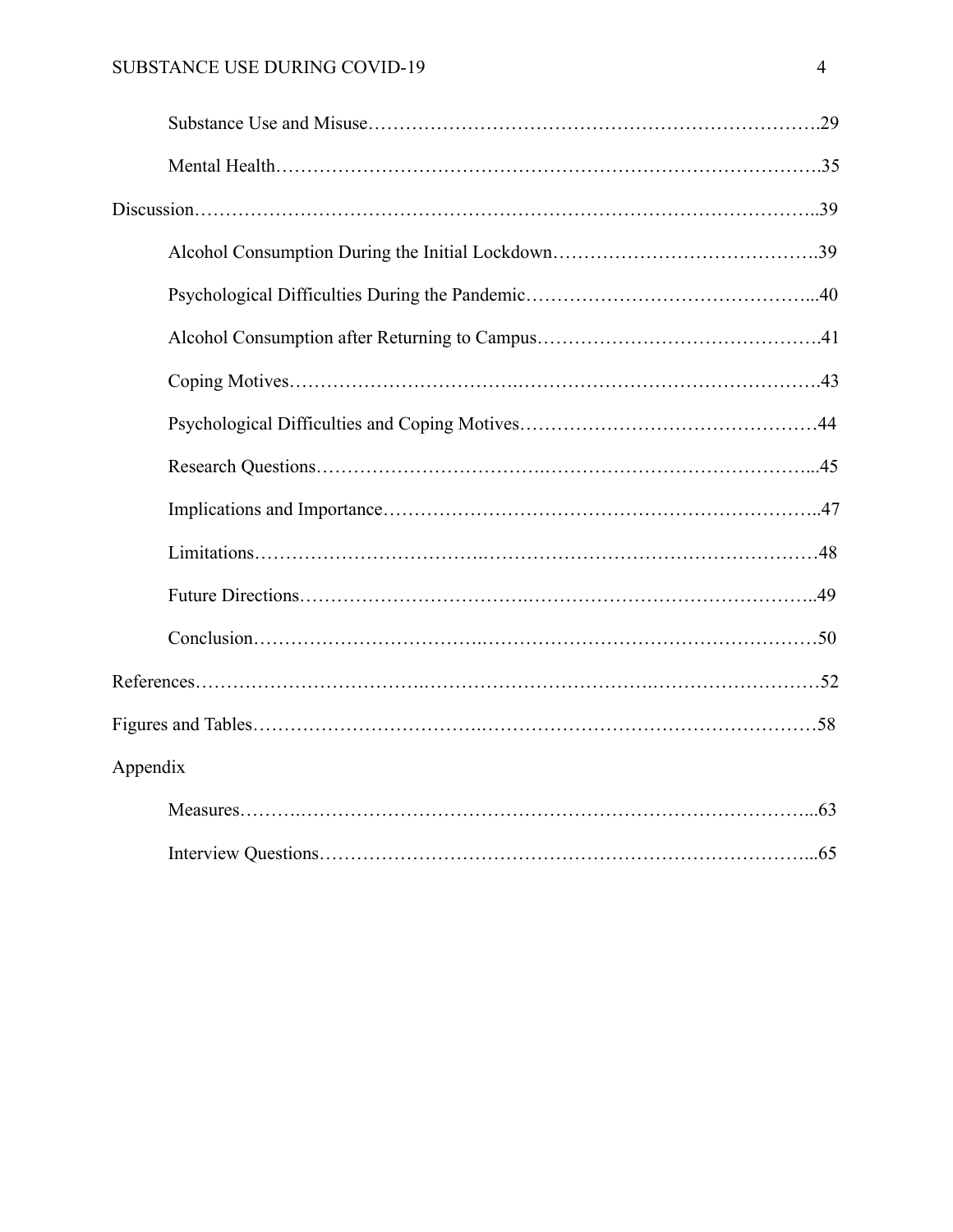#### Abstract

The aim of the current study was to better understand changes in college students' substance use habits and motivations, specifically regarding alcohol, before and during the COVID-19 pandemic. College students are deemed to be a high-risk group when it comes to substance use disorders and at risk to develop mental health disorders, and the COVID-19 pandemic has exacerbated these issues. Emerging adults' drinking may not have changed drastically during the pandemic; however, a subset of individuals might have been more vulnerable to increased drinking. Participants consisted of junior and senior college students (*N*=20) between the ages of 20 and 23 years old. Each participant completed a pre-interview survey, consisting of questions related to the frequency and quantity of alcohol use before and during the pandemic, mental health care history and utilization, the Drinking Motives Questionnaire-Revised, and the DSM-5 Cross-Cutting Measure. Participants then took part in a 30-minute interview. As hypothesized, alcohol consumption decreased during the initial lockdown compared to pre-pandemic levels and then increased upon returning to campus. Also as hypothesized, participants reported increased anxiety, depression, and stress during the pandemic due to a lack of control and isolation. The findings of the current study add to our understanding of how and why an individual's substance use patterns changed or stabilized over time and the key factors motivating those changes. This study also may help us identify ways to best provide support for students with mental health difficulties to use substances in a less risky manner.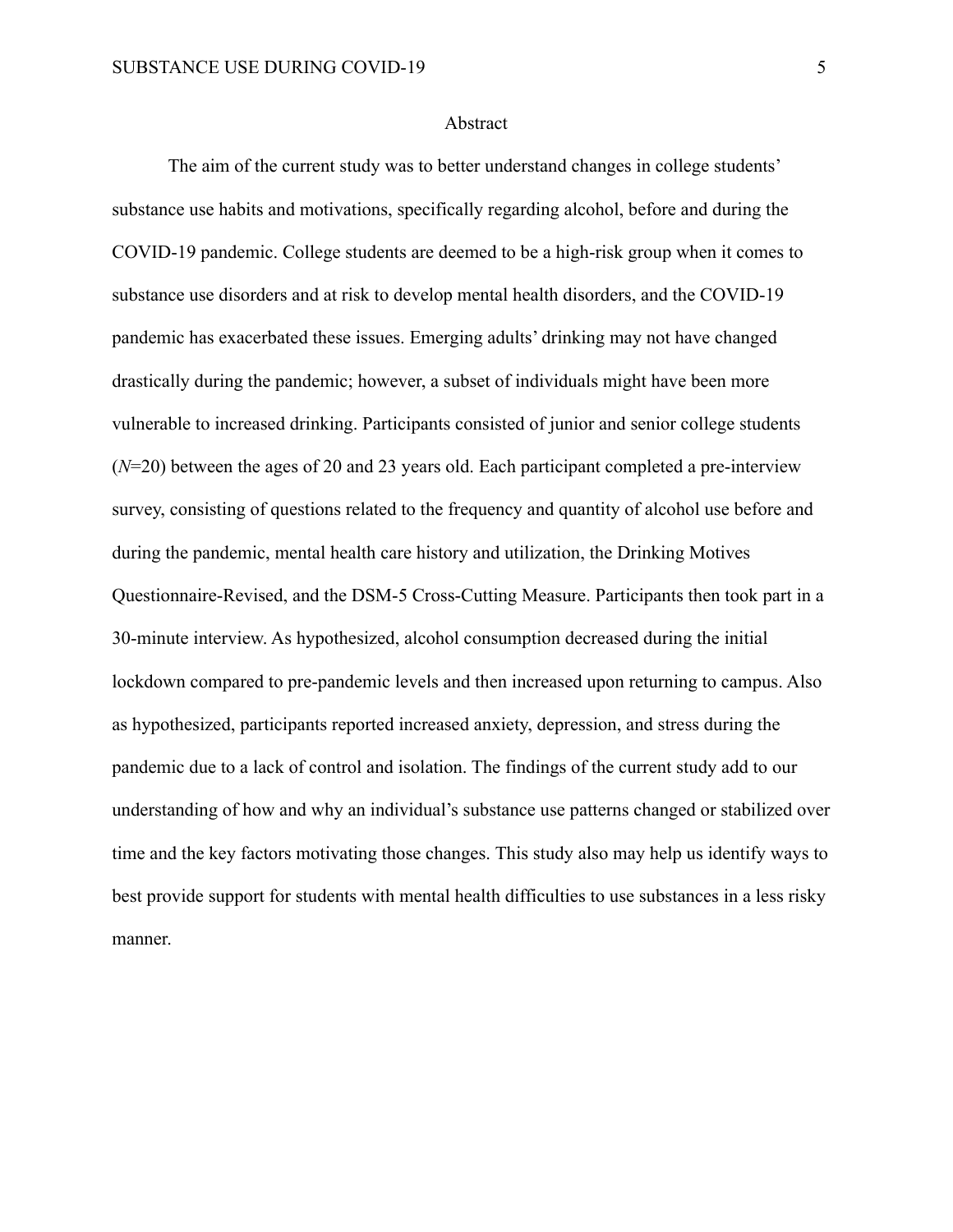Changes in College Students' Substance Use Habits and Motivations During COVID-19 *"College years are the best four years of your life."*

An individual's college experience has been glorified in American culture. This glorification overlooks the substance use, addiction, and mental health difficulties that college students' experience at considerably high rates. Nearly 46 million individuals have been diagnosed with the novel Coronavirus in the United States, which has resulted in upwards of 743,000 deaths (*Centers for Disease Control and Prevention*). The COVID-19 pandemic has caused the utmost disturbance in the lives of individuals of all ages, races, ethnicities, and cultures around the world. Societies are still suffering from devastating effects and consequences of the virus. Emerging adults, college-aged individuals specifically, are facing the highest percentage of mental health difficulties. For example, for emerging adults (18-29 years of age), symptoms of anxiety and depressive disorders increased from 36.4% in August 2020 to 41.5% in February 2021 (Vahratian et al., 2021). This shows that not only were mental health symptoms heightened just at the beginning of the pandemic, but continued to increase over the next couple of months. Approximately 25% of 18–24-year-olds had considered suicide in the thirty days prior according to a survey administered in June of 2020 (Czeisler et al., 2020). This statistic is alarmingly high, especially when considering it is amongst a population of individuals who are considerably young and still have much of their future ahead of them.

With the uptick in mental health difficulties and stress caused by the pandemic, it is not surprising that some studies have shown an increase in substance use among emerging adults. For the week ending March 21, 2020, there was an increase in national sales of alcohol of 54% compared with one year prior (*NielsenIQ*, 2020; Pollard et al., 2020). Alcohol sales in restaurants and bars were decreasing markedly during this time due to restaurant closures and COVID-19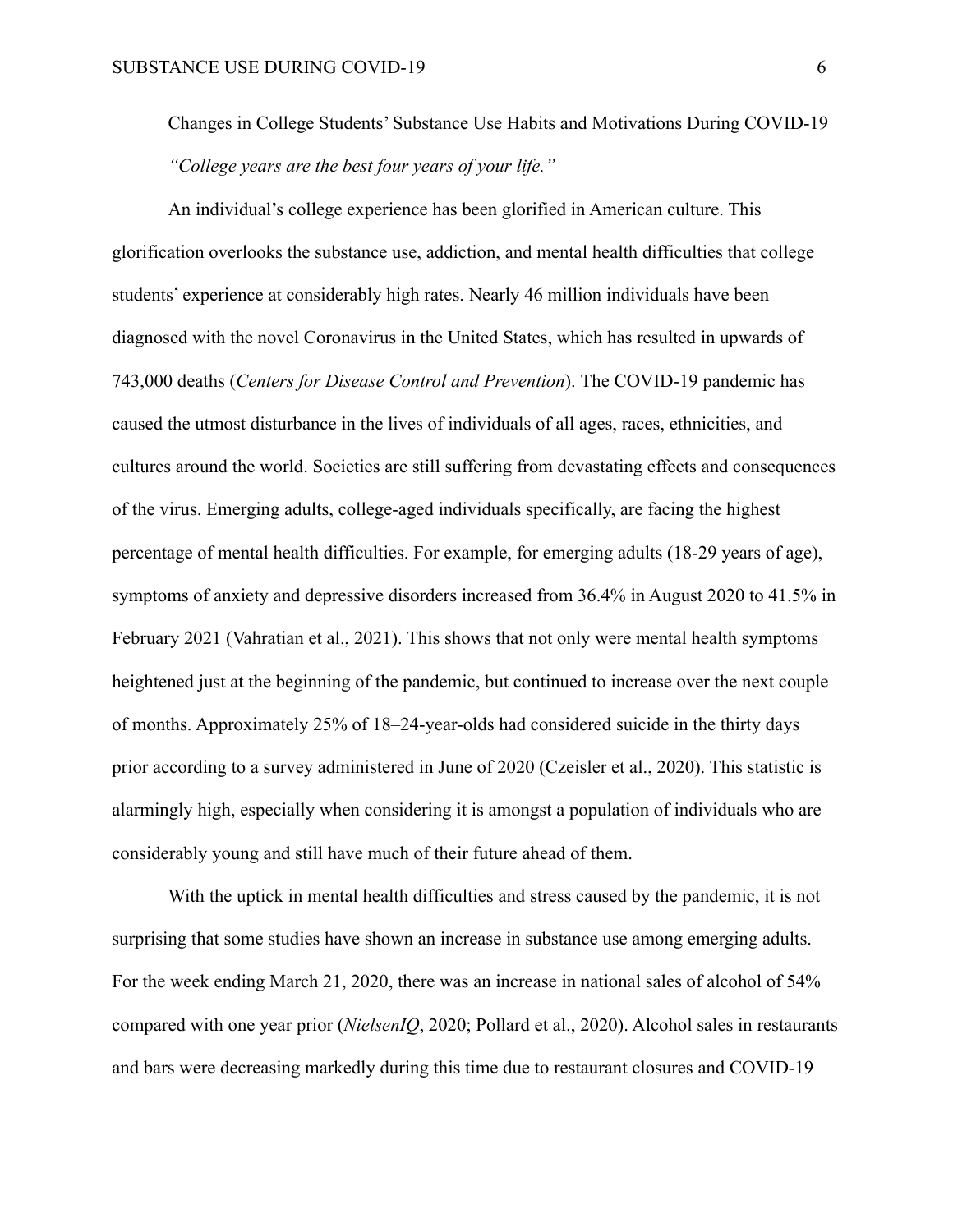mandates, suggesting that this increase in sales was primarily due to individuals purchasing alcohol with the intent to drink at home. McKnight-Eily et al. (2021) reported that measures taken in April and May 2020 showed that nearly 20% of individuals increased their substance use. A study conducted by Schmidts and Glowacz (2021) found that about 50% of the 18+ population consumed the same amount of alcohol during the COVID-19 pandemic as they did prior to the start of the pandemic, with one quarter drinking more and one quarter drinking less. Graupensperger et al. (2021) reported that, among college students specifically, there was not a significant change in the number of weekly drinks from pre-COVID to during-COVID and relatively equal numbers of participants reporting increases, decreases, and no change. Preliminary data suggested that generally, emerging adults tended to drink more frequently during the week and for coping reasons but consumed less alcohol per occasion (Graupensperger et al., 2021).

Taken together, this research suggests that emerging adults' drinking may not have changed drastically during the pandemic; however, a subset of individuals might have been more vulnerable to increased drinking. Accordingly, the aim of the current qualitative study was to better understand the changes in college students' substance use habits and motivations, specifically regarding alcohol, before and during the COVID-19 pandemic. This research may provide insight into factors, such as mental health difficulties, that may have prompted some students to drink more in response to COVID-related stress. This research also may help to identify factors associated with greater resilience and less substance use during this time.

#### **Background**

## **Binge Drinking & Heavy Episodic Drinking in College Students**

It is well established that college students are susceptible to the regular use of alcohol and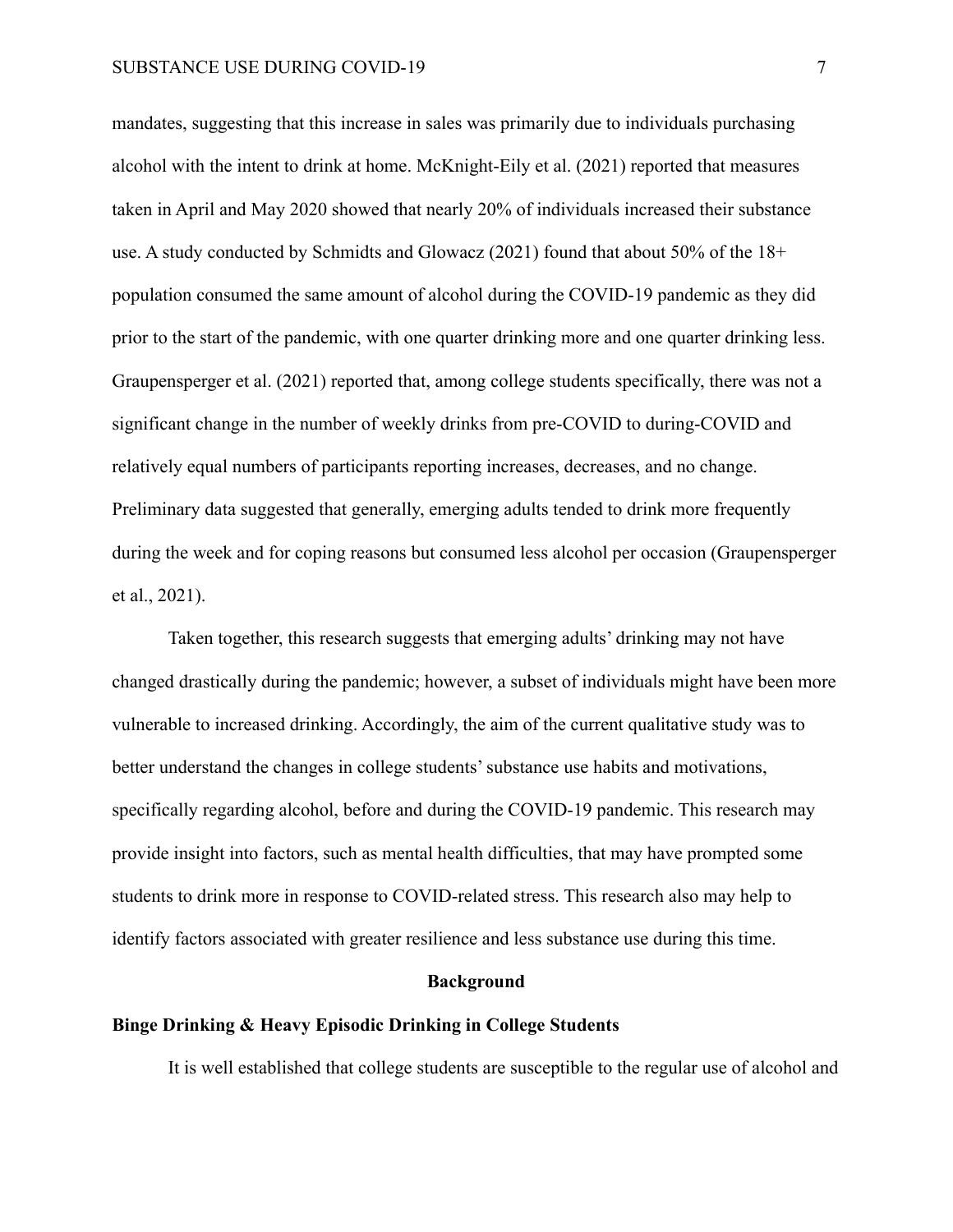other substances due to frequent social gatherings and the accessibility to the substances on college and university campuses. Over half of college students, approximately 56%, reported a consistent level of binge drinking pre and post closure at their respective institutions (Bonar et al., 2020). Binge drinking is defined as drinking four or more drinks over the course of two hours for females and consuming five or more drinks in a two-hour span for males (Bonar et al., 2020). Pedrelli et al. (2015) found that one in five college students engage in this behavior frequently. Similarly, Wechsler et al. (1995) found that within the same two-week period, one-fifth of undergraduate students in the United States participated in binge drinking three or more times. In the United States, binge drinking is considered the number one public health hazard and the primary source of mortality for college students (Pedrelli et al., 2015). Moreover, college students are more likely to engage in heavy episodic drinking, defined as the proportion of individuals who have had approximately six standard drinks or more on at least one occasion in the past thirty days, compared to those peers who do not attend college (Wechsler et al., 1995). Overall, college students are deemed a high-risk group due to higher levels of alcohol consumption compared to other age groups and to peers who do not attend college (Wechsler et al., 1995).

Although college students are included in the highest-risk group for alcohol consumption and other substance-related problems, there is not a 'one size fits all' model as to when and why these students drink. This makes intervention extremely difficult. Beseler et al. (2012) analyzed data on binge drinking of college students and identified three classes of college students, two classes of which were heavy drinkers. One class appeared to be at a higher risk than the other and may be less likely to mature out of this style of drinking after college as they exhibited more criteria from the DSM-IV (Beseler et al., 2012). These results also suggest that young adults may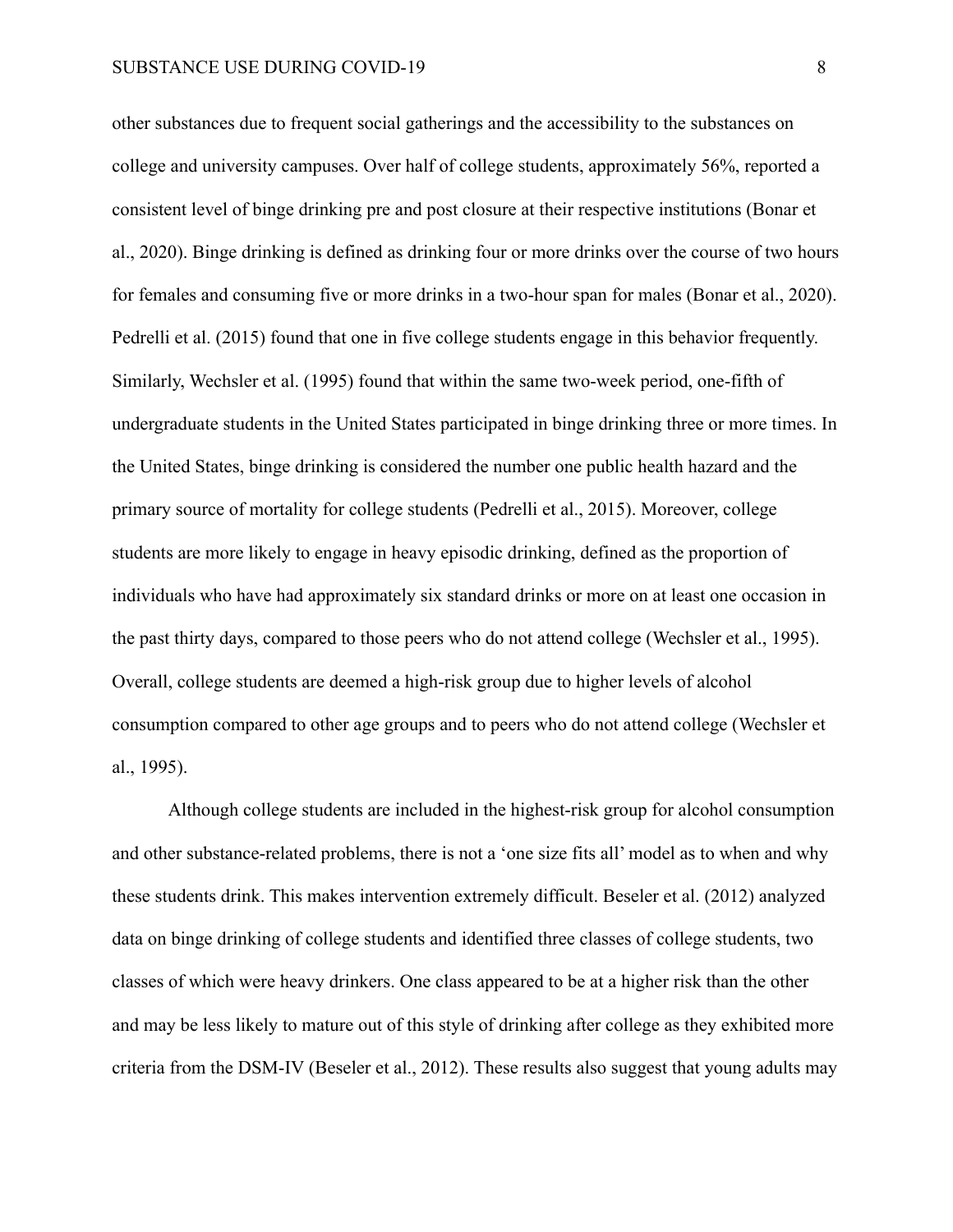be confusing the aftereffects of intoxication, such as hangover-related symptoms, with withdrawal symptoms. This could lead individuals to mistake tolerance for how well they are able to balance control over drinking while still completing college student-related daily tasks (Beseler et al., 2012). This phenomenon is concerning because this specific group of college students could be experiencing withdrawal symptoms from alcohol without their awareness. Further, many college students who can be defined as heavy drinkers continue to exhibit alcohol-related and substance-related problems upon graduation from college (Beseler et al., 2012).

### **Drinking Motives**

Cooper (1994) posited that there are four distinct motives, social, conformity, enhancement, and coping, to explain why individuals consume alcohol. Moreover, she found that different motives correspond to different drinking environments. For example, individuals with more prominent social and conformity motives drank more regularly at parties, individuals with stronger enhancement motives drank at bars more frequently, and those with more emphasis on coping motives were more likely to drink at home (Cooper, 1994). The four motives can be divided into two underlying dimensions: negative reinforcement and positive reinforcement. Although there are differences between the four motives, research also suggests some commonalities between the motives (Cooper, 1994). For example, negative reinforcement motives such as coping and conformity are similar in that they both involve the removal of negative aspects (emotions or situations) which strengthens drinking behavior. On the other hand, positive reinforcement motives such as enhancement and social share some features in that drinking provides the individual with some kind of reward that, in turn, increasing the likelihood of subsequent drinking (Cooper, 1994). As will be discussed in more detail below, negative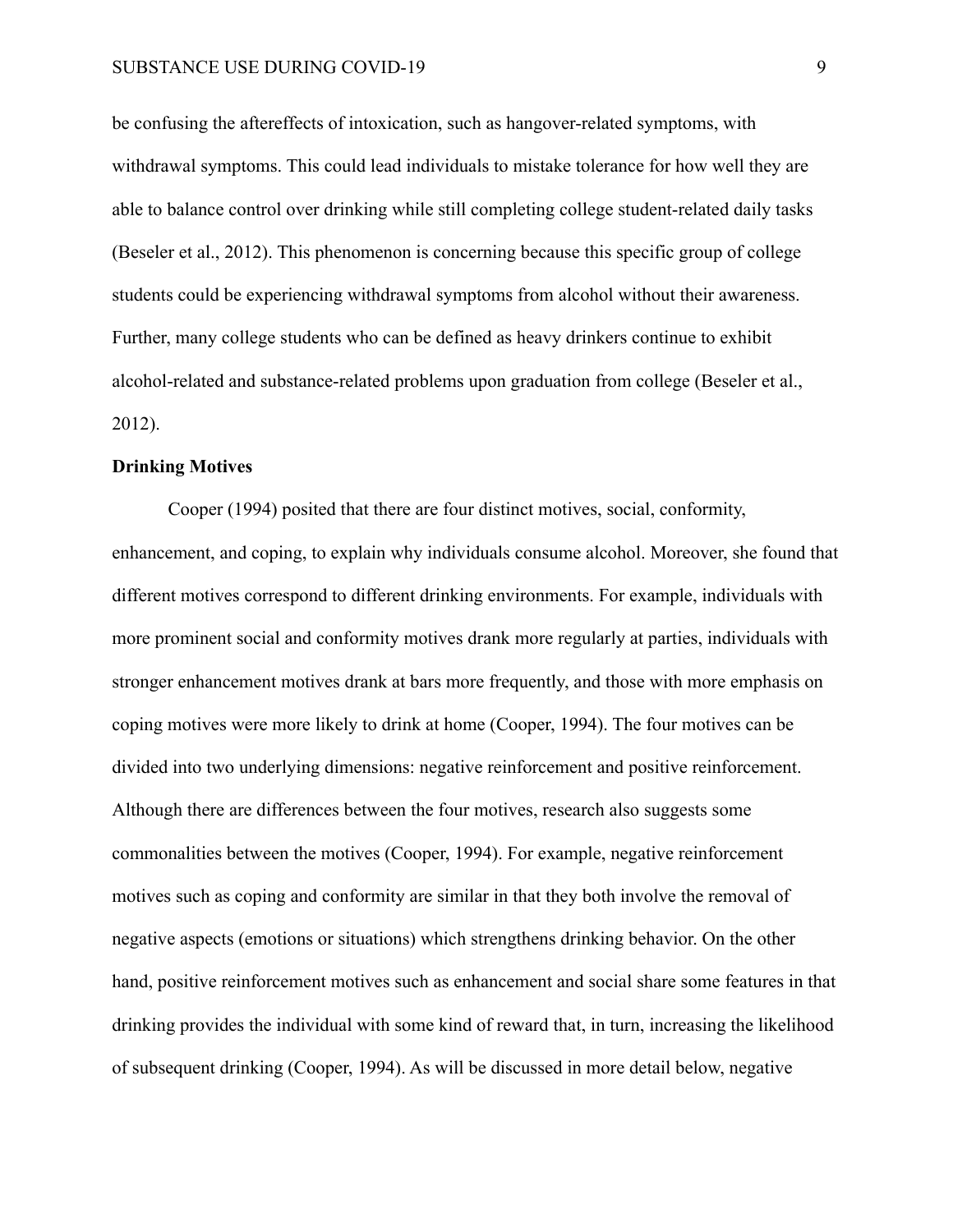reinforcement motives are more often predictors of drinking-related problems. Social, conformity, enhancement, and coping can also be divided into internally and externally generated motives. Internal motives, coping and enhancement, include when drinking may be responsive to internal rewards, such as the manipulation or management of one's own emotional state (Cooper, 1994). External motives, conformity and social, create external rewards, such as social acceptance or approval (Cooper, 1994). The four drinking motives provide a basic framework for much of the literature analyzing alcohol consumption in college students and can help us to make predictions about patterns of alcohol and drug use.

#### *Social Motives*

Social drinking motives involve consuming alcohol to improve parties or social gatherings (Cooper et al., 1992). Consuming alcohol is widely considered a way to help an individual loosen up and reduce social inhibitions. Drinking socially can mean consuming just one standardized alcoholic beverage at a dinner with friends or family or on celebratory occasions (Cooper et al., 1992). In any culture or society where alcohol plays an integral role, social drinking is commonly seen.

## *Conformity Motives*

When individuals drink due to social pressure or a need to fit in, they are drinking to conform. Conformity motives are positively associated with party attendance, the number of social companions, and the level of companions' perceived drinking quantity (Cooper, 1994). Individuals are more likely to participate in the consumption of alcohol if their peers are drinking. Interestingly, Cooper (1994) did not find a statistically significant association between conformity motives and drinking levels, although there was a trend for higher conformity motives to be associated with higher drinking levels.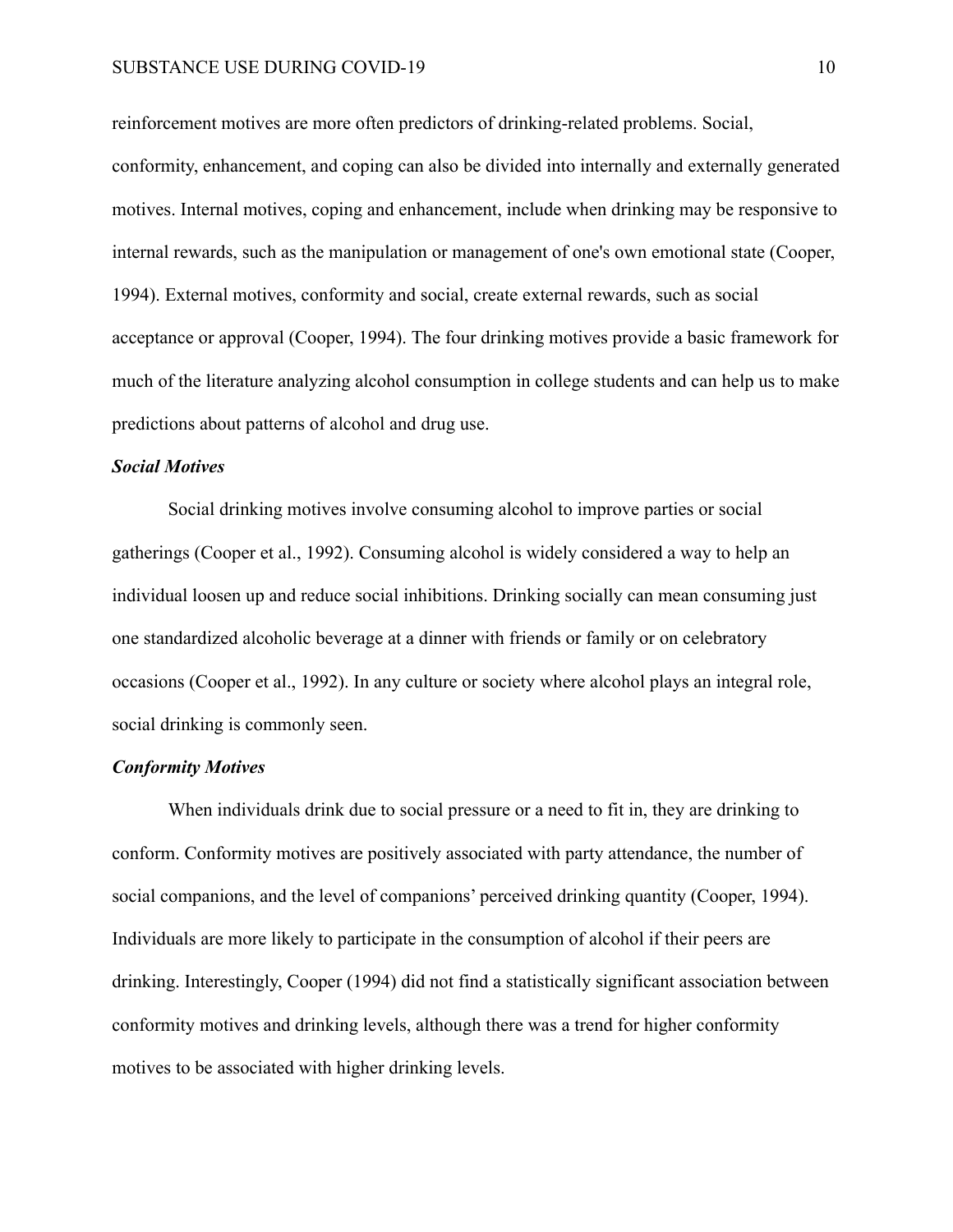## *Enhancement Motives*

Enhancement motivation has been described as drinking to maintain or amplify positive affect (Cooper et al., 1992). Consistent with this idea, college students have reported higher enhancement motives on days when they reported higher positive affect (Arbeau et al., 2011). Research has shown that individuals who drink due to enhancement motives are more likely to drink with individuals of the same gender (Cooper, 1994). Enhancement motives and social drinking have commonly been found to be associated (Cooper et al., 1992).

#### *Coping Motives*

Drinking to cope is when an individual drinks to avoid or dull negative affect. Individuals may partake in drinking to cope as a way of counteracting symptoms from mental health disorders and psychological difficulties. Specifically, an individual may drink to cope with depression and/or anxiety. Those who endorsed more coping motives regarding alcohol were more likely to drink at home than those with stronger uses of other motives (Cooper, 1994). These motives may portend a greater risk for increasing one's use, as suggested by Grant et al. (2007), who found that coping-depression predicted more alcohol use one year later.

## **Relations among Motives, Drinking, and Psychological Functioning**

Research done by Merrill and Read (2010) showed how different motives were associated with more or less problematic patterns of drinking. The study examined eight problem domains, including academic/occupational problems, risky behavior, poor self-care, physiological dependence, diminished self-perception, blackout drinking, impaired control, and social/interpersonal problems, which were hypothesized to be affected by some or all of the various drinking motives. This study included 192 students from a university in the northeastern United States of which participants were recruited from an introductory psychology class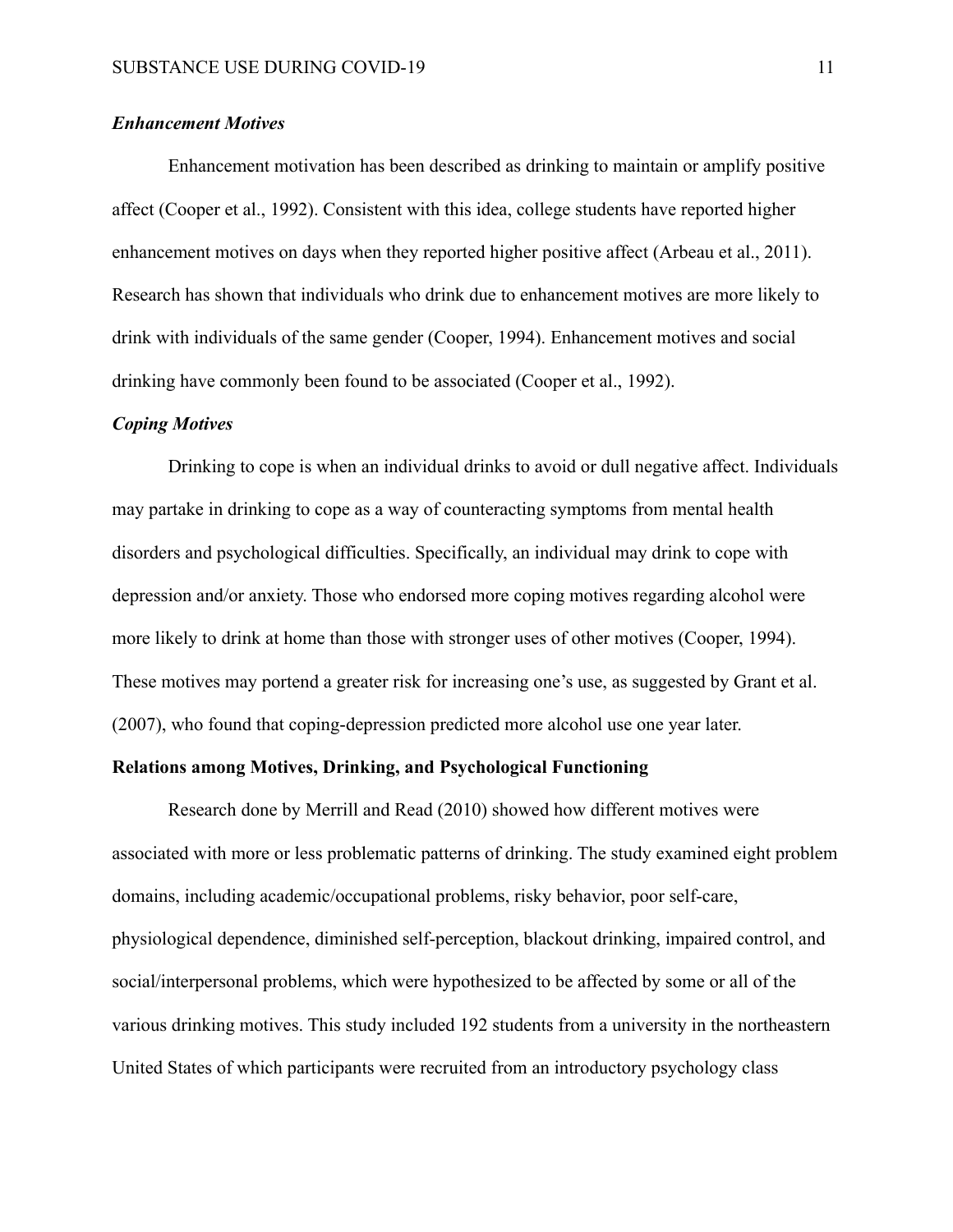(Merrill & Read, 2010). For participants to be eligible they must have been  $18-24$  years of age and drank alcohol at least once a week for the three-months prior to the single session (Merrill & Read, 2010). Researchers found evidence for relations between drinking to cope and specific problem domains (Merrill & Read, 2010). Specifically, students who endorsed drinking to cope with negative affect evidenced difficulty across multiple domains, such as performing poorly in class, engaging in risky behavior, and having poor physical care.

Recently, researchers have examined correlates of drinking motives in the context of the COVID-19 pandemic, as well as how motives might have shifted during the pandemic. Wardell et al. (2020) researched coping-motivated drinking and alcohol problems and found that coping-motivated drinking at the beginning of the pandemic was positively correlated with depression, social disconnection, and living with a child younger than the age of eighteen. The mean age of participants in this study was thirty-two years old, but college students who returned home during campus closure are likely to have experienced depression and social disconnection, as well. Graupensperger et al. (2021) examined a broader range of drinking motives and found that social, conformity, and enhancement drinking motives decreased during the pandemic, which may be attributed to social distancing and the lack of large-group gatherings. A sample of young adults (*N*=572;  $M_{age}$ =25.14; 60.8% female) was recruited in Washington State. This study used a repeated-measures design, collecting data both prior to the COVID-19 pandemic in January 2020, and again during the initial acute phase of the pandemic in April/May 2020 (Graupensperger et al., 2021). Graupensperger et al. (2021) found there to be an increase in coping motives after the measures were recorded during the second collection period. With increases in depression during the pandemic, especially among emerging adults, and a decrease in social, conformity, and enhancement motives, there is an indication that young adults' motives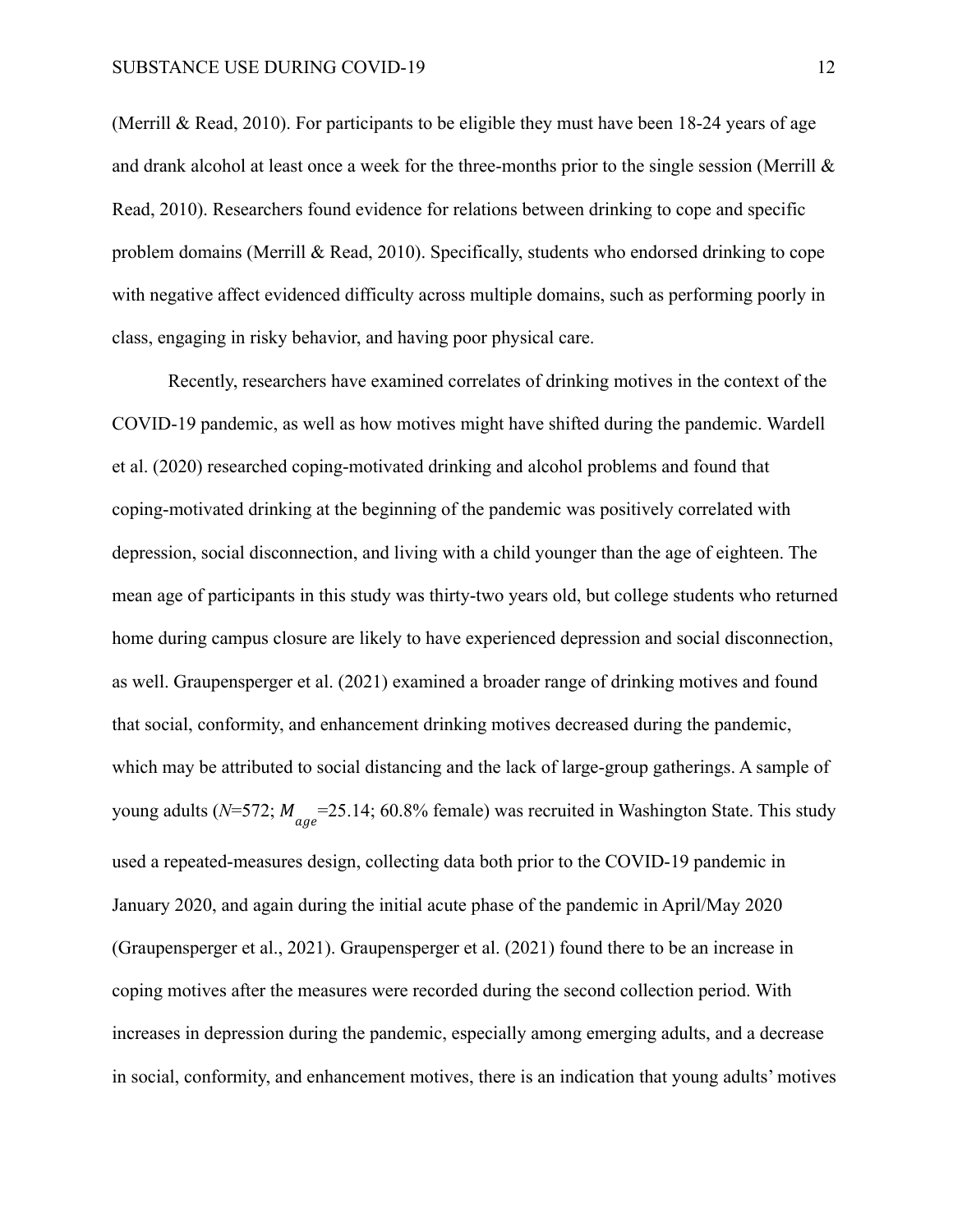have shifted from more social influences to reasons regarding coping (Graupensperger et al., 2021). Although these results suggest that coping-related drinking might be more common during COVID-19 and may be associated with psychological difficulties, these studies were conducted during the acute phases of the pandemic; thus, additional research is needed to determine how drinking motives might have shifted during later phases of the pandemic, particularly with many students returning to college campuses.

## **Emerging Adults'Alcohol Consumption During COVID-19**

Jackson et al. (2021) and Bollen et al. (2021) found that college students transitioned from heavy episodic drinking to decreasing quantity of alcohol consumption with family when home during the initial lockdown. Specifically, 68% of college students reduced their alcohol consumption substantially (Bollen et al., 2021). Rehm et al. (2020) suggested multiple explanations for increases and decreases in alcohol consumption based on a review of the literature. The first scenario predicted an increase in alcohol consumption, among men particularly, due to an experience of COVID-19 related distress (Rehm et al., 2020). A second scenario suggested by Rehm et al. (2020) was that decreased consumption was due to limited availability of alcohol. The increase in psychological distress triggered by the interaction of financial difficulties, social isolation, and uncertainty about the future could potentially worsen patterns of alcohol use and drinking to cope. On the other hand, reduced availability and affordability of alcohol could predict reductions in alcohol use and related problems. Although alcohol consumption was found to be reduced during the early months of the pandemic amongst emerging adults, Pelham et al. (2022) found that there was an increase in days spent drinking by June 2020 even if the quantity consumed on those days were lower. Researchers also found that by June 2021 there were no differences found either in days spent drinking and amount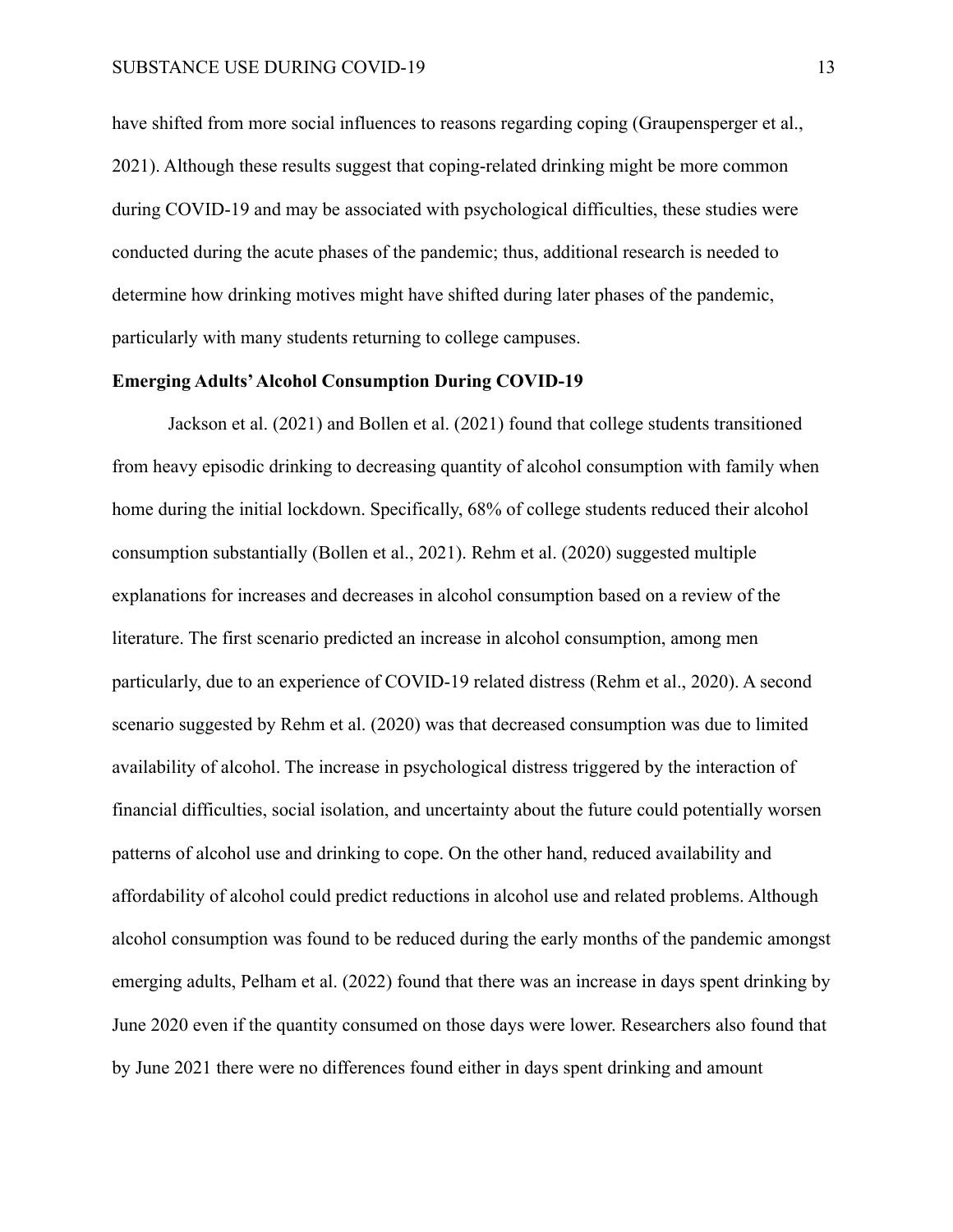consumed from pre-pandemic numbers (Pelham et al., 2022).

If students believe that their peers are drinking more frequently, they are more likely to consume alcohol. Accordingly, it is important to have an accurate depiction of how much one's peers are drinking, particularly when they are drinking less than usual, as that might prompt reductions in students' alcohol use. Graupensperger et al. (2021) investigated whether perceived drinking habits in college students were still relevant after COVID-19 regulations were in place. Since social media has suggested there was an uptick in alcohol sales across the country college students may have falsely perceived that their peers were drinking more during the lockdown. College students who were living at home during the pandemic and who decreased the frequency of their alcohol use were more likely to perceive decreases in peers' drinking frequency and heavy consumption (Graupensperger et al., 2021).

Research also is beginning to uncover how an individual's beliefs about COVID-19 are associated with their substance use and drinking motives. Mohr et al. (2021) found that a lower perceived seriousness of COVID-19, less loneliness, and staying less updated on COVID-19-related news correlated to weaker coping motives and less alcohol consumption. Conversely, students who consumed more COVID-19-related news and experienced higher loneliness drank more frequently due to coping motivations (Mohr et al., 2021). These findings illustrate how staying up to date on COVID-19 related news can be a double-edged sword, as having an understanding of how the virus is affecting the world can affect one's own drinking habits. This could be because consuming upsetting news might prompt an individual to drink to cope with the negative effect.

## **Mental Health Amongst College Students**

College is a unique time in the lives of those who attend, and for many traditional and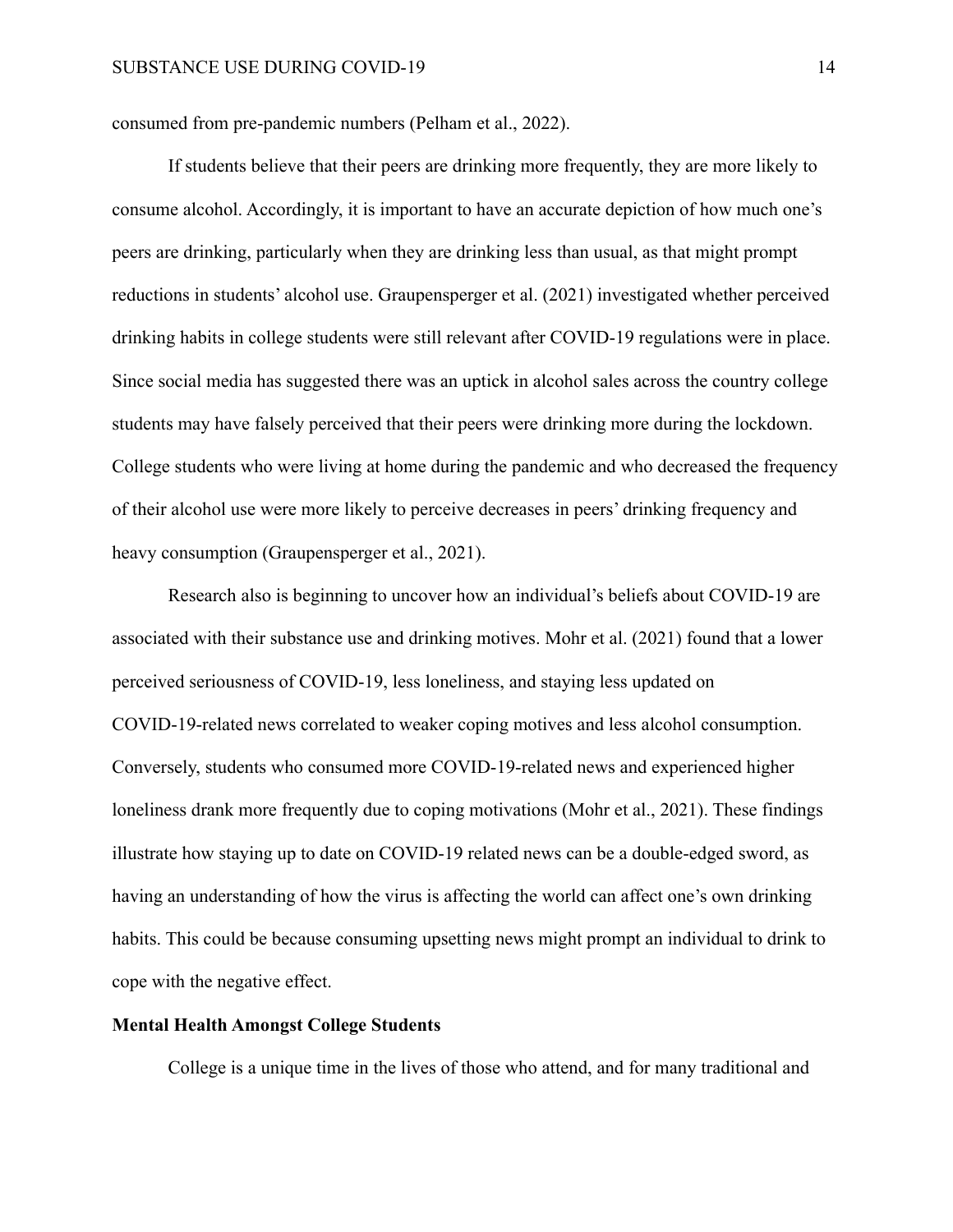non-traditional students, college can be a challenging time. Most traditional college students enter right after graduating from high school and come from a living situation in which they received support from parents or guardians. Balancing academic load and more adult-like responsibility can be hard for many students to navigate. Mental health problems are highly prevalent among college students and many mental health disorders have a peak onset during young or emerging adulthood (Pedrelli et al., 2015). The most prevalent psychiatric problems among college students are anxiety disorders, depression, and attention-deficit hyperactivity disorder (ADHD). Pedrelli et al. (2015) found that approximately 11.9 % of college students suffer from an anxiety disorder. Depression is another common mental health issue among college students with prevalence rates of 7-9%. Finally, roughly between 2-8% of college students are diagnosed with ADHD, a disorder that has been found to be associated with poor academic performance, social difficulties, and an increased risk for alcohol and drug use (Pedrelli et al., 2015). These disorders further exacerbate the difficulties that all college students face such as stress from balancing homework, studying, and social lives. The main objective of a study completed by Blanco et al. (2008) was to assess the twelve-month prevalence of psychiatric disorders in college students compared to their non-college counterparts since college-aged individuals are exposed to circumstances that put them at risk and because poly-substance abuse is more common amongst this group of individuals compared to other drug-using populations. Findings suggest that alcohol use disorders and personality disorders are some of the most common disorders experienced by students attending college (Blanco et al., 2008). There are a plethora of other mental health difficulties that college students can further face as well, such as eating disorders, personality disorders, and schizophrenia.

Despite being adults, college students are still highly influenced by their peers and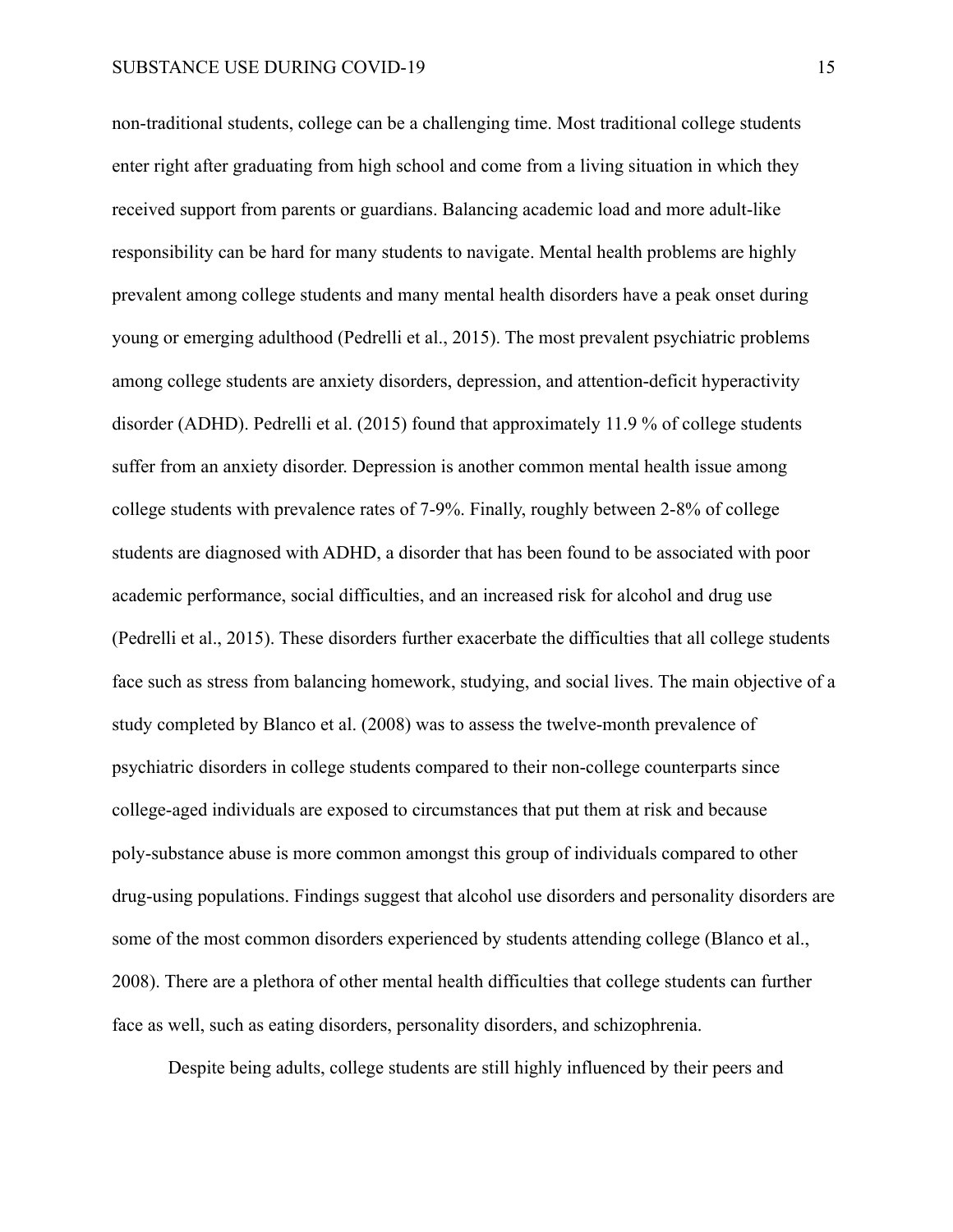pressures to conform. Kenney et al. (2018) found that perceptions of close peers' drinking were related to significantly more consequences among students reporting depressed mood or anxiety, but not associated with consequences among students without depressive or anxious symptoms. Many college students face ample stress trying to complete large quantities of academic work while maintaining high grades. The unfortunate reality is that college students, a population with higher rates of substance use and alcohol use disorders compared to any other age group, are less likely to seek treatment for alcohol use disorders than their peers (Blanco et al., 2008). Even amongst students who are not diagnosed with a mental health disorder, poor mental health is common amongst students who experience relationship stressors, low social support, or those who are victims of sexual assault (Hunt & Eisenberg, 2010). The college environment perpetuates mental health disorders and poor mental health in general and the ongoing COVID-19 pandemic likely has exacerbated these issues.

#### **COVID-19, Mental Health, & Substance Use**

There are clear indications that mental health difficulties have increased due to the COVID-19 pandemic and that substance use and motives have changed in both adaptive and maladaptive ways. Many college students experienced a greater disruption to their lives during the pandemic than other groups of people in society due to changes in living situations, work, and education (Charles et al., 2021). College students who returned home during the COVID-19 lockdown may have experienced a difficult time adjusting to learning in a new environment. Charles et al. (2021) evaluated the effects caused by the pandemic disruption on students' well-being and found that participants who completed their study during the beginning weeks of the pandemic in the United States reported higher levels of alcohol misuse, perceived stress, and mood disorder symptoms than their counterparts who completed the study prior to COVID-19.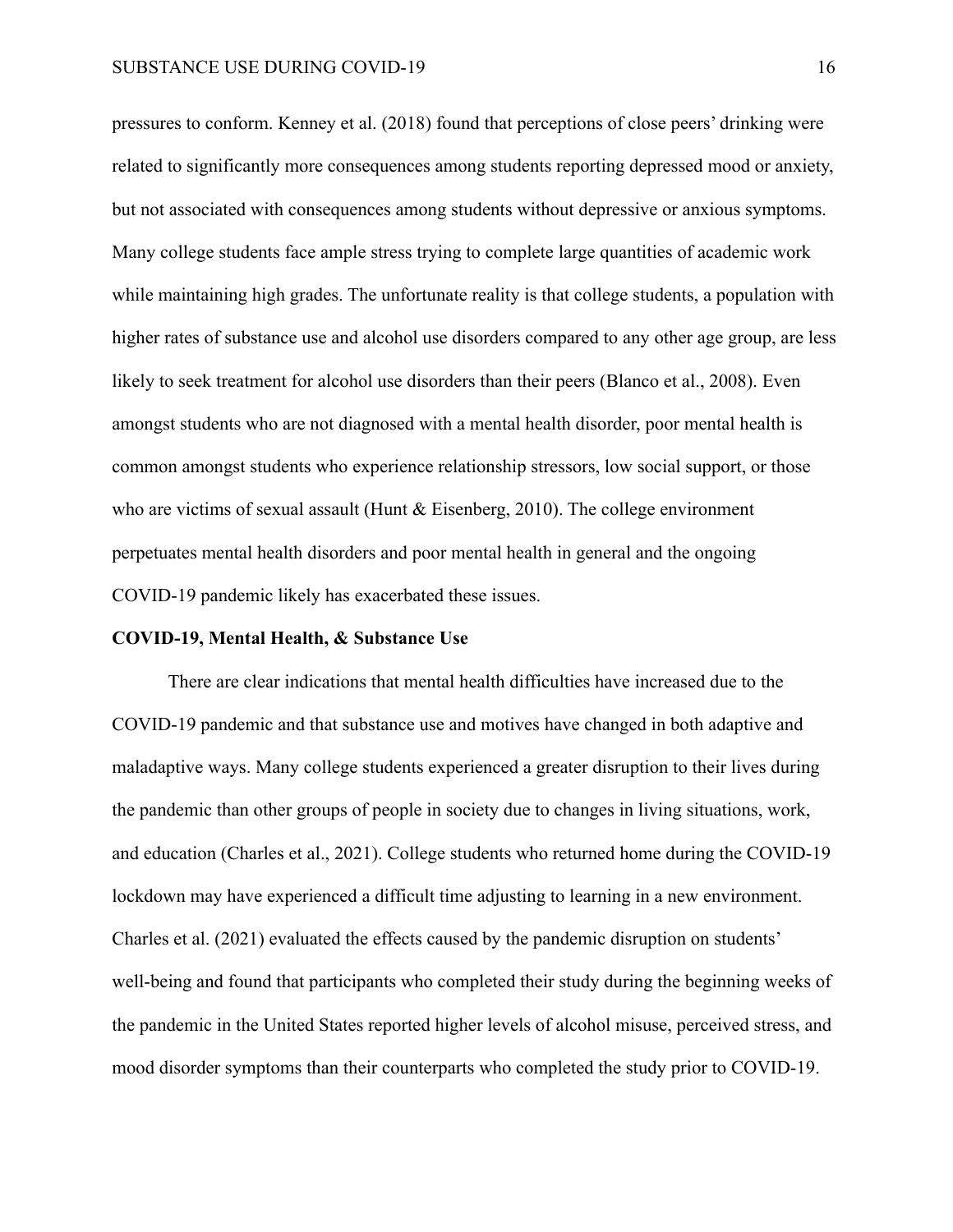#### SUBSTANCE USE DURING COVID-19 17

The pandemic had an instantaneous negative effect on college students' mental health and substance use. Living on an institution's campus is a unique environment that provides educational sources, counseling resources, alcohol, and other drugs at the fingertips of students who attend. For many, the return to their family homes during the COVID-19 lockdown meant a loss of autonomy crucial to this developmental stage, which, not surprisingly, might have led to more mood disorder symptoms or perceived stress.

Mental health difficulties may not only influence whether an individual uses various substances such as alcohol, but these difficulties also may be exacerbated by the substance use itself. To illustrate, in a study conducted by Tran et al. (2020), researchers found that about one in five adults reported drinking more alcohol than usual since the start of the COVID-19 pandemic, and increased consumption was associated with more severe symptoms of depression or anxiety for both men and women. It is unknown, however, whether these relations occurred in college students specifically and the extent to which psychological difficulties will be associated with drinking to cope later in the pandemic.

## **Relations between Alcohol Preferences and Drinking Motives**

Research also has shown that drinking motives are associated with alcohol preference and risky behavior. Research by Kuntsche et al. (2006) looked at participants who drank alcohol and motives for which kind of beverage they chose. Kuntsche et al. (2006, p. 566) wrote that "drinkers of beer and spirits, for example, tend to have a higher alcohol intake and have more alcohol-related problems than people who mainly drink other alcoholic beverages." This is reasonable given that spirits raise alcohol concentration in an individual's blood alcohol level faster than any other kind of alcoholic beverage. Wine drinkers drank temperately and were further described by Kuntsche et al. (2006) as better educated and typically free of psychological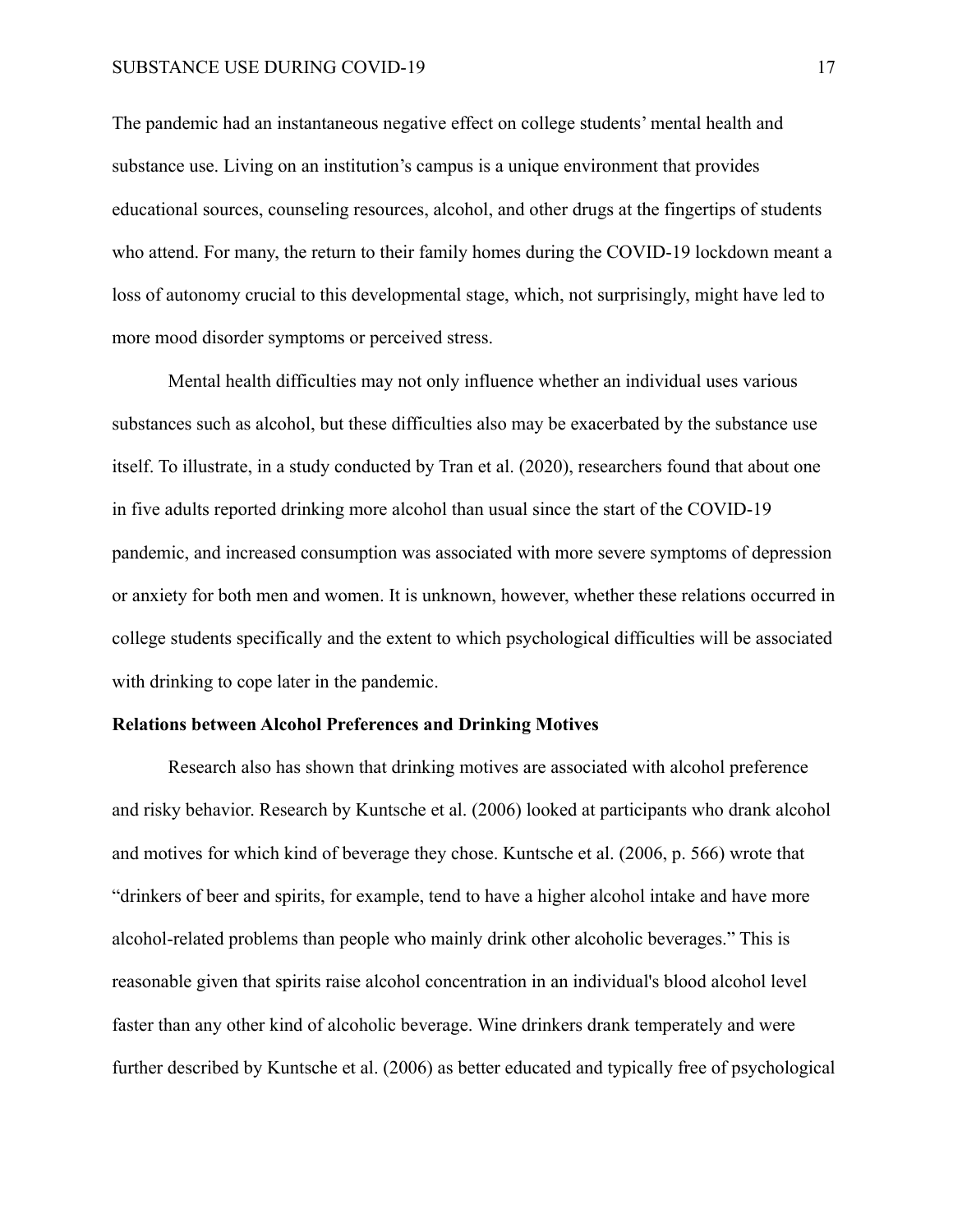difficulties in comparison to mainly drinkers of beer and spirits. Wine is consumed in more normative settings and regarded as an acceptable drink in many social gatherings. It is viewed as a classier and sophisticated alcoholic beverage. Adolescents who prefer to have fun and to get drunk typically consume beer and or spirits to reach intoxication, whereas adolescents who drink wine tend to conform and drink more moderately (Kuntsche et al., 2006). For these reasons, adolescents who consume beer and spirits tend to fit general criteria for motives of enhancement and coping. Of note, analyzing alcohol preferences in adolescents and college students can be a difficult task considering students who are not of age to drink may be limited to consuming what is available, as opposed to beverages they actually prefer.

## **Drinking in College Student Sub-Groups**

Specific groups on college and university campuses have been found to use alcohol and other drugs to a higher degree, namely student-athletes and members of Greek-affiliated organizations. For example, Taylor et al. (2017) found that student-athletes consumed more alcohol than non-athletes and were more likely to engage in more extreme styles of alcohol consumption. To compare the amount of alcohol consumed by student-athletes to non-student-athletes, they found that 80% of collegiate student-athletes reported consuming alcohol and 60% of the general student body reported consuming alcohol (Taylor et al., 2017). There were no differences found amongst student-athletes from Division I and Division III institutions (Taylor et al., 2017). With the loss of an athletic season or multiple seasons due to campus closure and COVID-19 regulations, these athletes may have faced increased psychological difficulties, which could correlate to higher motives of drinking-to-cope.

The pandemic not only affected student-athletes but also members of Greek organizations. A study done by Bonar et al. (2021) found that first-year college students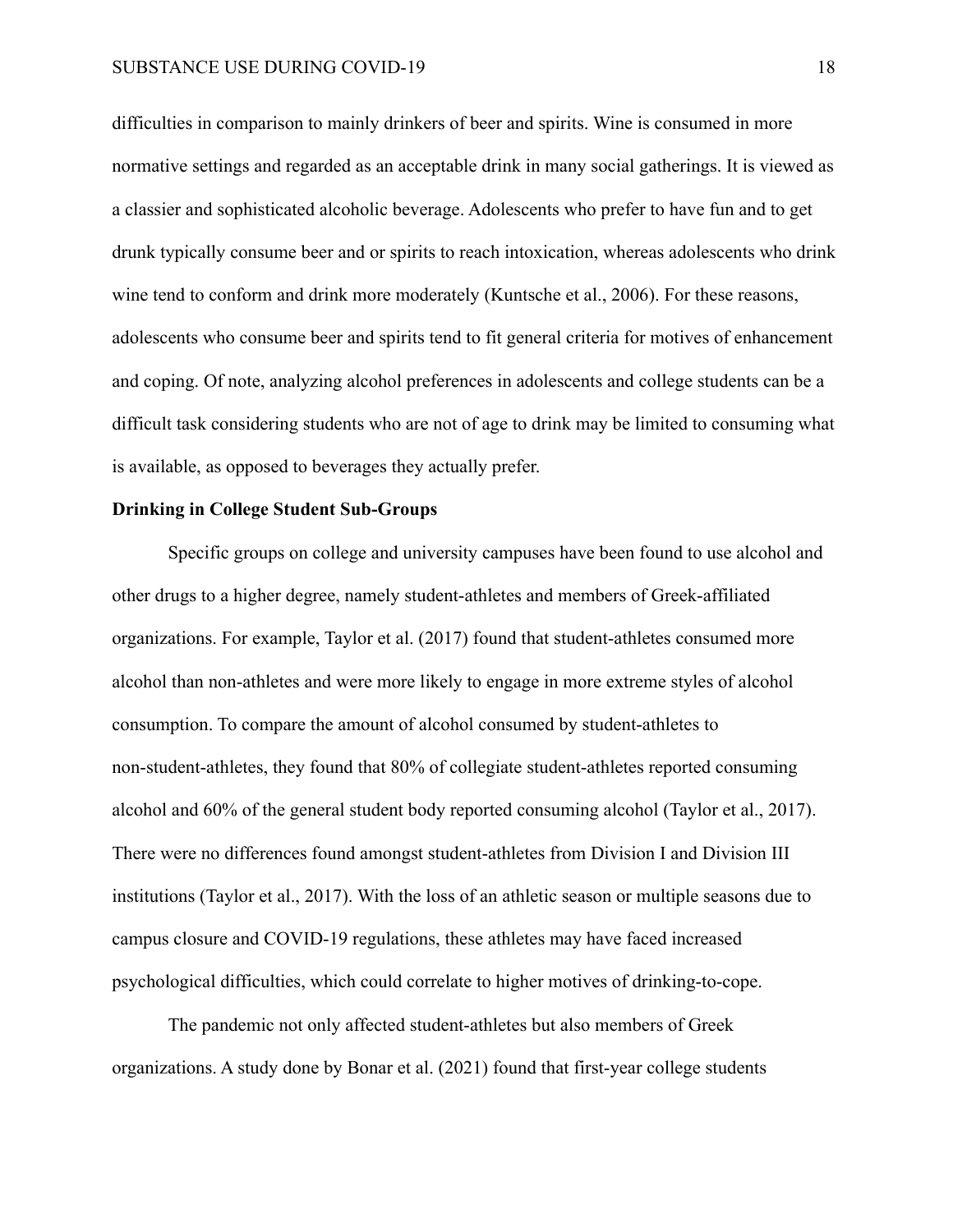reporting greater post-closure binge drinking also reported higher perceived drinking norms and were more likely to be in Greek life. Similarly, Graupensperger et al. (2021) found that Greek-affiliated students were more likely to have decreased their alcohol use but still reported more weekly drinks during the pandemic, relative to non-Greek-affiliated students. With students forced to leave campus, many missed out on the opportunity to spend time with their Brothers and Sisters or even left before finishing the pledging process. Many Greek-affiliated students regularly drank with other members of their organization in order to create bonds. Abruptly leaving a group that becomes as tightly knit as Greek life could have caused psychological difficulties for the members. Of interest is whether alienation from Greek life and one's peers might have motivated more drinking among these students during lockdown than non-Greek involved students. Further, it is unknown if upon returning to campus, students in Greek life resumed drinking levels similar to pre-pandemic levels, or if limitations on gatherings might have led to more permanent reductions in alcohol use.

#### **Family History of Substance Use**

Substance use disorders have a strong genetic component meaning, that they can be hereditary, like many other psychological disorders. Genes coding for GABA receptors and alcohol-metabolizing enzymes are common variants where the genetic risk for alcohol use disorder can occur (Yu & McClellan, 2016). Considering that substance use disorders can be inherited, many studies, such as Mathias et al. (2015) and Tapert and Brown (2000), operationalize family history of substance use in a biological parent or a biological grandparent. Tapert and Brown (2000) further account for the number of alcohol-dependent biological relatives and the number of alcohol-dependent first-degree biological relatives. Researchers estimate that genetic factors account for 40 to 60 percent of an individual's vulnerability to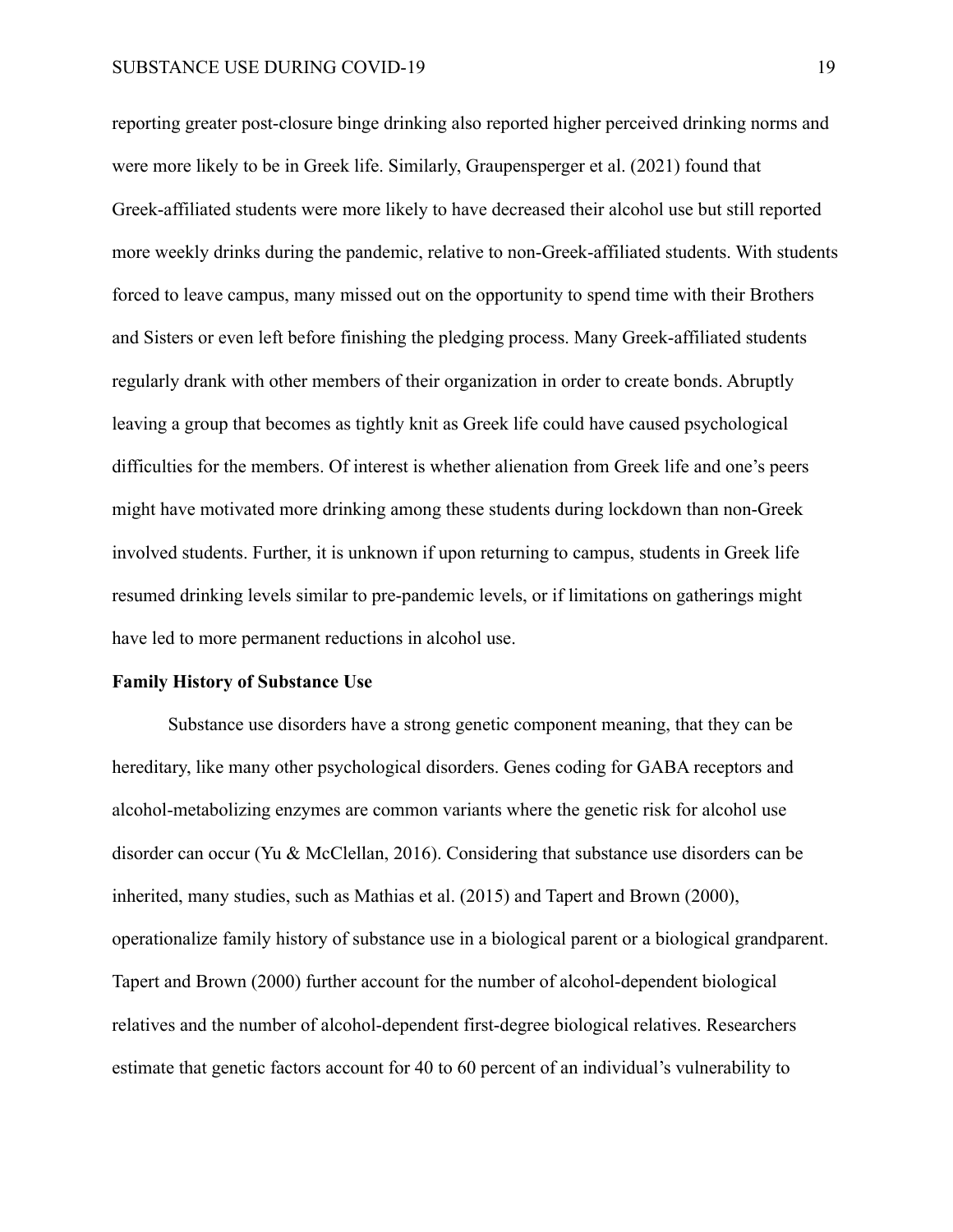addiction (*The Role of Genes in Drug Addiction*, 2021). A family history of addiction could lead students to be surrounded by more drinking upon returning home from college. Students might also cope with their family history of addiction by using substances themselves.

## **Hypotheses & Research Questions in the Current Study**

The purpose of this research study was to better understand the changes in college students' substance use habits and motivations, specifically regarding alcohol, before and during COVID-19. I formulated five hypotheses with the goal of replicating trends previously found in the literature and to add new data that addresses college students' mental health and substance use after returning to campus during COVID-19:

- 1. College students' binge drinking and heavy episodic drinking quantity decreased during the initial lockdown.
- 2. Psychological difficulties intensified for college students during the COVID-19 pandemic.
- 3. College students' binge drinking and heavy episodic drinking increased upon returning to college campuses in the fall of 2020 as compared to the initial lockdown.
- 4. Coping motives will become more pronounced during the early stages of the pandemic.
- 5. Psychological difficulties in college students will be significantly associated with drinking to cope later in the pandemic.

I also examined three research questions:

RQ1: Will those college students involved in Greek organizations participate in binge drinking and heavy episodic drinking more frequently than their non-Greek affiliated counterparts? Will members of Greek life consume higher amounts of alcohol before and during the COVID-19 pandemic than their non-Greek affiliated counterparts?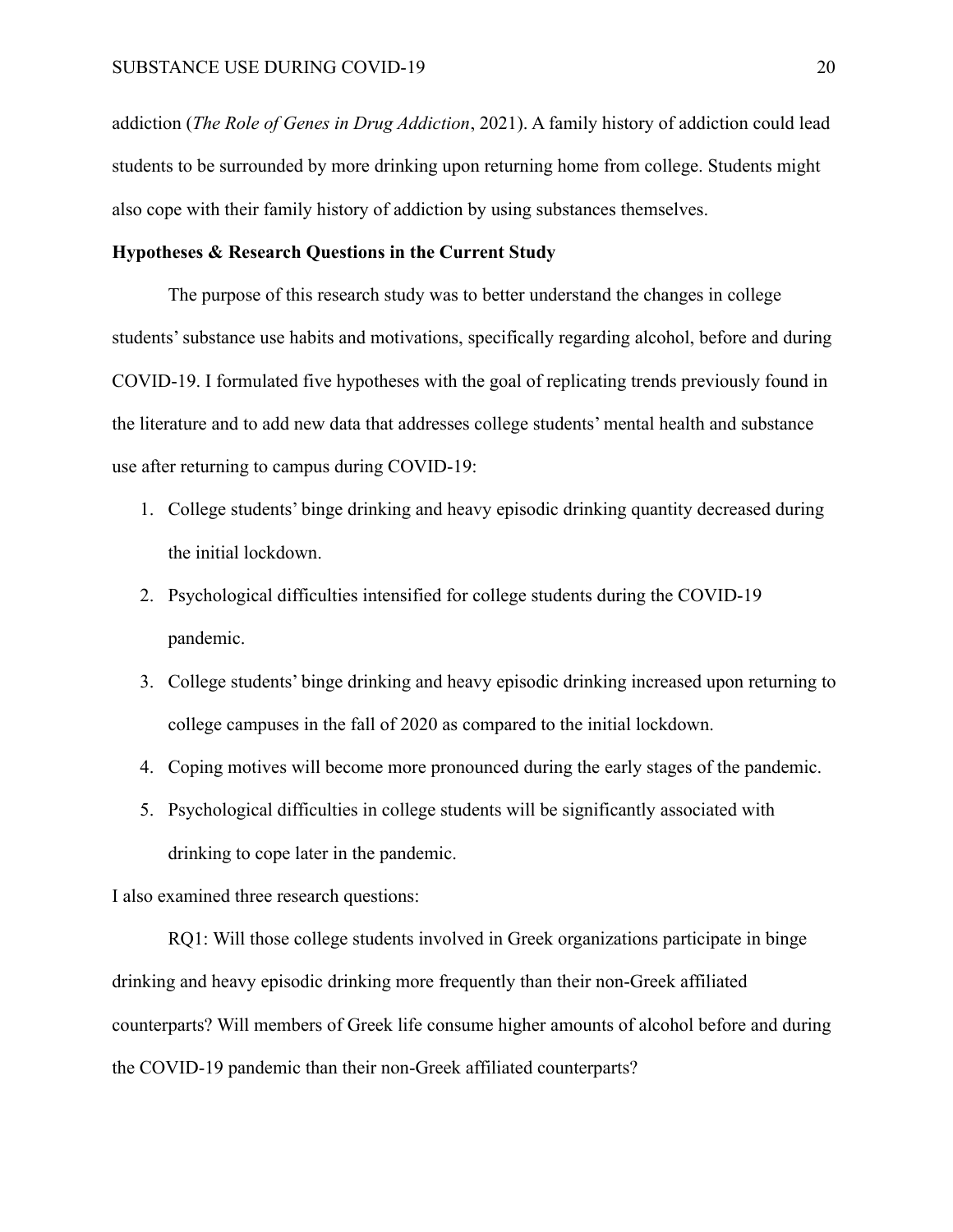RQ2: Will student-athletes participate in binge drinking and heavy episodic drinking more frequently than their non-student-athlete counterparts? Will student-athletes consume higher amounts of alcohol before and during the COVID-19 pandemic than those students who do not play a collegiate sport?

RQ3: Is family history of substance use and addiction associated with higher levels of drinking during the pandemic? Furthermore, to what extent does recognition of a family history of substance use and addiction factor into decision making about substance use?

There is not yet extensive research available in the literature on alcohol consumption in college students after returning to campus in the fall of 2020. Alcohol consumption decreased during the initial lockdown from pre-COVID consumption, and the current study predicts an increase in consumption once college students returned back to their respective campuses. The literature claims that one reason for a decrease in alcohol consumption during the first lockdown was due to students being home with their parents and families (Graupensperger et al., 2021). Once back on campus, they are no longer around their parents and are living independently again. Drinking to cope has proven to be the most relevant motive during COVID-19 and with anxiety and depressive symptoms and disorders on the rise during the pandemic, drinking to cope is prominent. For students who may have developed psychological difficulties over the course of the COVID-19 pandemic, drinking to cope seems to be highly probable due to the lack of access or availability to seek professional health and the shortcoming of physical and social interaction due to restrictions and mandates.

The contribution that can be made to the vast existing literature on alcohol consumption by college students by conducting this research study is to understand, more deeply, how and why an individual's substance use patterns changed or stabilized over time and the key factors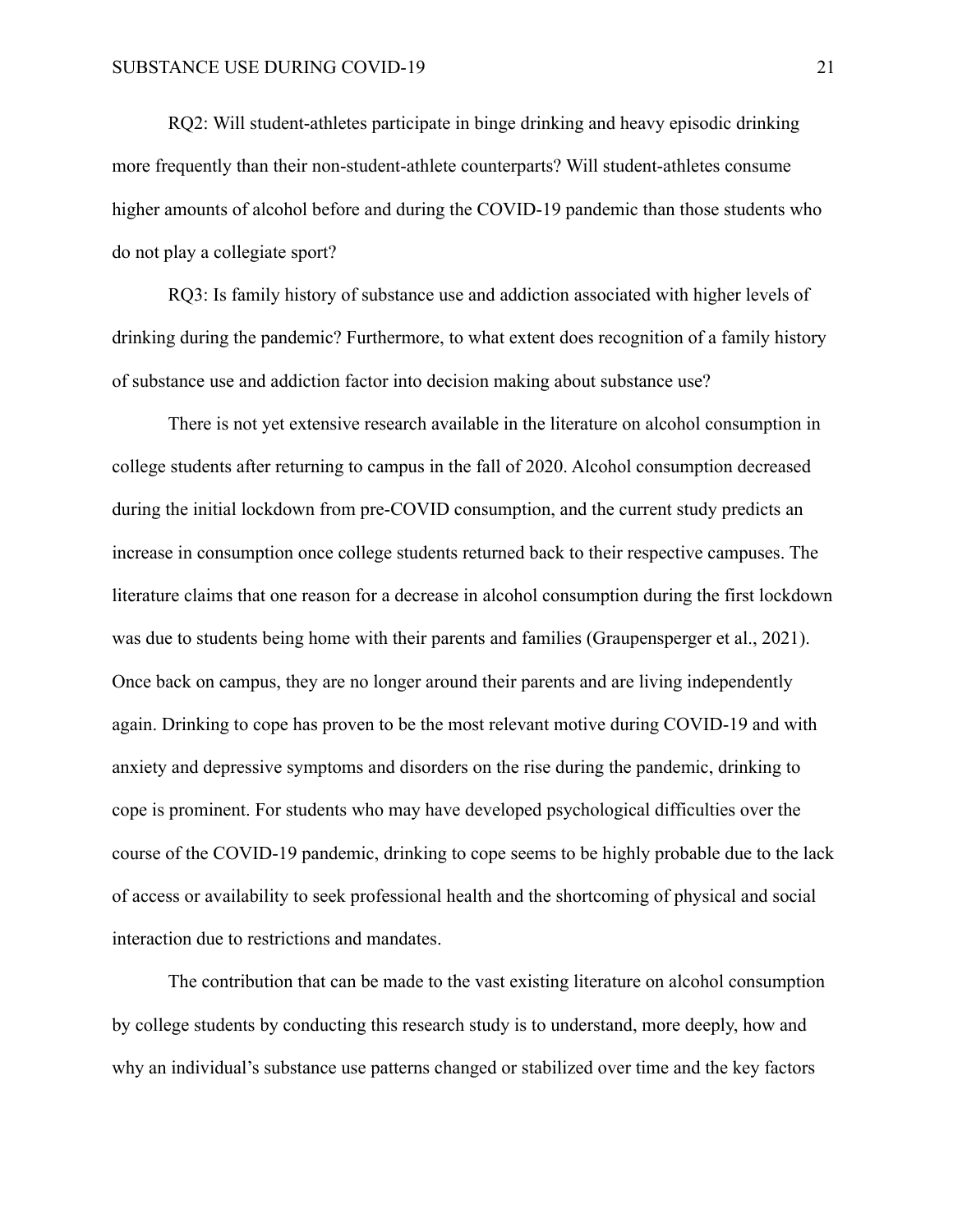motivating those changes and stabilizations. By using qualitative methods, I can form a deeper understanding of an individual's unique reasons for using substances such as alcohol and add a new perspective to the existing literature. Most studies researching COVID-19, substance use (specifically alcohol), and mental health were all conducted earlier along in the pandemic which simply does not provide a voice for the past six to twelve months. When students returned to campus in Fall 2020, the environment on campus seemed completely different at a lot of colleges and universities. There is a lack of qualitative research which would provide insights into how we might best support students with mental health difficulties to use substances in a less risky manner. This support can come from available resources on Trinity College's campus, such as the counseling center and other support groups.

#### **Method**

### **Participants**

Participants in this study consisted of junior and senior students at Trinity College, a small, liberal arts school, in Hartford, Connecticut (*N*=20) between the ages of 20 and 23 years old (*M*=21.45, *SD*=0.686). Time in college was reported as follows: 60% completed seven semesters, 35% completed six, and 5% completed five semesters (note that data collection happened over the course of two semesters). Regarding gender identity, ten participants identified as women (50%) and ten identified as men (50%). The majority of participants identified as White (95%) with 5% identifying as African American and 95% of participants identified as non-Hispanic with 5% identifying as Hispanic.

### **Measures**

**Pre-interview Survey.** The pre-interview survey included questions about demographic characteristics such as age, race, and ethnicity as well as questions about semesters completed,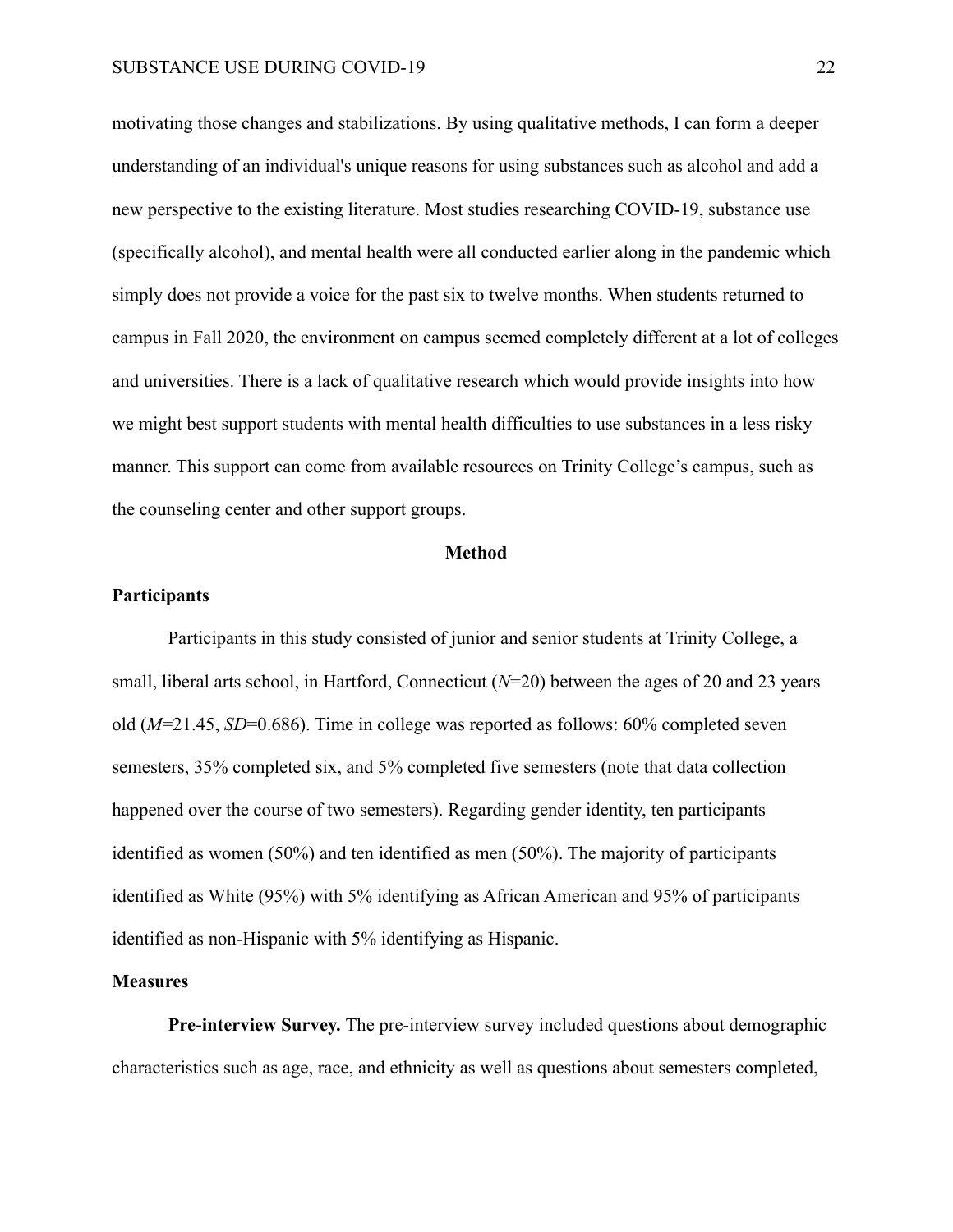whether or not they are student-athletes, whether or not they are a member of a Greek organization, how old participants were when they had their first drink of alcohol, their typical drinking patterns pre-COVID, during the initial lockdown, and after returning to campus, family history of substance use disorders, history of mental health diagnoses and treatment, and whether or not they have had any therapeutic experiences.

**Drinking Motives Questionnaire – Revised.** The Drinking Motives Questionnaire – Revised (DMQ-R; Cooper, 1994) was used to assess whether participants currently partake in the use of alcohol for social (e.g., "Because it makes social gatherings more fun"), conformity (e.g., "So you won't feel left out"), enhancement (e.g., "Because you like the feeling"), and coping motives (e.g., "To forget your worries"). The DMQ-R uses a 5-point Likert scale to rate each of the twenty questions with five questions per subscale: 1 = *Almost Never/Never*; 2 = *Some of the Time*; 3 = *Half of the Time*; 4 = *Most of the Time*; and 5 = *Almost Always/Always*. Reliabilities of each of the subscales were good: Cronbach's Alpha for social was .749; Cronbach's Alpha for conformity was .732; Cronbach's Alpha for enhancement was .658; Cronbach's Alpha for coping was .862.

**DSM-5 Self-Rated Level 1 Cross-Cutting Symptom Measure for Adults.** A shortened version of the DSM-5 Self-Rated Level 1 Cross-Cutting Symptom Measure for Adults (American Psychiatric Association, 2013) was used. The shortened version included the domains of depression, anger, mania, anxiety, sleep problems, dissociation, and substance use leaving out somatic symptoms, suicidal ideations, psychosis, memory, repetitive thoughts and behaviors, and personal functioning. Questions per subscale varied depending on the domain – anxiety and substance use had three questions per subscale; depression and mania had two questions per subscale; mania, sleep problems, and dissociation had one question per subscale. Each item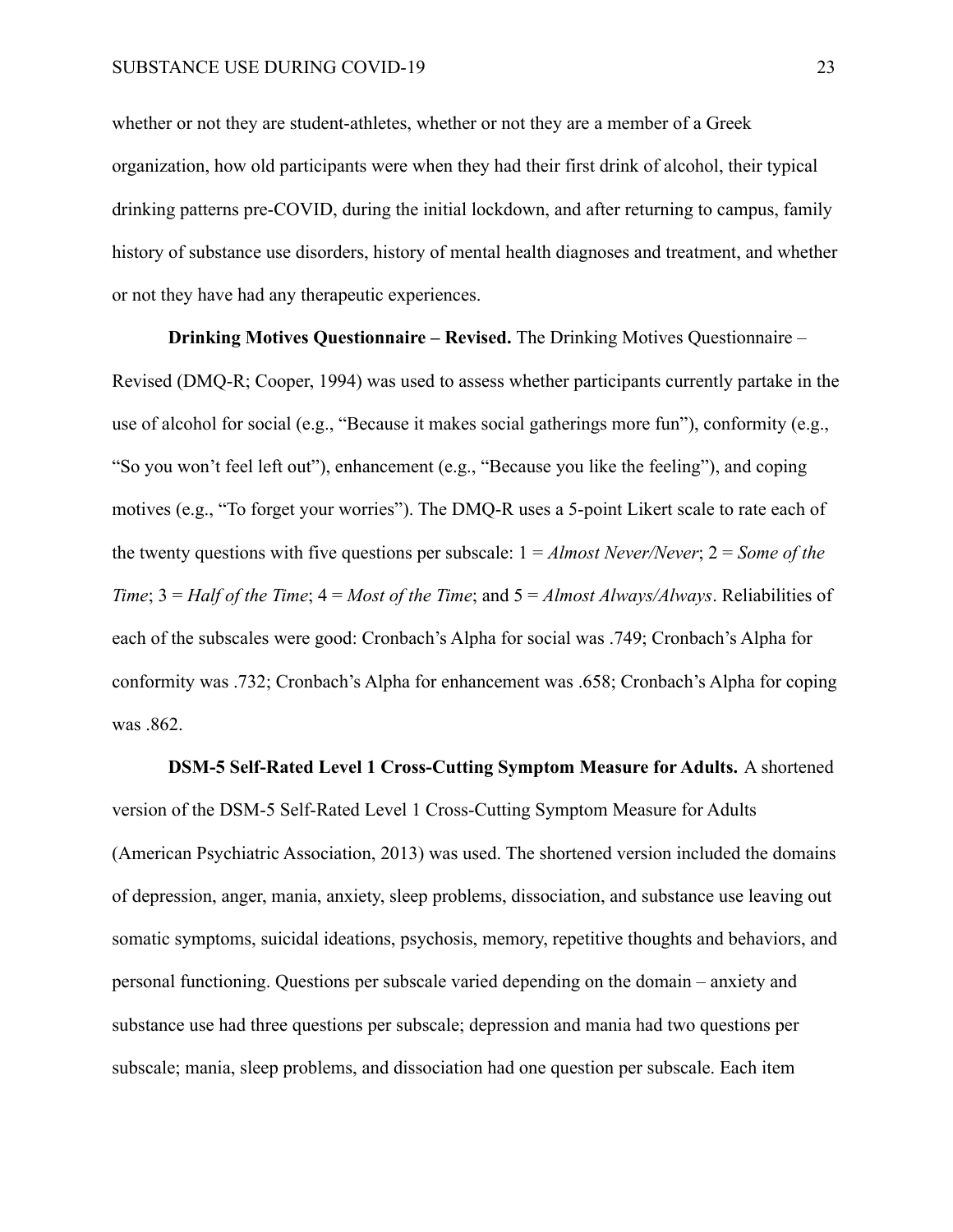inquires about how much or how often the individual has been bothered by the specific symptom during the past two weeks. The items on the measure are rated on a 5-point Likert scale: 0 = *none or not at all*; 1 = *slight or rare, less than a day or two*; 2 = *mild or several days*; 3 = *moderate or more than half the days*; and 4 = *severe or nearly every day*. A rating of mild (i.e., 2) or greater on any item (except for substance use) may serve as a means for additional inquiry. A rating of slight (i.e., 1) or greater serves as a means for additional inquiry for substance use. These scores do not diagnose any of these disorders and domains. Consistently high scores in any domain may simply indicate problematic symptoms for the individual and additional follow-up and more detailed assessments with trained professionals may be beneficial (American Psychiatric Association, 2013).

**Open-Ended Interview.** Each interview was transcribed verbatim. The open-ended interview portion of the data collection included sixteen questions divided into five subcategories: Background Information, Drinking and Substance Use Culture at Trinity College, Changes in Alcohol Intake, Other Substances, and Final Question(s). Questions in the "Background" section included specifics on how leaving Trinity College's campus during the first COVID-19 lockdown affected a participant's daily routine and mental state, how returning to campus affected a participant's daily routine and mental state, if there is a family history of substance use, and if the participant has ever been diagnosed with a psychological condition or gone to therapy. The "Drinking and Substance Use Culture at Trinity College" section inquired about drinking culture on campus, how drinking culture changed/stabilized before COVID-19 and after returning to campus, whether the participant is a student-athlete, how the loss of a season due to COVID-19 may have affected their mental well-being, what the team's drinking culture is like, as well as similar questions regarding whether or not the participant is a member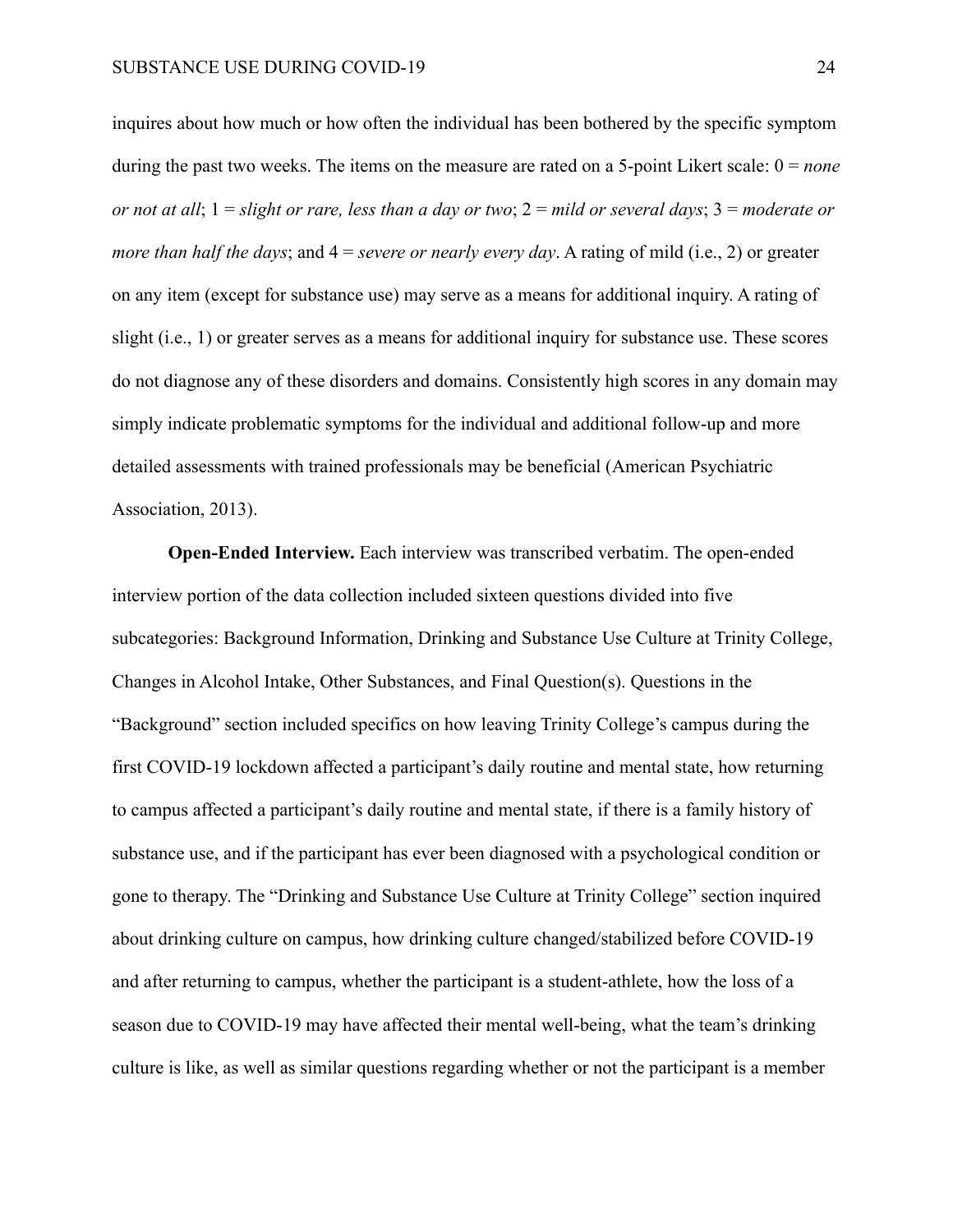of Greek life on campus. The "Changes in Alcohol Intake" subcategory asked about alcohol consumption quantity/frequency pre-COVID, during the initial lockdown, and after returning to campus in the fall of 2020. Finally, the "Other Substances" subcategory inquired about the participant's nicotine and marijuana use and habits if relevant. Lastly, the final question(s) allowed the participant to speak freely on any topic that might not have been raised or was not previously discussed in sufficient depth.

## **Design and Procedure**

Data collection occurred between November 2021 and March 2022. Participants were recruited through a Google form sent out by professors and the researcher. To reduce risk of COVID-19 transmission, in advance of the in-person interview, participants were emailed or contacted via text message checking to see if they had experienced any COVID-related symptoms. Before beginning the research, participants read and signed an informed consent form. Three of the study measures (pre-interview survey, DMQ-R, and the DSM-5 Cross-Cutting Measure) were administered online via a Qualtrics survey. The open-ended interview was recorded and completed in-person while maintaining six-feet of distance. Both the interviewer and the participant wore masks during the entirety of the interview. At the conclusion of the interview, participants received a \$10 Peter B's gift card as well as a resources sheet including information on Trinity College's Health Center, Trinity College's Counseling and Wellness Center, 24-hour Crisis Intervention, and Community-based resources. Anonymity was maintained by assigning all participants a 3-digit identification number. The recording of the open-ended interview was then transcribed and uploaded to Atlas.Ti for qualitative analysis.

**Qualitative Data Analysis.** Atlas.Ti is a computer-based coding program dominantly used for the coding of qualitative data and analysis. The coding process consisted of reading and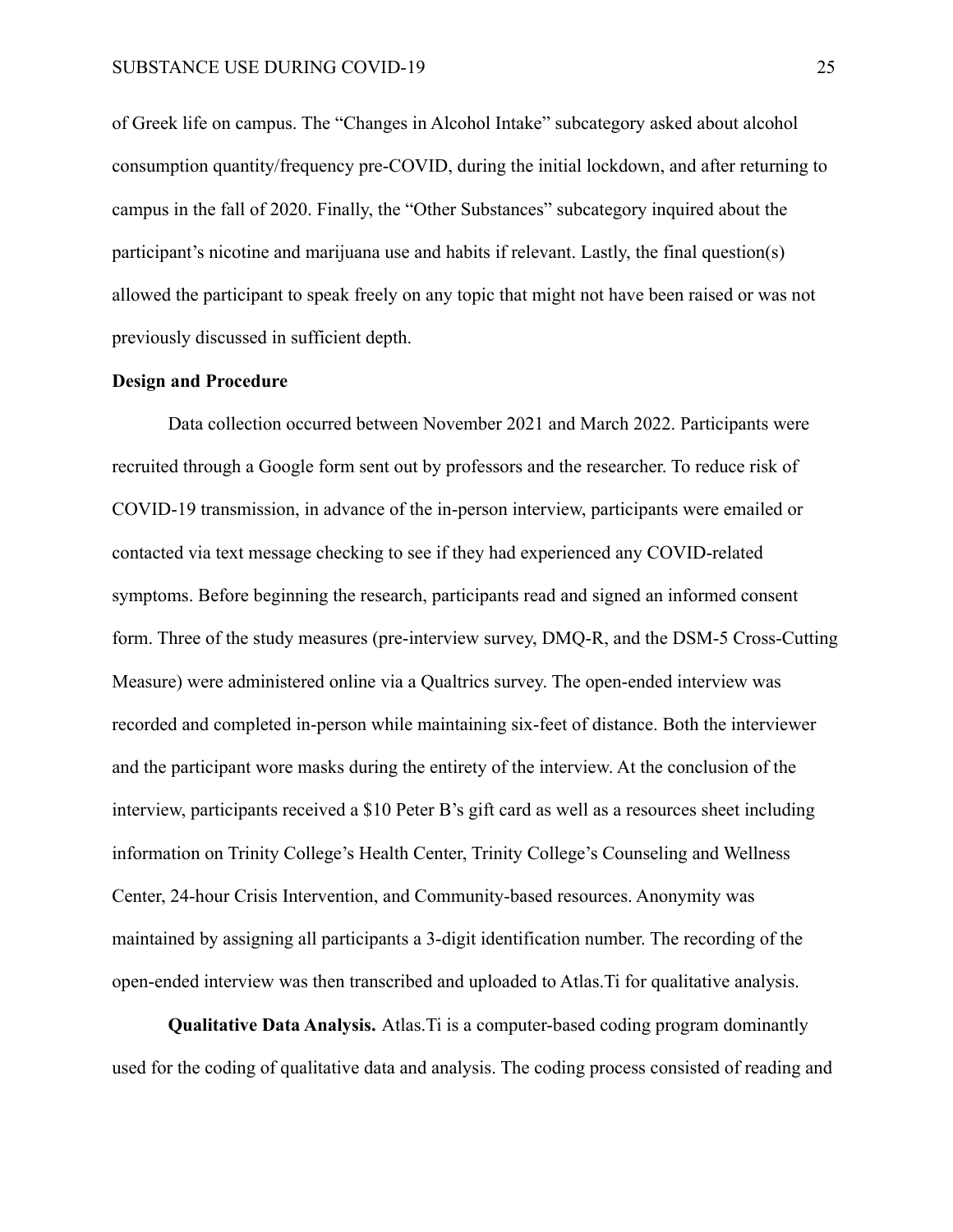re-reading the twenty transcribed documents of the interview recordings, which is considered to be the raw data, to search for quotes. Quotes were then grouped into themes and codes were created for these themes. Within the codes and themes, the quotations that were originally found from the text were used to exemplify the specific theme. In Atlas.Ti, the coder highlights the text in order to code it into said category (Smith, *Qualitative psychology. A Practical Guide to Research Methods* 2015). The themes ranged from *Mood (depression, anxiety, etc.), Family History of Substance Use,* to *Student-Athlete*. A theme does not mean that it was present in all or even the majority of interviewed participants, it means that it is prominent and important to further explore and dissect. This also means that unexpected themes could have been coded for or themes that were hypothesized to be prevalent, were not coded for.

#### **Results**

#### **Descriptives**

Participants reported consuming their first drink of alcohol between the ages of 10 and 17 years of age (*M=*15.15*, SD=*1.565). Over half of the participants (55%) reported having a family history of substance use and 50% have been diagnosed with a psychological condition (35% were diagnosed prior to COVID). The majority of the participants had engaged in therapy (70%) and the majority of these participants had a therapeutic experience prior to the start of the COVID-19 pandemic (71%). Approximately 20% of the student population were members of Greek organizations on campus; 30% of participants in the current study were members of Greek life. Half of the participants (50%) were student-athletes, whereas approximately 30% of Trinity's student population are student-athletes. Eighty percent of participants reported using nicotine in the past year and 85% reported using marijuana in the past year.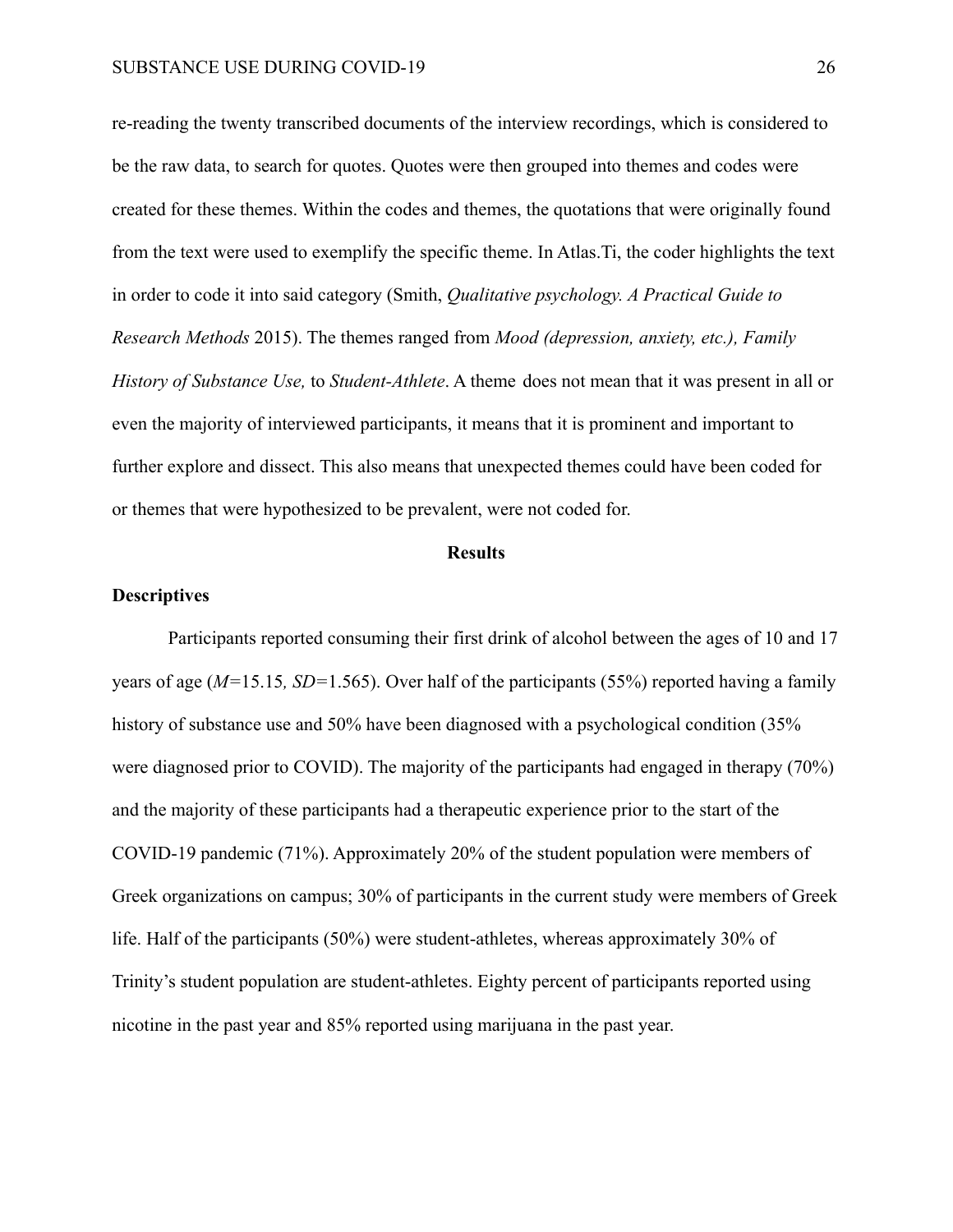## **Alcohol Usage & Consumption**

Figure 1 depicts the quantity of alcohol consumed, on average, in a typical week prior to leaving campus in March 2020, during the initial lockdown (April 2020-August 2020), and after returning to campus in September 2020. On average, students drank 2.15 (*SD=*0.67) days a week prior to leaving campus in March 2020 and drank 6.37 drinks in one sitting (*SD=*2.67). During the lockdown (April 2020-August 2020), participants drank 2.50 days a week (*SD=*1.79) and consumed 4.11 drinks per sitting (*SD=*3.37). After students returned to campus in the fall of 2020, they reported drinking 2.50 days a week (*SD=*1.05) and consuming 5.84 drinks per sitting (*SD=*2.93). Table 1 depicts the breakdown of the typical number of drinks students consumed during the three time periods, ranging from no drinks, 1-2 drinks, 3-4 drinks, 4-6 drinks, to 7+ drinks.

In order to determine if the frequency per week and quantity consumed per day differed amongst the three time periods, I used paired t-tests to compare pre-pandemic drinking to drinking during lockdown and drinking during lockdown to drinking upon return to campus, respectively (see figures 1 and 2). There were no statistically significant differences found between any of the combinations of days drinking pre-COVID, during the initial lockdown, and after returning to campus. The mean number of drinks consumed pre-COVID and the mean number of drinks consumed during the initial lockdown differed significantly  $t(18)=3.68$ ,  $p<.004$ , such that students reported consuming fewer drinks during the lockdown. The mean number of drinks consumed pre-COVID and the mean after returning to campus were not significantly different,  $t(18)=0.87$ ,  $p=.395$ . The amount of alcohol consumed during the lockdown and after returning to campus differed significantly such that students reported drinking more upon their return,  $t(18)=3.04$ ,  $p<.007$ .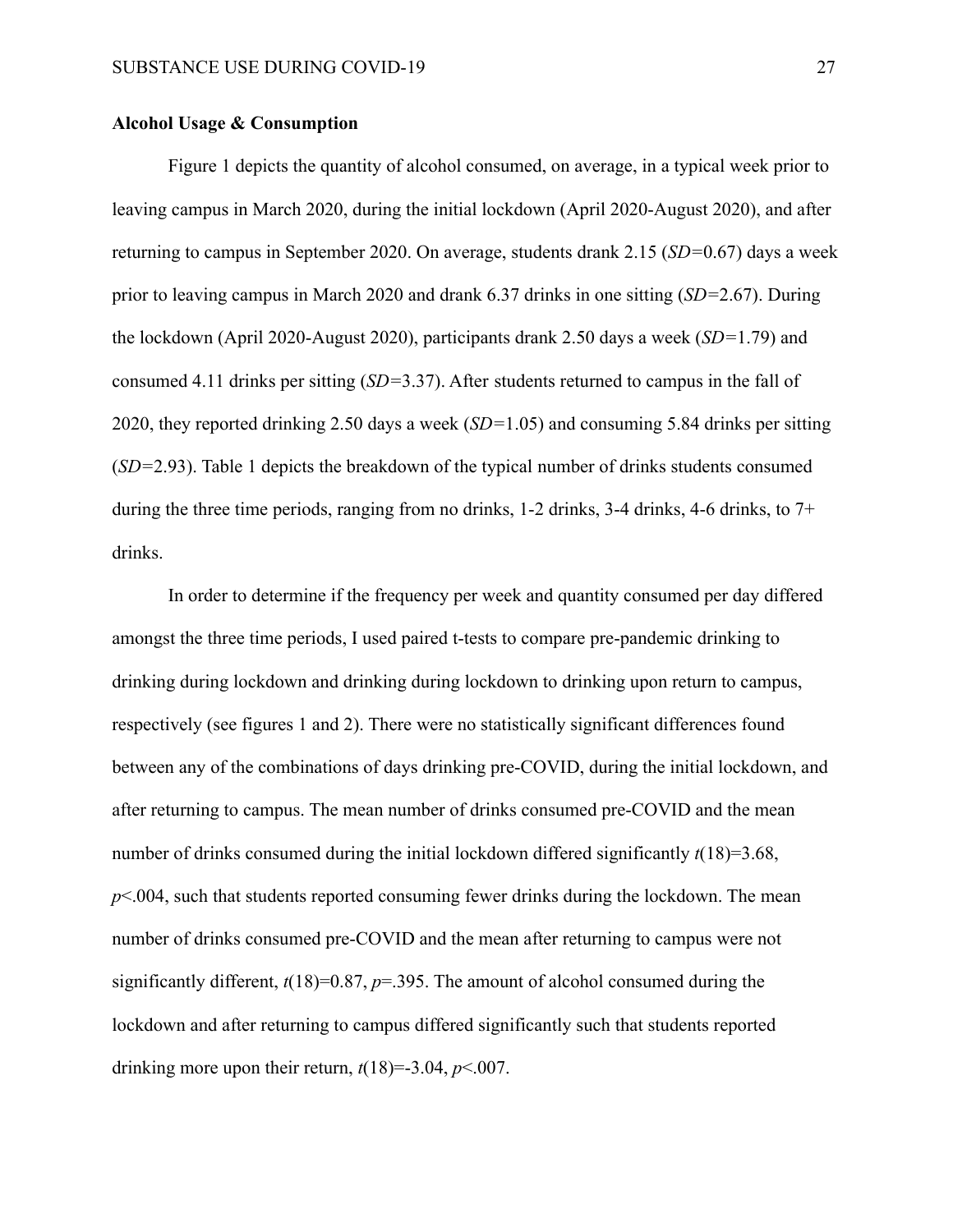To determine if there was a difference in alcohol consumption between members of Greek life and their non-Greek-affiliated counterparts, student-athletes and non-student-athletes, and participants who have a family history of substance use and those who do not, I used a paired t-test. There were no statistically significant differences between any of the combinations, however there was an increase from a frequency of 2.15 days/week pre-pandemic to a frequency of 2.50 days/week during the initial lockdown. Upon returning to campus, students' frequency of drinking stayed at 2.50 days/week.

#### **Drinking Motives**

To evaluate which drinking motives (social, enhancement, conformity, and coping) were more/less common in the sample, I ran descriptive statistics (see figure 3). Social motives were the most common reason for consuming alcohol (*M*=3.90, *SD*=.67). Enhancement motives were second most common (*M*=3.07, *SD*=.75), followed by coping (*M*=1.86, *SD*=.80), and finally, conformity motives (*M*=1.56, *SD*=.56).

#### **DSM-5 Symptoms**

There were seven domains included in the shortened form of the DSM-5 Cross-Cutting Measure for Adults (depression, anger, mania, anxiety, sleep problems, dissociation, and substance use). Frequencies were run to determine the amount and percentage of participants who screened positive for the seven domains. We found that 20% of participants screened positive for depression, anger, and dissociation; 35% screened positive for sleep problems; 50% screened positive for mania and anxiety; and, 95% screened positive for substance use (see Figure 4).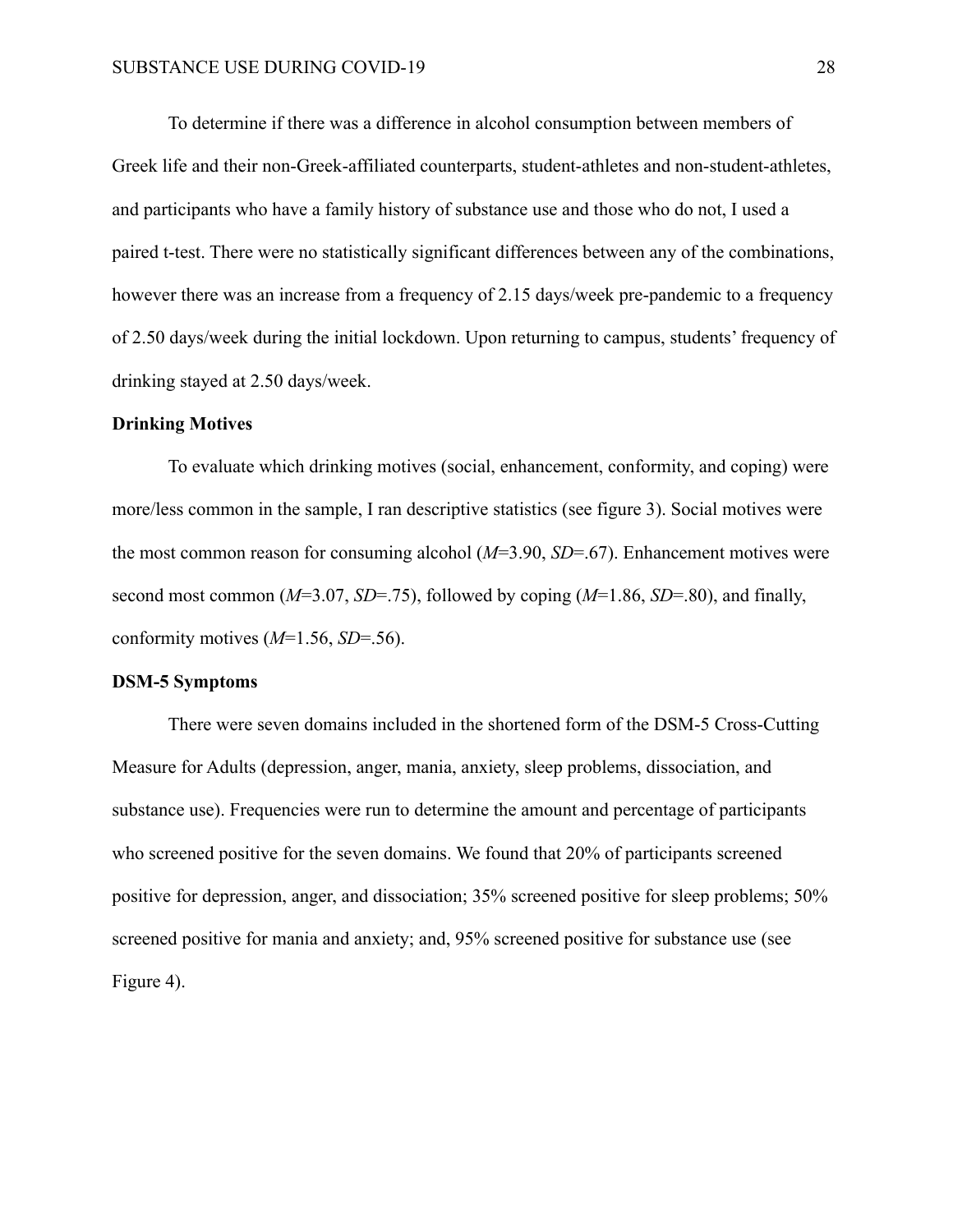## **Qualitative Analyses**

Consistent with the methodology I outlined in the Method section, I identified themes and subthemes after reading through the raw data within the two main categories in which the 16 interview questions clustered: (1) substance use and misuse, and (2) mental health. Within the two categories, there was an overlap of themes and subthemes.

#### **Substance Use and Misuse**

There were five themes within the first category: alcohol use during the initial lockdown, alcohol use post-returning to campus, family history of substance use, nicotine, and marijuana. I identified three sub themes within the first theme (alcohol use during the initial lockdown), namely student-athlete, Greek-life member, and increases in drinking to cope. Similarly, I identified four sub themes in the second theme (alcohol use post-returning to campus), student-athlete, Greek-life member, decrease in social activities, and making up for lost time.

*Alcohol use during initial lockdown.* It was hypothesized that college students' binge drinking and heavy episodic drinking would decrease during the initial lockdown. Consistent with this hypothesis, participants noted that being back home with their families or in a family-centered environment was associated with lower levels of alcohol consumption compared to pre-pandemic when they were at school.

*Definitely more. Two more days. Totally less heavily and less quick. So it's like over like four hours. I'd have like four or five beers as opposed to like five beers in an hour.* (P102)

*Maybe even less is like, I think a good example is like I wasn't playing drinking games.* (P103)

*I mean, I really didn't drink at all, like my parents don't drink, they're like, no, we don't like drink at my house, at home, so I really didn't drink at all.* (P107)

*I mean, it certainly was a drop off, and if it was anything, it was even fewer.* (P108)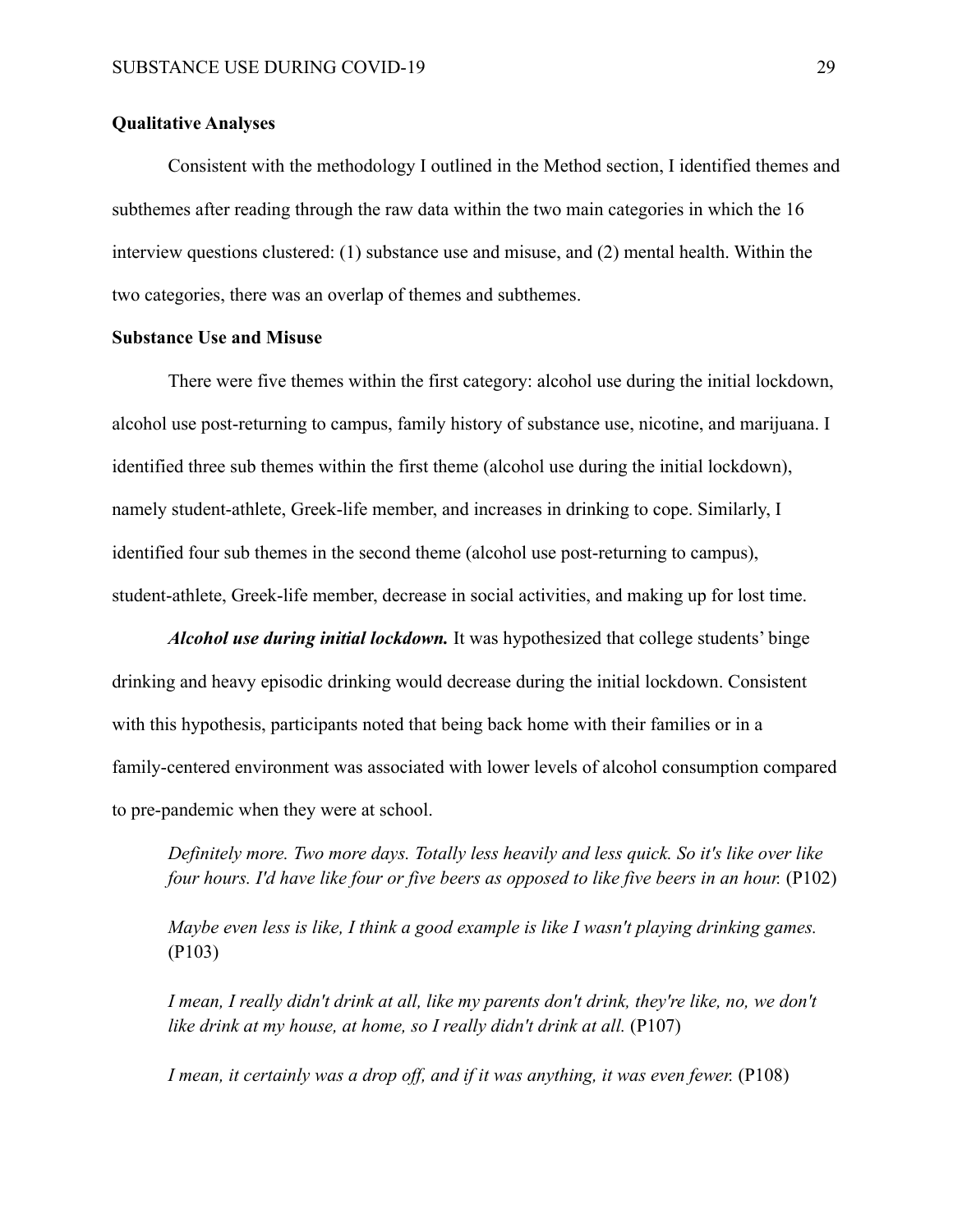*I don't think I took a single sip of alcohol the entire time.* (P110)

It was hypothesized that coping motives will become more pronounced during the early stages of the pandemic. Coping motives can be seen through participants not just using alcohol, but nicotine and marijuana as well.

*Like in like April, I would like do some work for school in the morning to go to class. I work out. Where the second I was done working out, I'd either drink or smoke. That was kind of like my guideline. I can until from like four to like whenever I go to bed just to get fucked up.* (P102)

*So it was usually by myself. So I think that drinking sometimes was an attempt to simulate a social experience or something like that. Just it's kind of I feel like it's displayed as a coping mechanism in American society in a lot of ways. So I don't think it helped me cope, but I definitely tried to use it for that and I didn't like it.* (P112)

*I kind of learned that was my way to cope with like my stress and anxiety of like everyday life.* (P105)

*And then I mostly just smoked weed. I smoked quite a bit of weed. So with marijuana, I would smoke marijuana to feel numb.* (P101)

For some individuals, nicotine and marijuana were coping mechanisms used

pre-pandemic but the mechanism stayed steady during the lockdown or increased due to the

pandemic. Members of Greek life on campus spoke about their experience going into the

COVID-19 lockdown.

*It was all it was just like. So abrupt. Yeah. And like, yeah, it's not like I was getting like like I was. I wasn't drinking like excessively. Yeah, but I was like drinking more often than not. And it was like, I think we got a notice like a week before we left. And I was having like the best semester and I was having so much fun. So I was kind of like, I went home. I was like, craving that. It's like, I want to see people. I want to have fun, but I can't.* (P102)

*Yeah, I think maybe in the moment I was felt like we missed out on it a little bit.* (P109)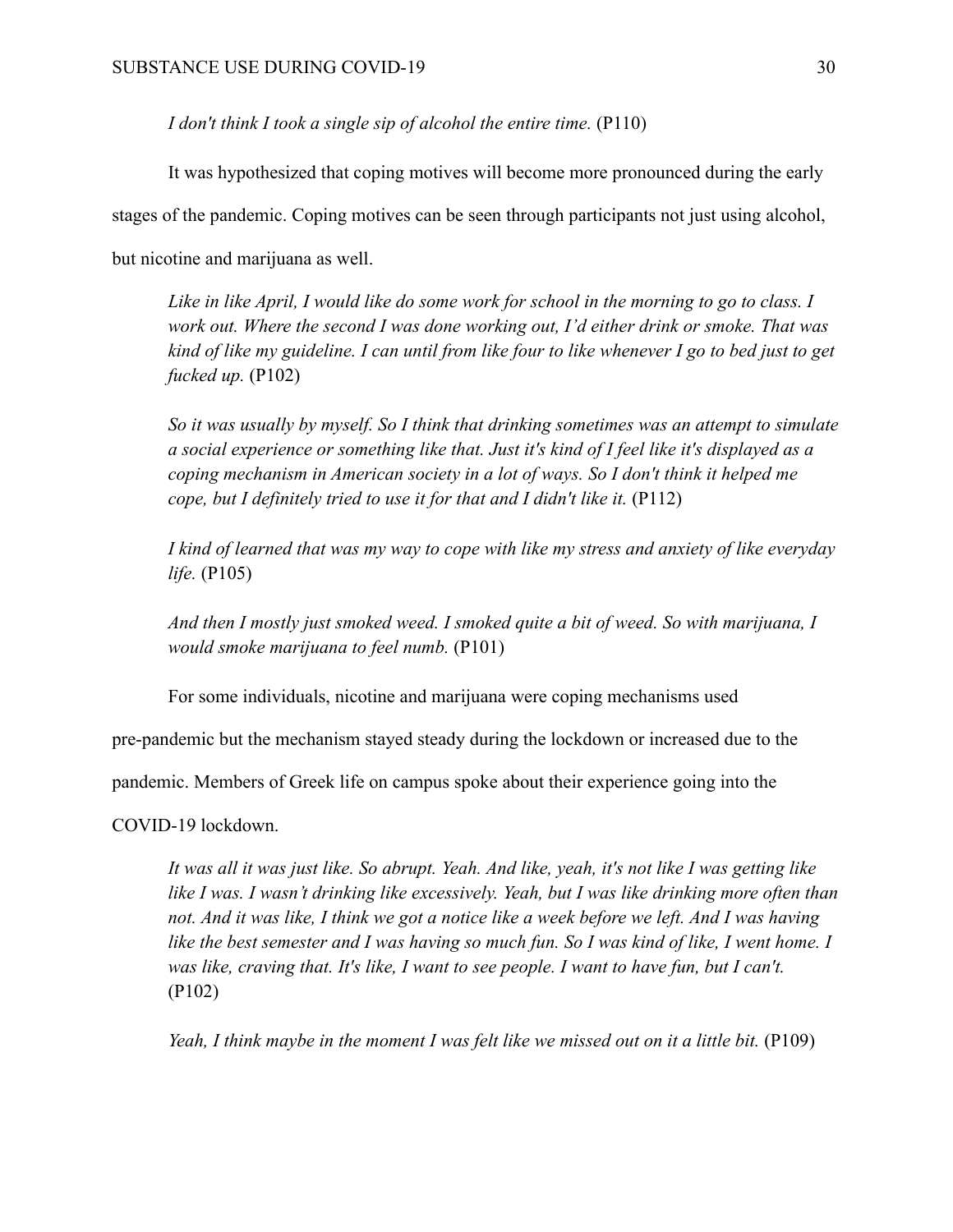*So we were having a great time like it was just like everyone was just like couldn't have been more fun. You know, balancing school and like doing all this fun stuff. So it was a good time. I know that was probably, if anything, like kind of just the biggest regret about it. But it's just like, damn, it would have been nice to finish the year.* (P114)

*Alcohol use post-returning to campus.* It was hypothesized that college students' binge

drinking and heavy episodic drinking would increase upon returning to a college campus in the

fall of 2020 as compared to the initial lockdown. These students described the theme of "making

up for lost time."

*I would say last fall was definitely the heaviest drinking since the pandemic started. I would say people were like drinking a lot, drinking a lot more casually, but like drinking for longer periods and almost drinking more because they were in their homes. They had access to their alcohol.* (P101)

*Like, yes, but also like now being a senior, there's things that you, you know, like you realize that obviously like your days are winding down. Yeah. And like you want to like, make the most of it. And I would say, like, it always has to be drinking. But like, yeah, you after like going through COVID. I mean, it's still going on, but like coming back you, you took like for granted, like a lot of the things that you had in a sense in like. You want to not like get drunk all the time. Yeah, but you know, like, celebrate.* (P104)

*I mean, it got a little bit more feasible. So there is definitely an uptick. At first it was quantity. Then it was like days of the week. I mean, overall, but like on average, the same amount, but just more frequently.* (P108)

*Probably best three days a week which was comparable to going out freshman year like Fridays and Saturdays, and maybe like maybe every third, like third week. I go out on like a Thursday, though not very frequently. And then maybe like if like on a weeknight, if we throw in like a movie, you have like a beer too.* (P119)

*I would say that it was similar to pre-pandemic, but it was also just in the sense that we want to try to have fun, try to make it a good time because there wasn't many, there weren't many opportunities to do so. So we just try to like, let's have a good time, let's make the best of this.* (P120)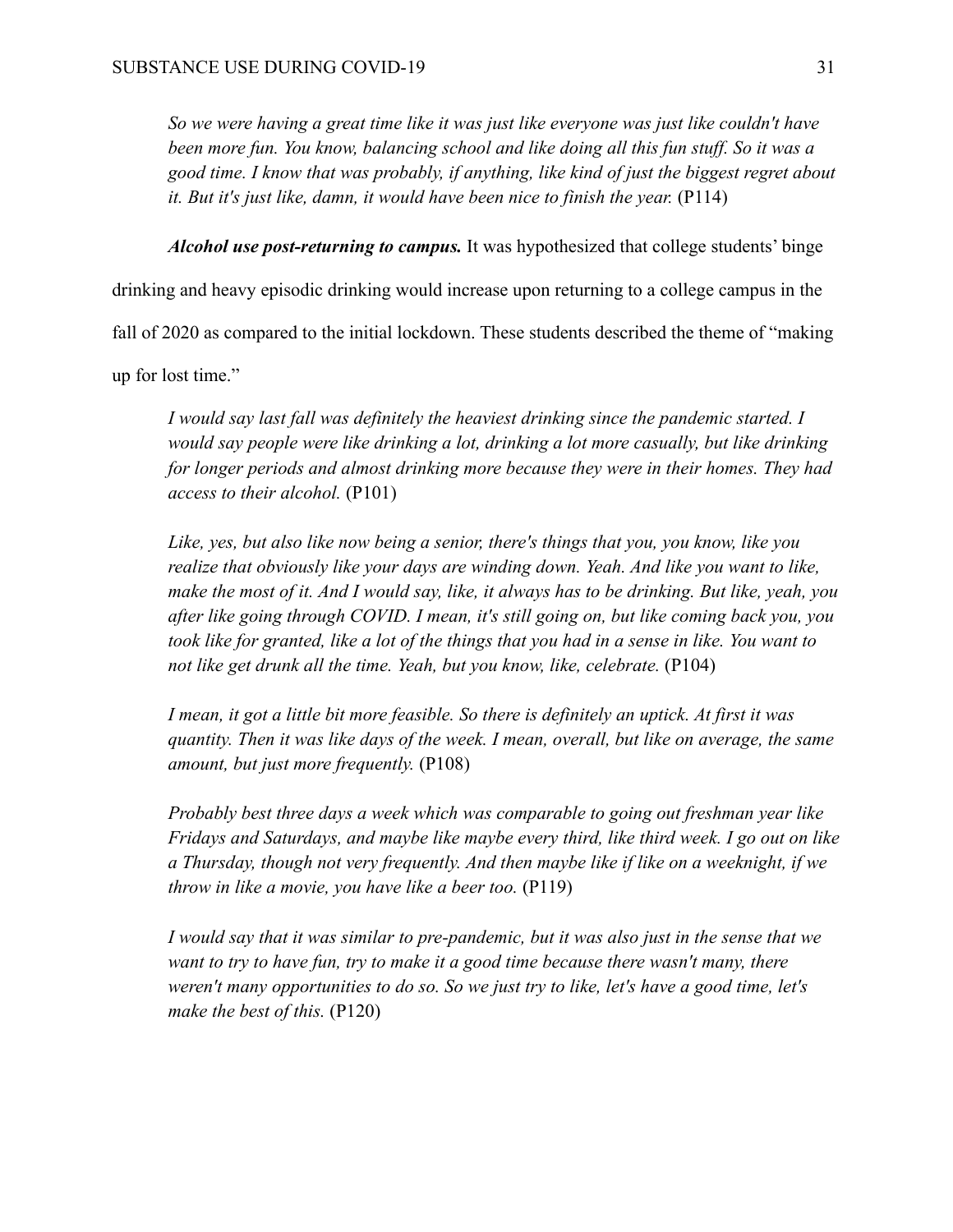On the contrary, students also describe how although their alcohol consumption increased

from what it was during the lockdown, it was still lower than what it was pre-pandemic because

there was a decrease in social activity from pre-COVID.

*Not a lot. So like, more like maybe twice a week. Maybe. Usually just like Saturday. Or I guess there was a couple of weeks. I guess I would go off and I drive a golf course, but like a normal week, like pretty much maybe like a Wednesday and then like a Saturday.* (P102)

*I'd say about the same, probably more casually now than I did, but I think that's also just like an age thing. And yes, moderation.* (P103)

*I mean, it changed week to week. It was like whatever we tried to have as a room. I had four roommates and we tried to have drinking events whenever we could. But like, as I said, I don't drink alone or for no reason. Yeah. So like, it was sort of contingent on how strict the school was that we were like two days a week, probably at least. The only thing that was stopping me was campus security being super strict.* (P116)

*I don't drink to get drunk, which I think sophomore year I was doing. But I, especially after the pandemic, I just don't see a need. I prefer doing it just like socially or because I like it with dinner.* (P117)

*Family history of substance use.* As aforementioned, over half of the participants noted

having a family history of substance use. Some students expressed that their family history of

substance use does not seem to affect their substance use:

*I don't think so. No, yeah, not really. Except a little bit with nicotine because my mom just told me she used to smoke cigarettes a lot.* (P115)

*For me, I don't, but my mom has always been like addiction runs in the family.* (P118)

Similar responses to these ones were apparent within the interviews. Conversely, other

participants report that knowing about their family's history of substance use occupies their mind

either when they are using or prior to using:

*So I feel like it makes me think of my substance use if from time to time, I get too drunk or something like that. I definitely have this feeling in my head where I'm like, oh my gosh,*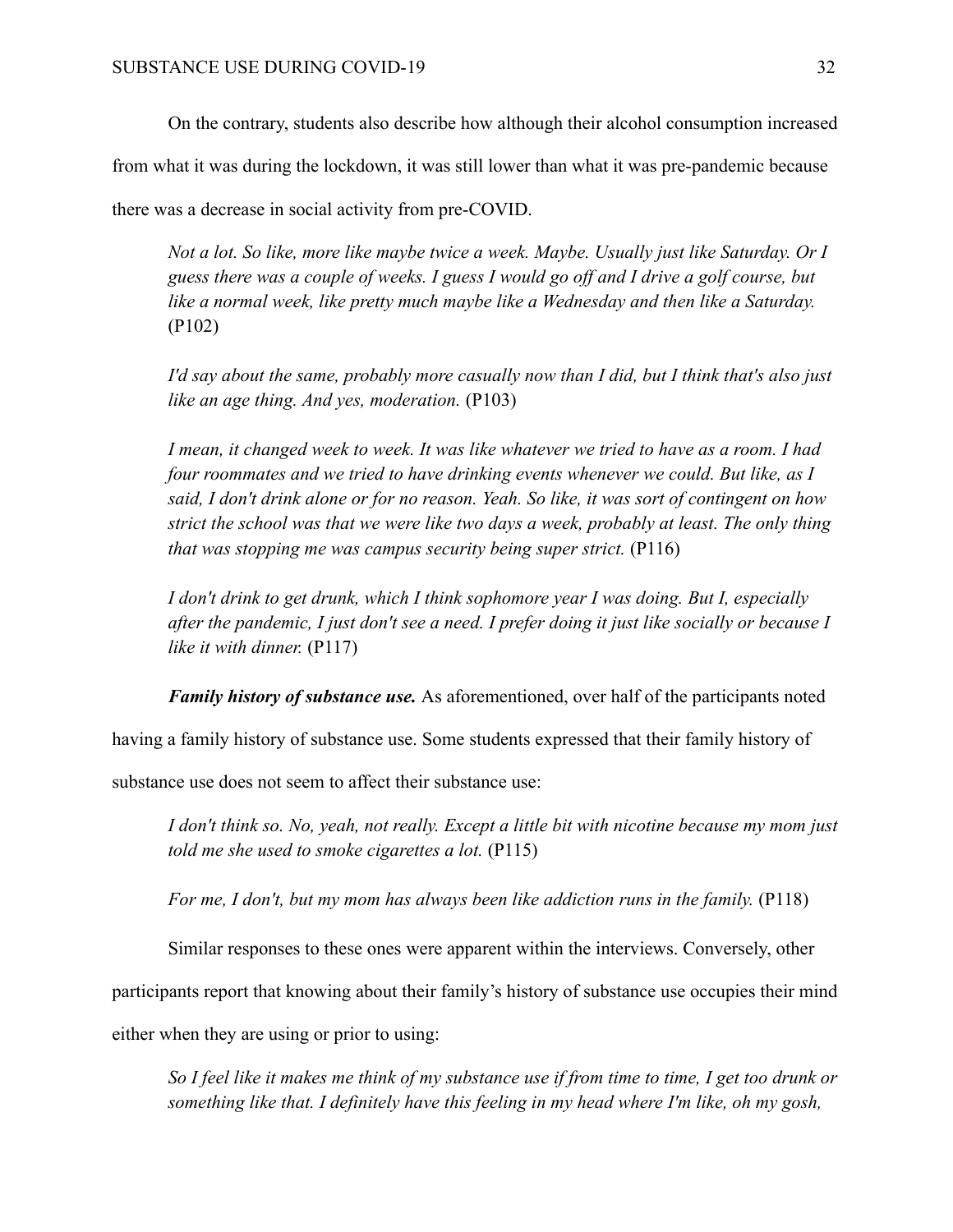*I'm going down the rabbit hole. But then again, I can control my use of substances. But there is always this like family narrative that my mom likes to say is like, well, your dad's an alcoholic, so you need to be really careful.* (P101)

Regardless of whether there is a conscious thought given to one's family history of

substance use, most participants expressed feeling in control of their substance use:

*I just felt like, oh, I've done it and I have a grip on it, so I don't necessarily need to think about it as much. So it was definitely like in the front of my mind when I was like kind of first in college and like, stop drinking more. But like then as I got more comfortable with it, I think I felt like, oh yeah, I have control over it. And like, it can't affect me because I am in charge of it, you know, like, that's not really how that works.* (P106)

*I think actually both my parents have enabled my substance abuse. I think that I also like have played it like I do know I have seen how that can be abused, like I have seen abuse. So it's it's definitely if I think about it, it's on my mind. But it when I'm using various substances, I would I like to think that I have control over it.* (P112)

*Nicotine.* The majority of participants reported using nicotine within the past year. Two

different trends were evident through the interviews – some participants spoke about how it was

only something they used while they were intoxicated or drinking alcohol and others described

that it was more of a habit, oral fixation, or an addiction.

*And it was something that I mostly only used when I was drunk, so I wouldn't like me nicotine and want nicotine when I was sober.* (P106)

This quote summarizes many experiences shared by other participants. Nicotine has been

described to give the user a buzz or a head rush which amplifies the level of intoxication one is

feeling for a couple of seconds.

*It feels like more of a habit now because I haven't gotten those first feelings in a very long time. It just like kind of feels like something that like I was supposed to do.* (P113)

*Very much oral fixation. I had a very strong oral fixation.* (P101)

*Since then, I kind of can't remember a time that I've stopped doing it. I think, well, during COVID lockdown, when I was really at my lowest point, I stopped going to like, go buy it*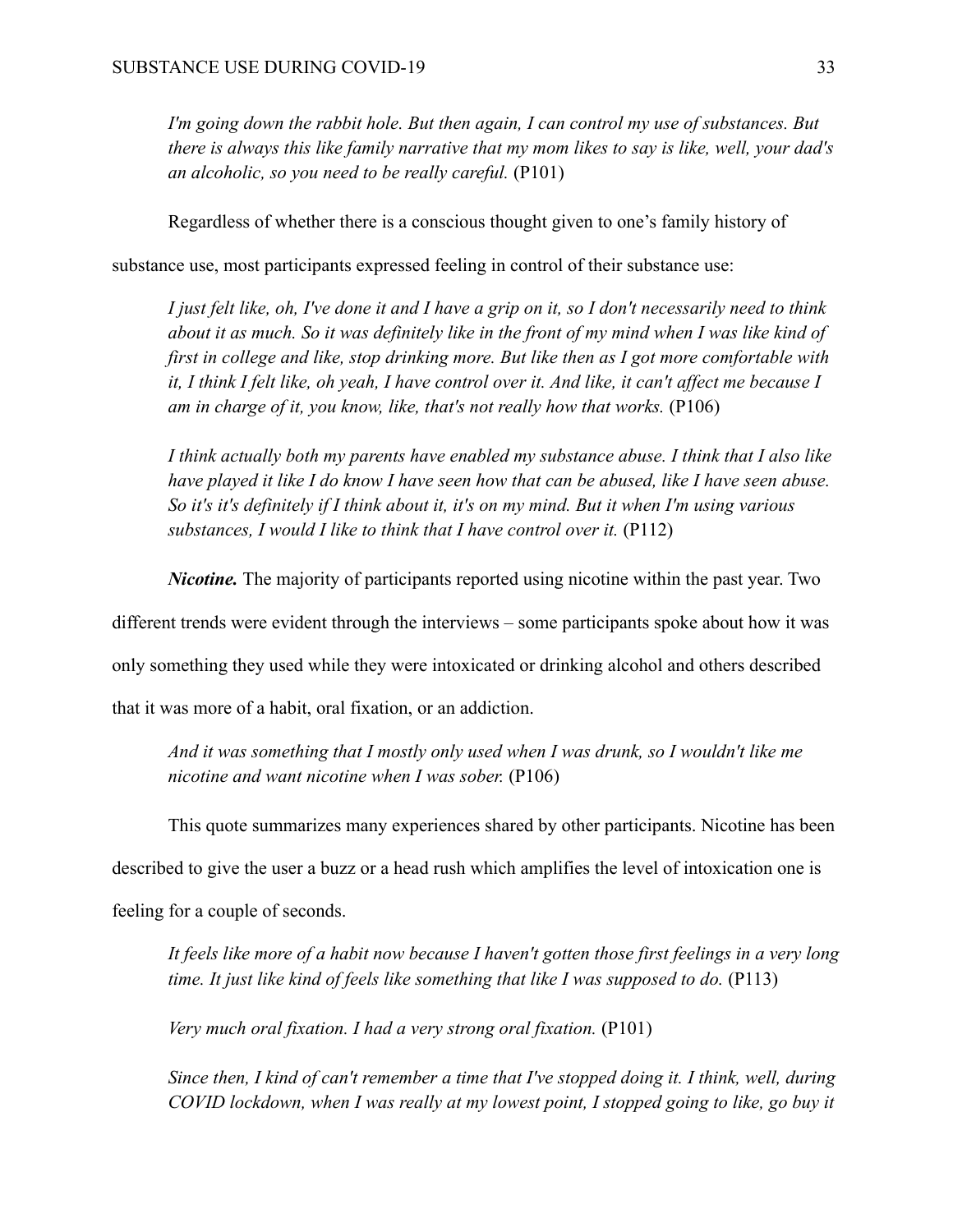*like I just didn't want it. I don't want to leave [the house]. So it definitely didn't help with like my mood. I felt a lot of time I'd get very angry quickly. It was basically like a recovering addict.* (P105)

These three quotes depict the difference between someone using nicotine for habit, oral fixation, and addictive reasons. Participants who shared similar stories or experiences to these three participants differ from participants who only use it when they are intoxicated or drinking because they describe using nicotine in some form all day long – vapes, tobacco, dip, etc.

*Marijuana.* The majority of participants reported using marijuana within the past year. Unlike nicotine, marijuana did not have that same connection to being a substance only used or sought out when drinking alcohol. Three main trends were evident from the interviews. The first being some participants use marijuana to calm down and relax, the second being that marijuana has increased anxiety or anxious feelings in the user, and the third being that marijuana was used as a coping device.

*Sometimes it was more like I was so anxious that I was like, let me calm down.* (P101)

*It might just make some things more enjoyable at really any time, like watching a TV show or movie or getting some food. That might be something I want to do or just got it. Chill out and do this just to enjoy that.* (P120)

*I had a really bad batch of marijuana, and it literally just, it made all my anxiety. I'm not not like an anxious person, like a ton of anxiety, but it just hit me and I was just like, like, so anxious the entire night. Couldn't sleep, woke up in sweats. It was a miserable experience.* (P111)

*Weed stresses me out. I don't like to be social, only to go to separate for the most part.* (P116)

*I definitely started using like marijuana like, sure, in the fall of 2020. And I think that I was kind of using that as like a way to cope or like escape from reality. So I think that like looking back on it, like I wasn't really in that great of a place I thought I was, yeah, but in the time it didn't seem like.* (P118)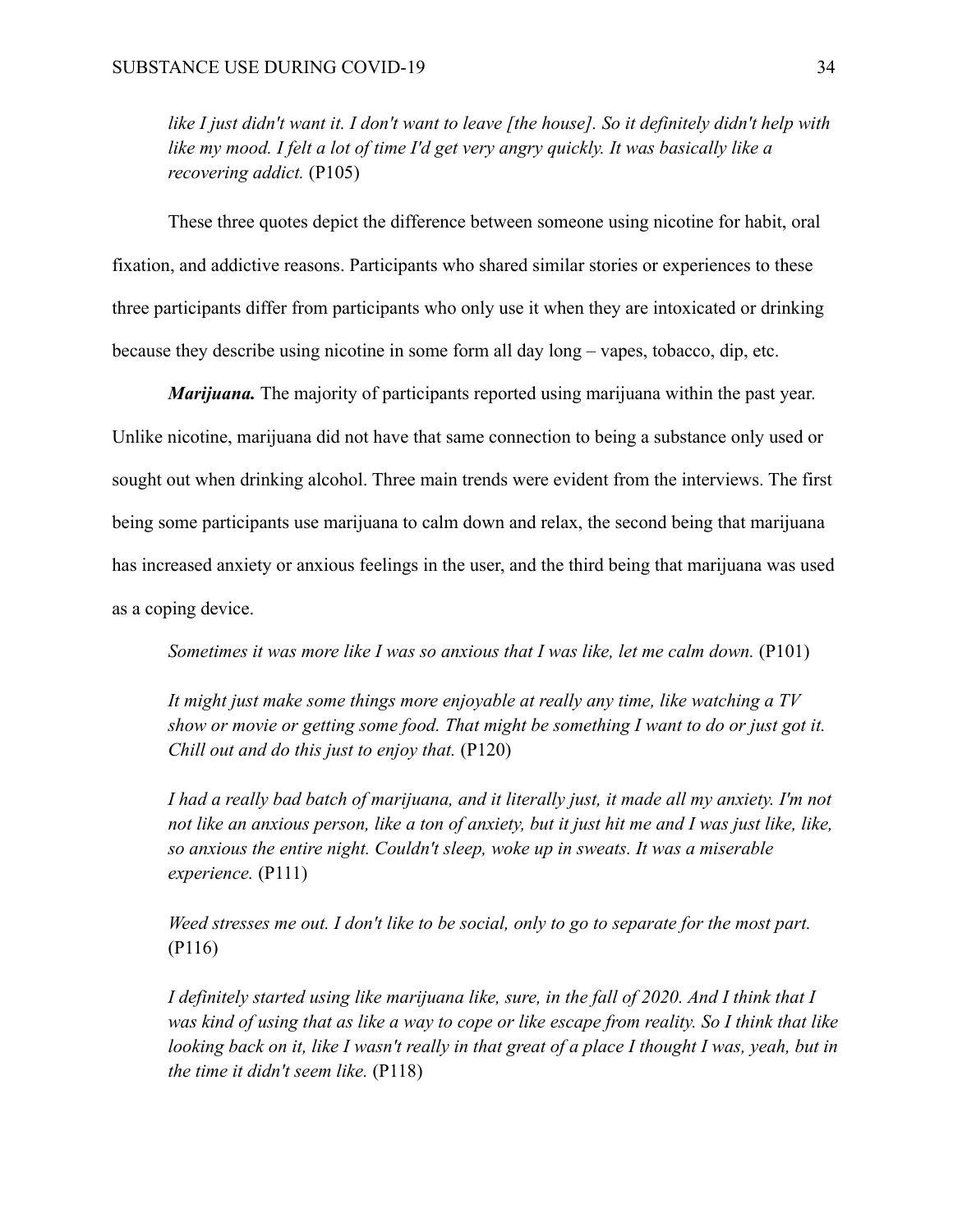*In April, right after the pandemic started, my boyfriend broke up with me at that time, basically kind of due to the pandemic. It's hard to like, have that many variables? Yeah. And so I was feeling very it was I was using it to, I think, cope with like a depressive phase.* (P112)

These quotes describe participants who were using marijuana to cope with emotions they were experiencing. Throughout all of these quotes it can be seen that marijuana is commonly used to create or suppress feelings, whether that be creating a feeling of relaxation or suppressing anxious and depressive feelings.

### **Mental Health**

There are three themes within the second category of mental health: initial lockdown, post-returning to campus, and weight problems. There are three sub themes within the first theme (anxiety, depression, and therapeutic experience) and four sub themes within the second theme (anxiety, depression, therapeutic experience, and student-athletes).

*Initial lockdown.* I predicted that psychological difficulties intensified for college students during the COVID-19 pandemic. Participants were asked "How did leaving campus during the first COVID-19 lockdown affect your daily life? Your mental state? Your mental state being thoughts, feelings, sense (or not) of well-being." Students spoke of increases in anxious and depressive feelings:

*As the summer went on. My anxiety, you could say it skyrocketed. It skyrocketed. Mixed in with feelings, sometimes of depression. I'm definitely feeling like I should just stay in my bed. Yeah. Don't want to go see anybody. Don't want to see my family all this stuff. But the anxiety, I would say, was the biggest defining moment of last year when I was in lockdown.* (P101)

*I think, well, during COVID lockdown, when I was really at like my lowest point.* (P105)

*I was actually more like upset and probably a little more anxious when I was at home.* (P107)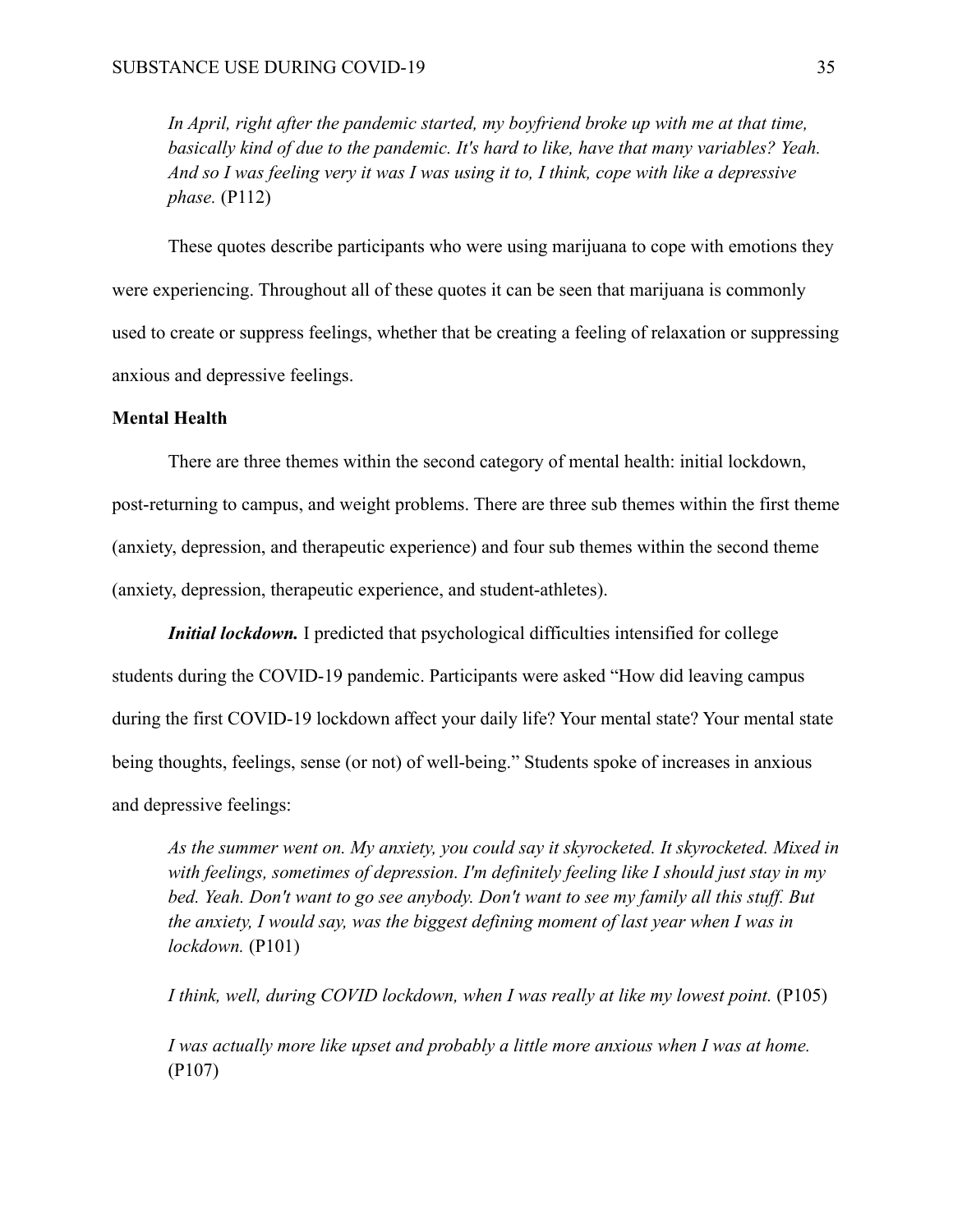The lockdown was noted to evoke and heighten feelings of anxiety and depression due to uncertainty of the situation and being taken out of a social environment and placed into one that had limited social interaction. Participants were later asked about their experiences in psychotherapy: "Have you ever gone to therapy? When did you start going to therapy? If you were attending therapy before the pandemic, did you continue seeing a therapist remotely during the pandemic?" No participants spoke of therapeutic experiences during the initial COVID-19 lockdown although participants had described attending therapy prior to the pandemic or starting/resuming therapy after the initial lockdown.

*Post-returning to campus.* In response to the question "How would you describe your mental state when you returned to Trinity's campus in fall of 2020 compared to your mental state during the first lockdown?" some students expressed heightened feelings of anxiety and depression once returning to Trinity's campus in the fall of 2020 in comparison to feelings during the initial lockdown:

*So mentally, I was very anxious coming back for like my classes and doing those activities that I had once done every single day.* (P104)

*I guess it was just a lot more isolated. I like hung out with some friends, but it was only the same people, you know, like two people for the whole time because no one really knew what to do.* (P114)

*I was very excited at first, you know, things looked like they were going be different. And then when they kept sticking us in our rooms sort of went back to the same thing of like not trying as hard in school as it was online. Yeah, just like mental health getting worse because we were stuck in the room. So the like lack of socialization, isolated, literally like trying our hardest to socialize, even though it wasn't allowed and still that not being enough.* (P116)

Participants explained how they felt more isolated once returning to campus due to campus rules and regulations such as grab and go dining, no social gatherings of any sorts, and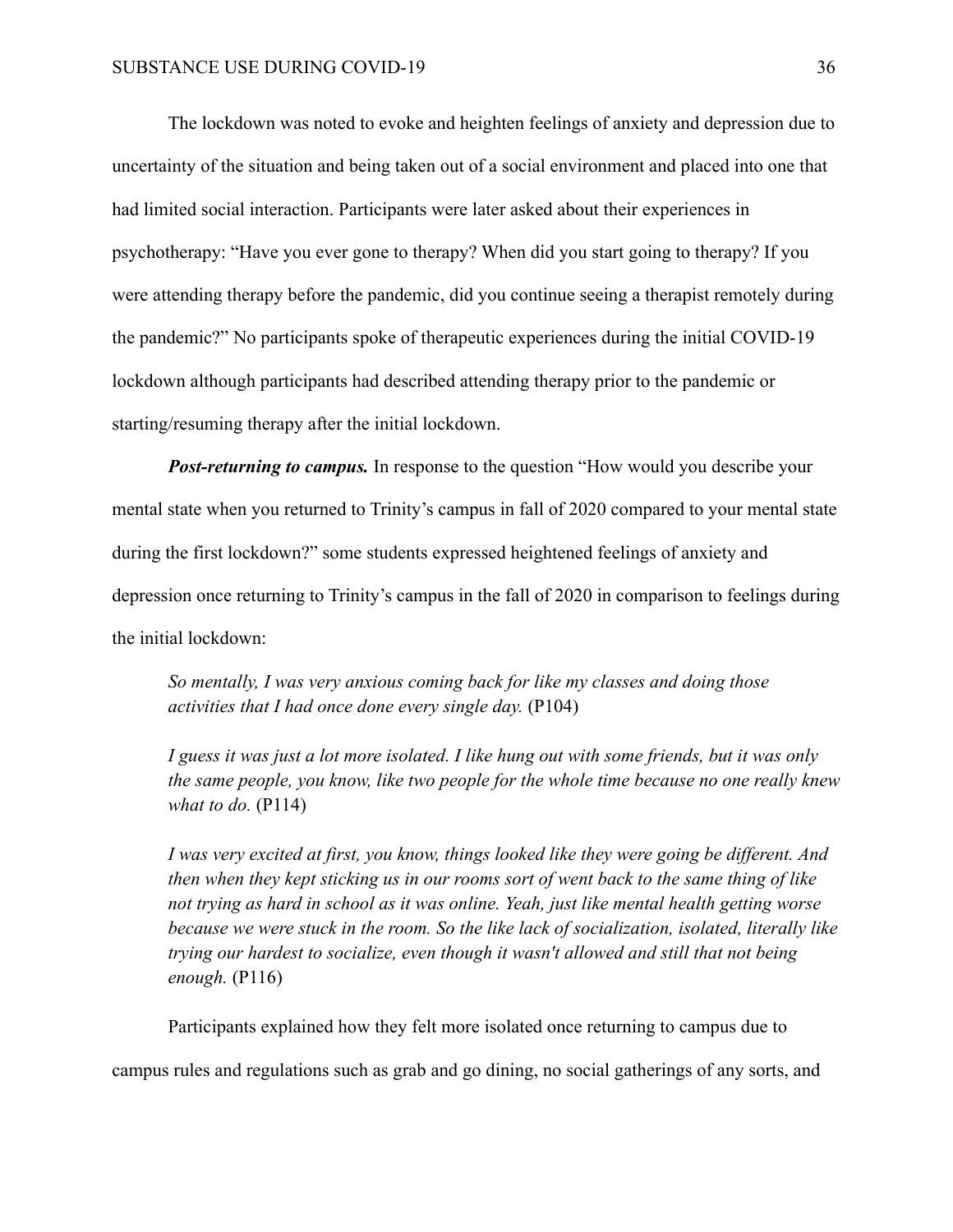majority remote learning. The living situation for most people has now decreased from a full house to a single room where you eat, sleep, and do work.

Participants later spoke of their therapeutic experiences, many of which occurred once returning to campus in the fall of 2020:

*I think after the pandemic, like kind of reverting to some of those behaviors that I never talked through when they were like a really big issue in my life, I just wanted to kind of get rid of them, especially because I'm going to get my master's in social work like I wanted to have dealt with all of that. So that didn't come back up like later on. So I started going back to therapy when I felt really like my best, which has been good to kind of reflect back and work through it. But I think in the moment it would have been maybe too much for me to even be able to talk it out. Yeah, but I've been back in therapy for like six months.* (P117)

For many students, the pandemic had re-evoked symptoms from prior diagnosed

disorders. Starting therapy for some students to discuss what they were experiencing was

something they wanted to do, or in some cases, had to do.

*And then it kind of switched for me when this past spring, I had like a tough experience that I ended up going inpatient to the hospital to receive inpatient care. And that's what I kind of realized, like how much therapy could actually do for you if you're honest and kind of take a deep dive. So yeah. Ever since then, like therapy is an entirely different for me, which has been really good.* (P118)

It was predicted that psychological difficulties in college students would be significantly

associated with drinking to cope later in the pandemic. Participants were asked "What were the

main reasons you were drinking during this time (social, enhancement, conformity, coping)?"

*Maybe if I was feeling sad or down in the dumps per say, I would maybe drink red wine because it gave me like a similar feeling. So it kind of like subdued my body. I could sink into the couch and I could like, shut me out.* (P101)

This is an instance where a student was drinking to cope with depressive feelings,

however, many students noted that they were drinking to be social as opposed to drinking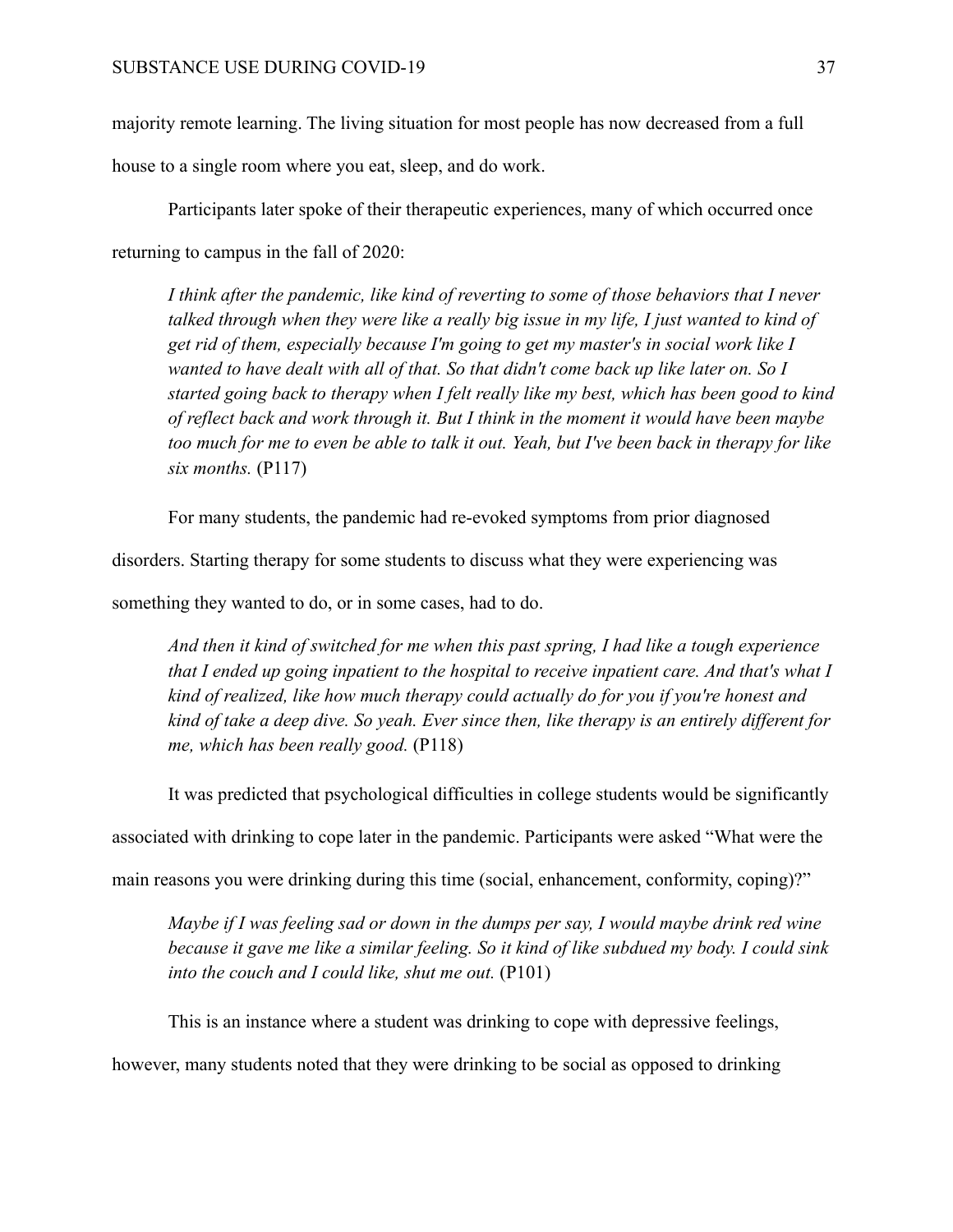because they were feeling anxious, depressed, or down. Student-athletes on campus spoke about

their mental-well being in the fall of 2020.

*I think that loss this season really impacted me socially more than anything, because it meant that I didn't get a chance to like bond with the sprinters or like just like get to know the rest of the team very well.* (P110)

*And from a student athlete's perspective, yeah, it was the most miserable experience, not knowing if we were going to be able to compete.* (P111)

*I absolutely think it affected my mental state. My sophomore year when COVID happened in 2020, I was probably at my most like. My best level of fitness and I was I was going to be the like the fastest I had ever been, I was like on track to reach, like beat my own personal records and things like that. And then the season ended and until the end of March, I had to kind of work out by myself. And then after that, like nothing. Yeah, and it was probably the longest period of me not pursuing like athletics.* (P112)

*Weight problems.* The topic of weight, working out, and caloric in-take was regularly

brought up and mentioned by participants, unprompted. The main idea present throughout this theme was the concept of control due to lack of control caused by the COVID-19 pandemic. It is important to note that some of the participants who talked about their weight had been officially diagnosed with an eating disorder at some point prior to the interview, but the majority of participants had not.

*And in order to cope with that, I definitely turned to like working out healthy eating and other things like that. And if it really tried to focus on like school and other things that I could control because I realized that I was the only thing that would help me get through COVID, which was something that was obviously out of my control as I had to focus on internal things that I could control. And when I came back to school, that definitely wasn't something that translated. I continued to focus on school, focus on working out, focus on healthy eating things that were in my power, and those are kind of hyper focused on those things.* (P109)

*Mostly surrounding like food and exercise got it because that sort of thing I tend to control when that's something that I can control. And I'm feeling very out of control being, yeah, being in a pandemic where there is no control, we've left campus, you don't have control over that.* (P110)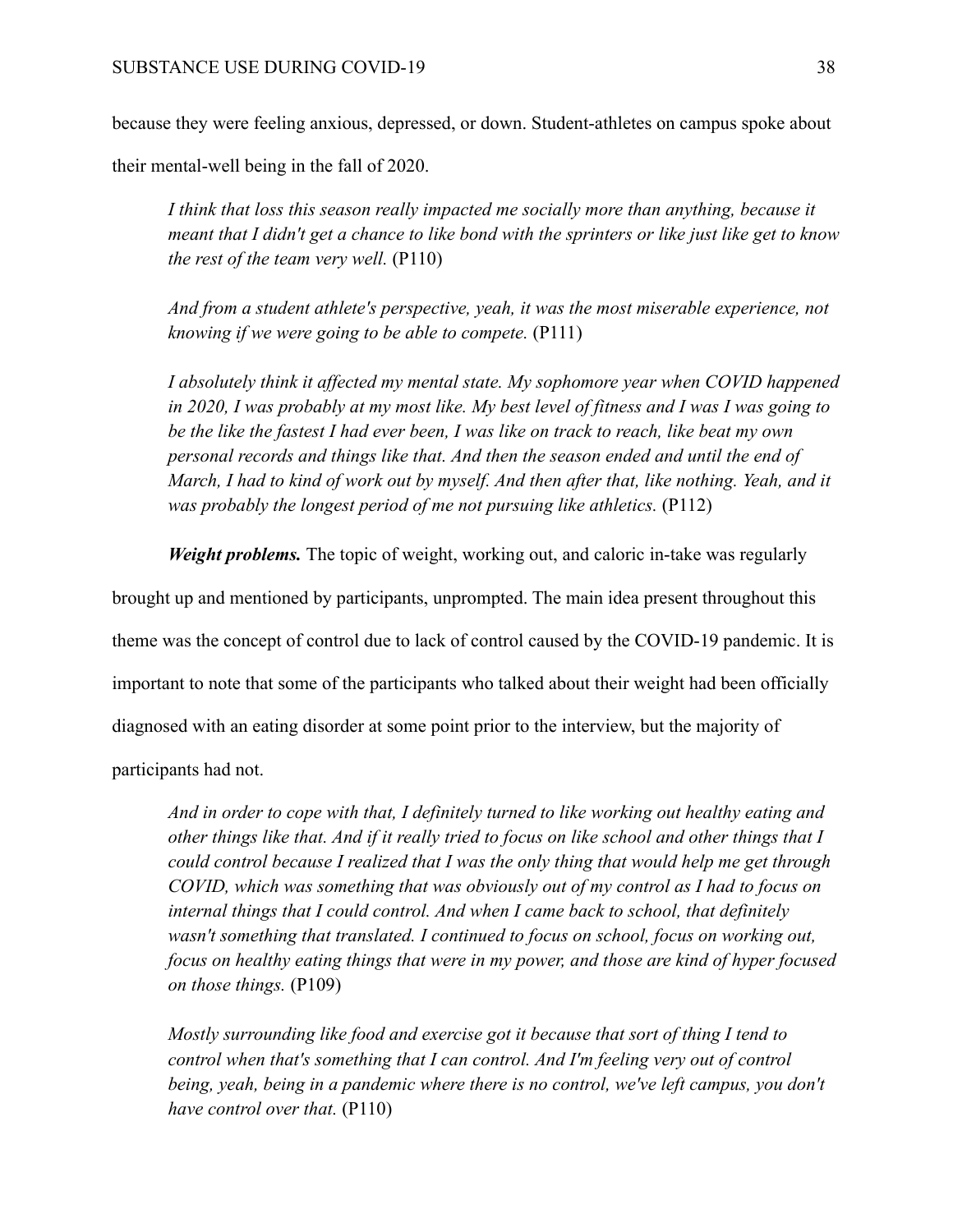Healthy eating and exercise were areas of life that could more easily be controlled during the initial lockdown and once returning to campus. Alcohol was viewed by some students as excess calories that were ruining the habits of healthy eating and working out that they were implementing in their lives.

## **Discussion**

The aim of the present study was to better understand the changes in college students' substance use habits and motivations, specifically regarding alcohol use, before and during the COVID-19 pandemic. I conducted semi-structured interviews and administered surveys to twenty juniors and seniors at Trinity College to gain insight into their experiences with substance use and mental health over the past two years. I examined psychological difficulties, psychological well-being, and drinking pre-pandemic, during the initial lockdown, and once returning to campus. My key findings were that drinking declined during the initial lockdown and psychological difficulties were heightened over the course of the pandemic. To my knowledge, this is the first study to use qualitative methods to understand how alcohol use and psychological problems intersected during the initial lockdown and after returning to campus.

#### **Alcohol Consumption During the Initial Lockdown**

I expected to replicate previous findings that for the majority of individuals, alcohol consumption decreased during the initial lockdown (Bollen et al., 2021; Jackson et al., 2021; Pelham et al., 2022; Rehm et al., 2021). Consistent with the first hypothesis, for the majority of college students, binge drinking and heavy episodic drinking decreased after returning home for the initial lockdown. Much of the decrease in alcohol consumption can be attributed to the lack of social interactions and occasions where heavy alcohol consumption was deemed appropriate. Many participants noted the difference between living on a college campus where there were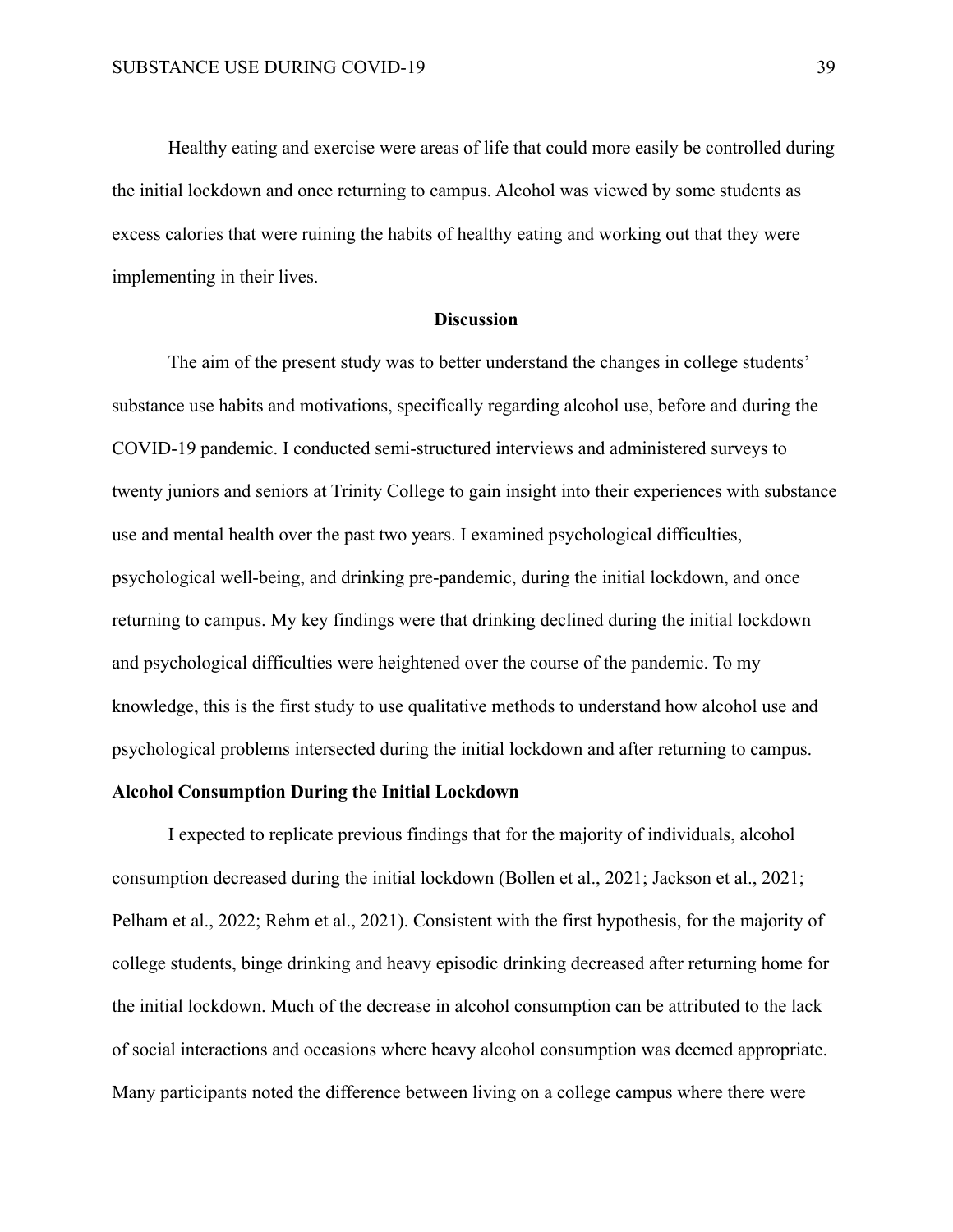parties, alcohol, and other drugs readily available and where the consumption of large quantities of alcohol is normalized, versus moving back home with their parents and siblings where that behavior is more inappropriate. Most participants explained that they would partake in more casual drinking during the time, if they drank at all. This could be seen through having a couple glasses of wine at dinner or perhaps a few beers or cocktails. There also were not any bars open for a couple months during the initial lockdown. Accordingly, the majority of drinking, if any, was at the participant's home and could have also contributed to the decrease in binge drinking and heavy episodic drinking for college students at this point in time.

The current study not only found a statistically significant difference in the number of drinks per occasion, which declined pre-pandemic to initial lockdown, but also a difference between the number of days spent drinking from pre-pandemic to initial lockdown, which increased. This means that although students were consuming less alcohol per occasion, they were, on average, drinking more frequently during the week. This trend can be explained through coping motives and also, potentially, boredom. There was an immense drop off in social interaction and many individuals felt like there was nothing to do besides partake in the use of substances to try to create some fun.

#### **Psychological Difficulties During the Pandemic**

The hypothesis that psychological difficulties intensified for college students during the COVID-19 pandemic was supported. This hypothesis was based on extensive research looking at mental well-being during COVID-19 and, more broadly, mental well-being and psychological disorders in college students more generally (Blanco et al., 2008; Charles et al., 2021; Pedrelli et al., 2015). The present study illustrated that psychological difficulties were not only heightened during the initial lockdown, but continued and, in some cases even worsened, after the initial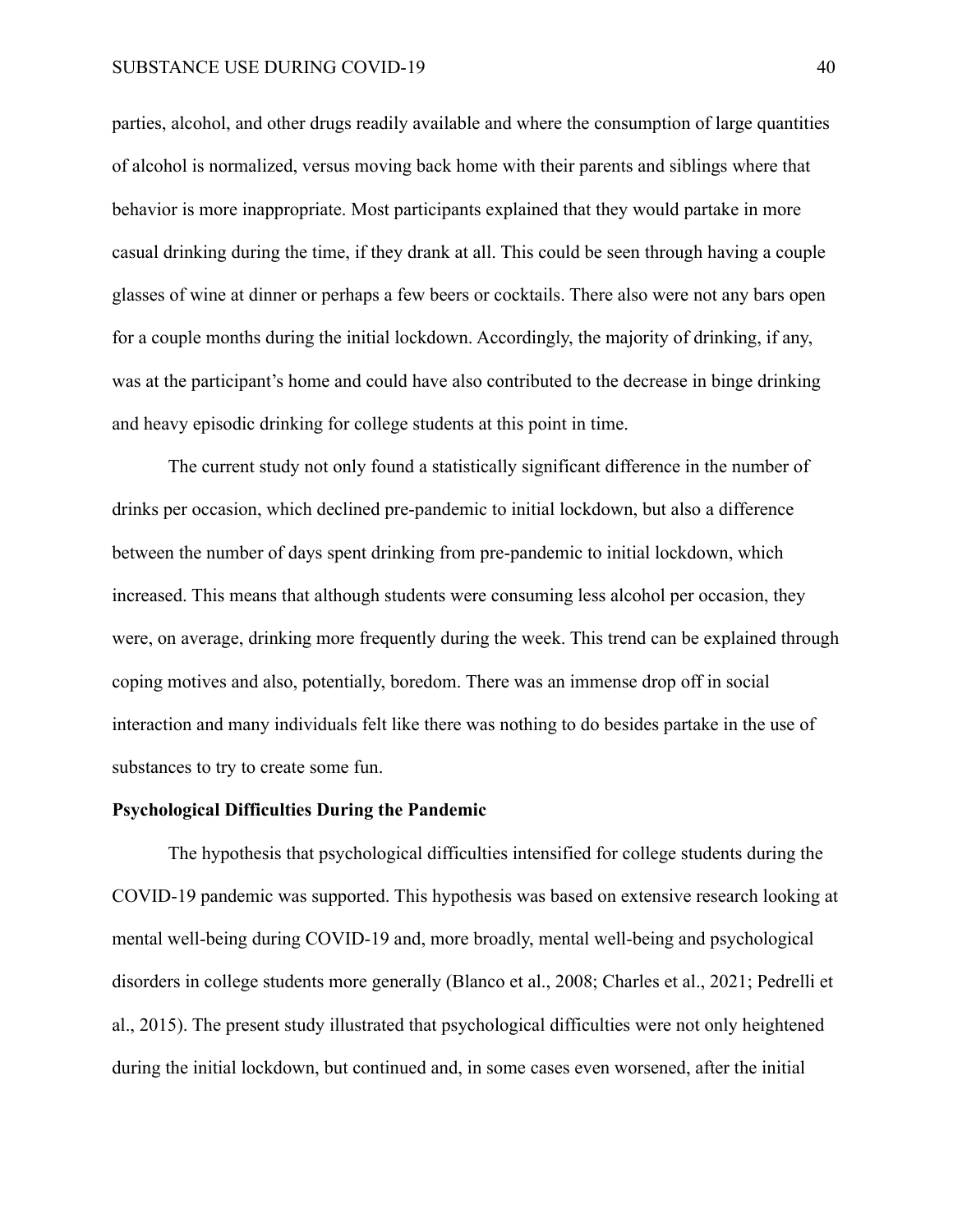lockdown had lifted. Participants spoke of being diagnosed with disorders such as ADHD, depression, anxiety, and others, after returning to campus in fall 2020. This is notable because it is one of the first studies to analyze college students' substance use and mental health after the initial lockdown and returning to their respective campuses.

To understand how the current sample's psychological functioning compared to college students pre-pandemic, I reviewed findings from Bravo et al. (2018), who used the DSM-5 Cross-Cutting Measure for Adults on a large sample (*N*=7,217) of college students. Compared to Bravo et al. (2018), our sample had a larger percentage of students who screened positive for mania, anxiety, sleep problems, dissociation, and substance use. This is notable considering the sample size of the current study was approximately 360 times smaller than Bravo et al.'s (2018) study. The major difference between the two studies is the factor of having experienced the COVID-19 pandemic. The differences between the data given the discrepancy in sample size and still having multiple domains with higher percentages alludes to the idea that the pandemic may have intensified psychological difficulties amongst emerging adults, especially college students.

#### **Alcohol Consumption after Returning to Campus**

Compared to initial lockdown drinking, there was a statistically significant increase in alcohol consumption in fall 2020. College students reported drinking more alcohol once returning to campus, supporting the third hypothesis. There is not much published research on the drinking trends of college students after returning to campus post-lockdown. Findings from the current study showed that in fall 2020, there was not a statistically significant difference from pre-pandemic patterns of alcohol use, which is in-line with findings from Pelham et al. (2022). While there was not a statistically significant difference in the amount of alcohol consumed per occasion pre-pandemic and after returning to campus, the mean number of drinks consumed in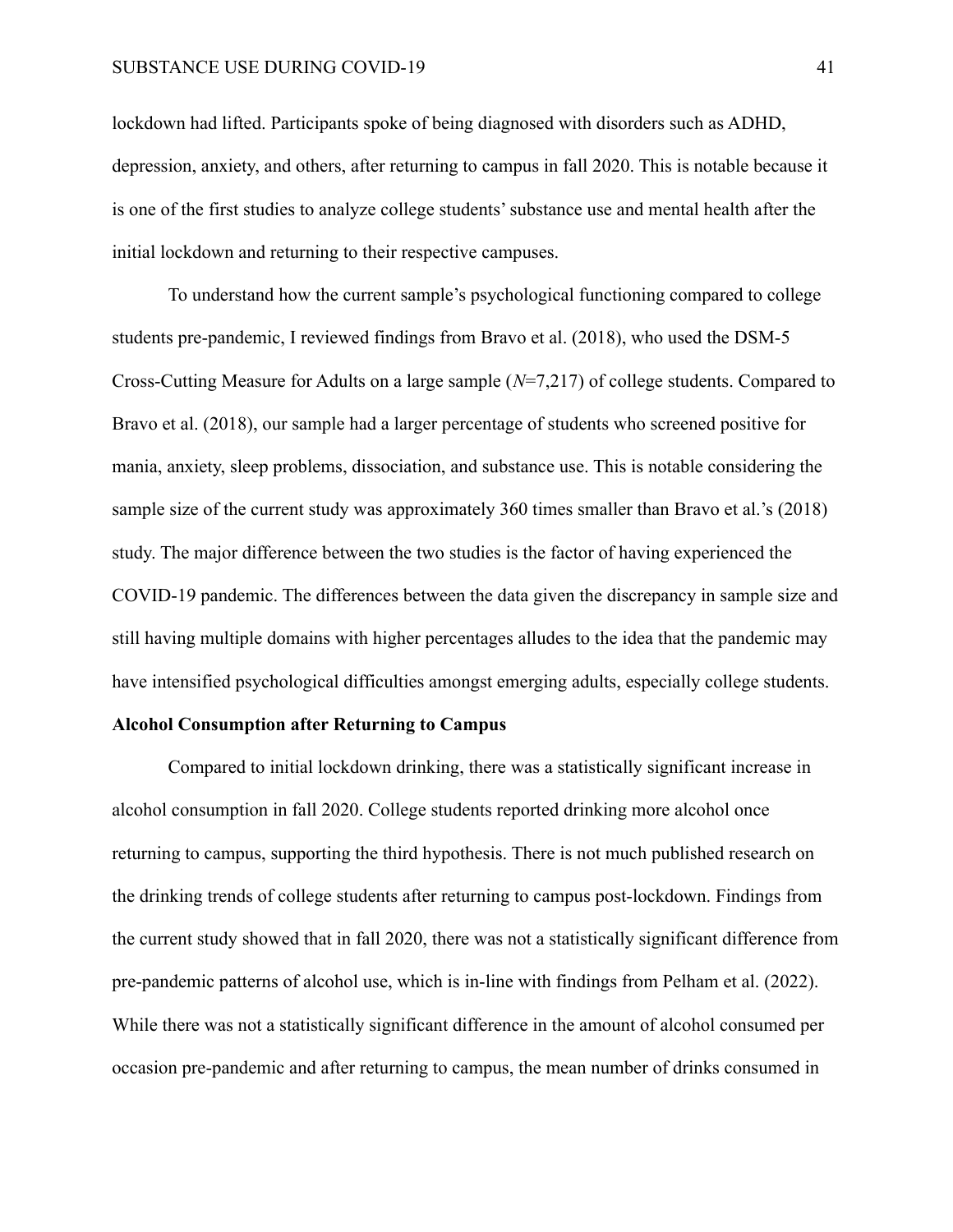#### SUBSTANCE USE DURING COVID-19 42

fall 2020 was slightly lower than the pre-pandemic mean. This change could be attributed to the maturing of the participants. Specifically, they were all either sophomores or freshmen pre-pandemic but returned as seniors and juniors, respectively in Fall 2020. Once an upperclassman in college, one has typically found their place whether that be academically, in clubs, on sports teams, or with friends. Many underclassmen party, drink, and use other drugs as a way to fit in and assimilate. Using alcohol can help individuals meet other people and thus make friends, because it has been known to give people "liquid courage" by loosening inhibitions.

Findings from the current study also showed that days spent drinking during the week were similar during the initial lockdown and fall 2020, which was an increase from pre-pandemic. This is notable because college students returned to pre-pandemic drinking habits after they returned to school in the fall 2020 and were consuming more frequently during the week. The stakes could have seemed lower for students during that time as most of the courses were remote or hybrid at Trinity College in fall 2020. In many cases, work loads were lessened and professors were more forgiving considering the circumstances. Students might not have felt the same amount of pressure to perform since there may have been less monitoring during exams and quizzes and more "open-book" versions of these assessments. Also, since the majority of students Zoomed into class, it was easy to be hungover during class or drinking and using other substances such as nicotine and marijuana.

There seemed to have been two different mindsets when it came to the consumption of alcohol in fall 2020 after returning from the lockdown. The first being that students wanted to make up for the lost time. College is viewed as precious time for many individuals – a time to be enjoyed to its fullest. Participants described that missing half of a semester made them realize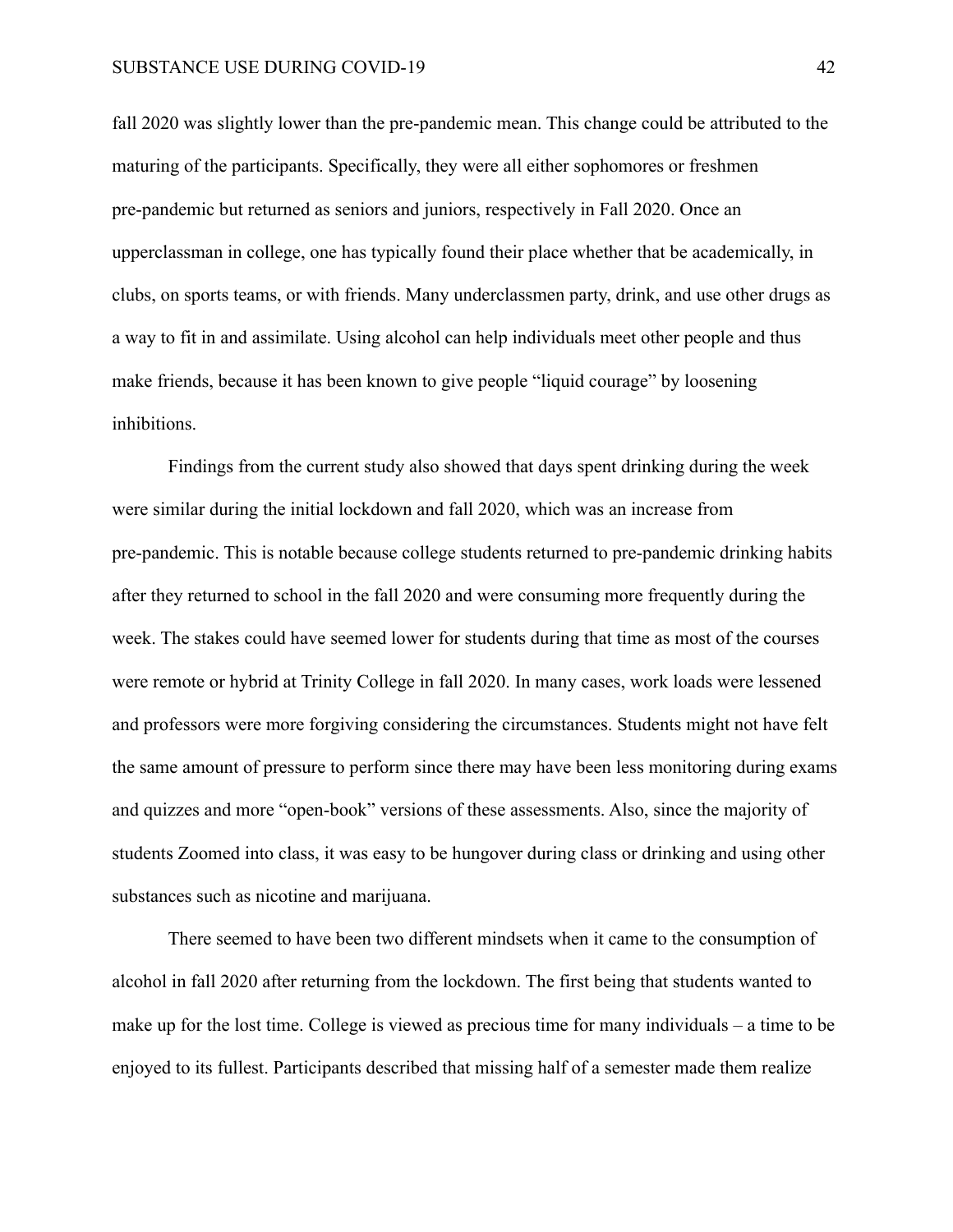how quickly time progresses and that during these years they are supposed to be drinking, partying, and enjoying themselves. Individuals with this mindset consumed higher amounts of alcohol in a similar fashion to pre-COVID-19. The second mindset was that campus was still essentially in full lockdown and there were not any social events happening. Many participants noted that they did not want to drink large amounts of alcohol only to be stuck in their dorms and rooms. This mentality was associated with more casual drinking and lower amounts of alcohol consumed.

## **Coping Motives**

I expected to replicate findings from a previous study by Graupensperger et al. (2020) that coping motives would become more pronounced during the early stages of the pandemic, which I found for all three substances: alcohol, nicotine, and marijuana. For many participants, going into the lockdown heightened symptoms from previously diagnosed disorders or introduced symptoms they had never experienced. The lack of social interaction, the loss of half a college semester, and moving back to a house with parental supervision created an experience of a lack of control for many students. This is where using to cope became most prominent, as their whole living situation was uprooted and turned around so quickly.

Participants described finishing on-line course work on a given day in the spring of 2020 and immediately using nicotine, marijuana, and alcohol as there was no one else to see and nothing else to do. For many, the end of the school day became a marker of when to start drinking. Feelings of stress and anxiousness were high as there was so much uncertainty and unknown during the time, thereby making using substances to cope much more prominent. As previous studies have shown, there was an uptick in alcohol sales during the very beginning months of the pandemic (Pollard et al., 2020), which eventually declined. This trend is consistent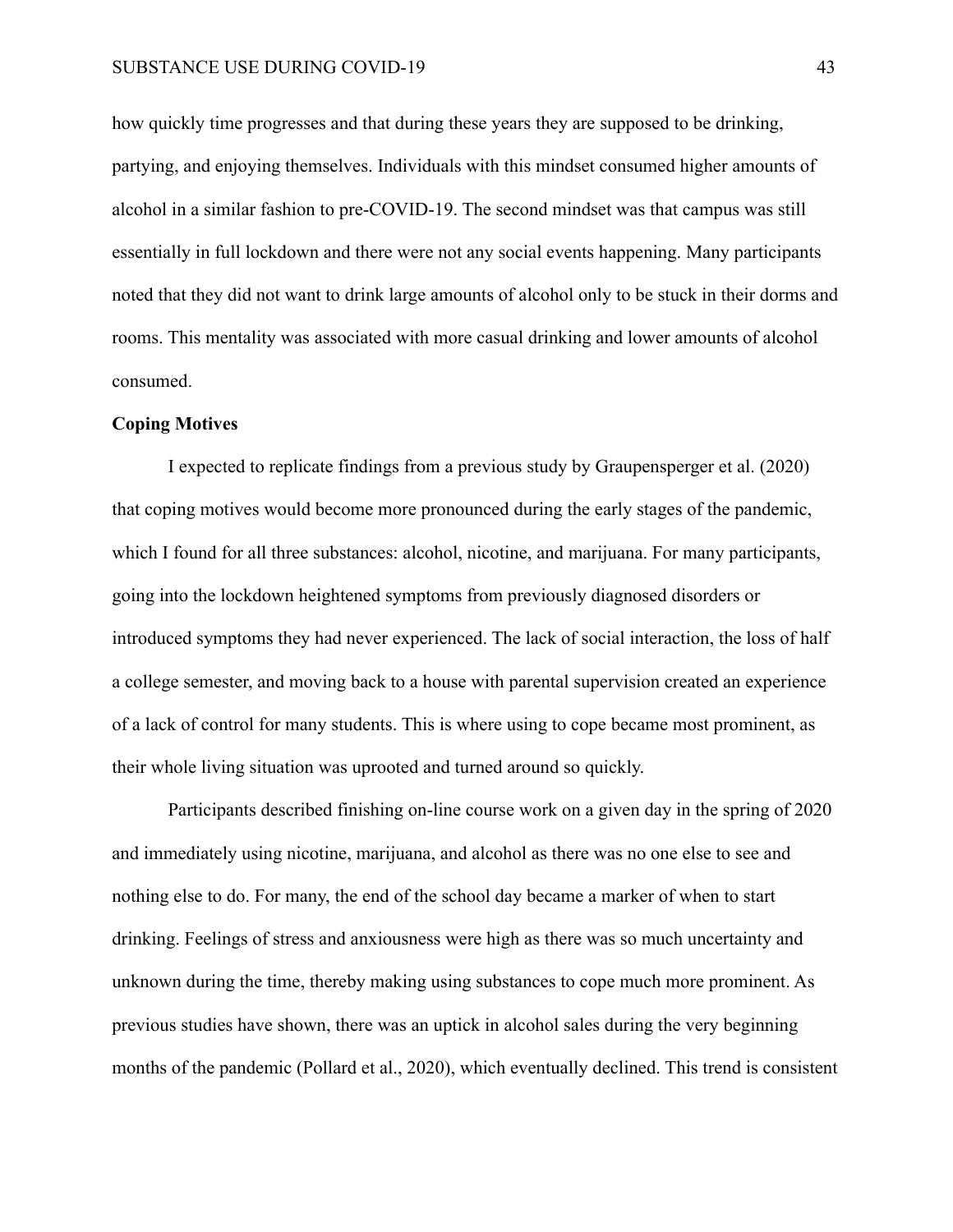with the increase in coping motives used during the early stages of the pandemic.

## **Psychological Difficulties and Coping Motives**

Although there were several reports of drinking to cope with psychological difficulties later in the pandemic, most students drank for social or enhancement reasons, which was inconsistent with the fifth hypothesis predicting that psychological difficulties in college students will be significantly associated with drinking to cope later in the pandemic. Although there did not seem to be strong enough evidence to support this hypothesis, a small group of students who were facing increased psychological difficulties did use alcohol as a coping mechanism. I had expected to find similar findings to Wardell et al. (2020), that coping-motivated drinking at the beginning of the pandemic was positively correlated with depression. Perhaps if a larger sample of college students were interviewed there would have been more sufficient evidence supporting this hypothesis. There also is a possibility that students did not recognize their alcohol use was motivated by coping. Instead, it might have appeared to be more in-line with social and enhancement motives, as many college students highlight how they enjoy the feeling accompanied with drinking and it does increase the enjoyment of social occasions.

Although alcohol did not prove to be sufficient for most students to use as a motivation for coping, nicotine and marijuana were used to cope. This hypothesis specifically made predictions regarding alcohol, but the interviews showed the significance of other substances in correlation to coping. Many participants described that using alcohol was more of a "commitment" than using nicotine or marijuana was, as it is harder to complete daily tasks while intoxicated because of the hangover symptoms caused by alcohol. Also, participants noted how in order to keep up the 'buzz' often characterized with drinking, you have to keep drinking whereas with marijuana, you can smoke a couple of times and experience the desired high. The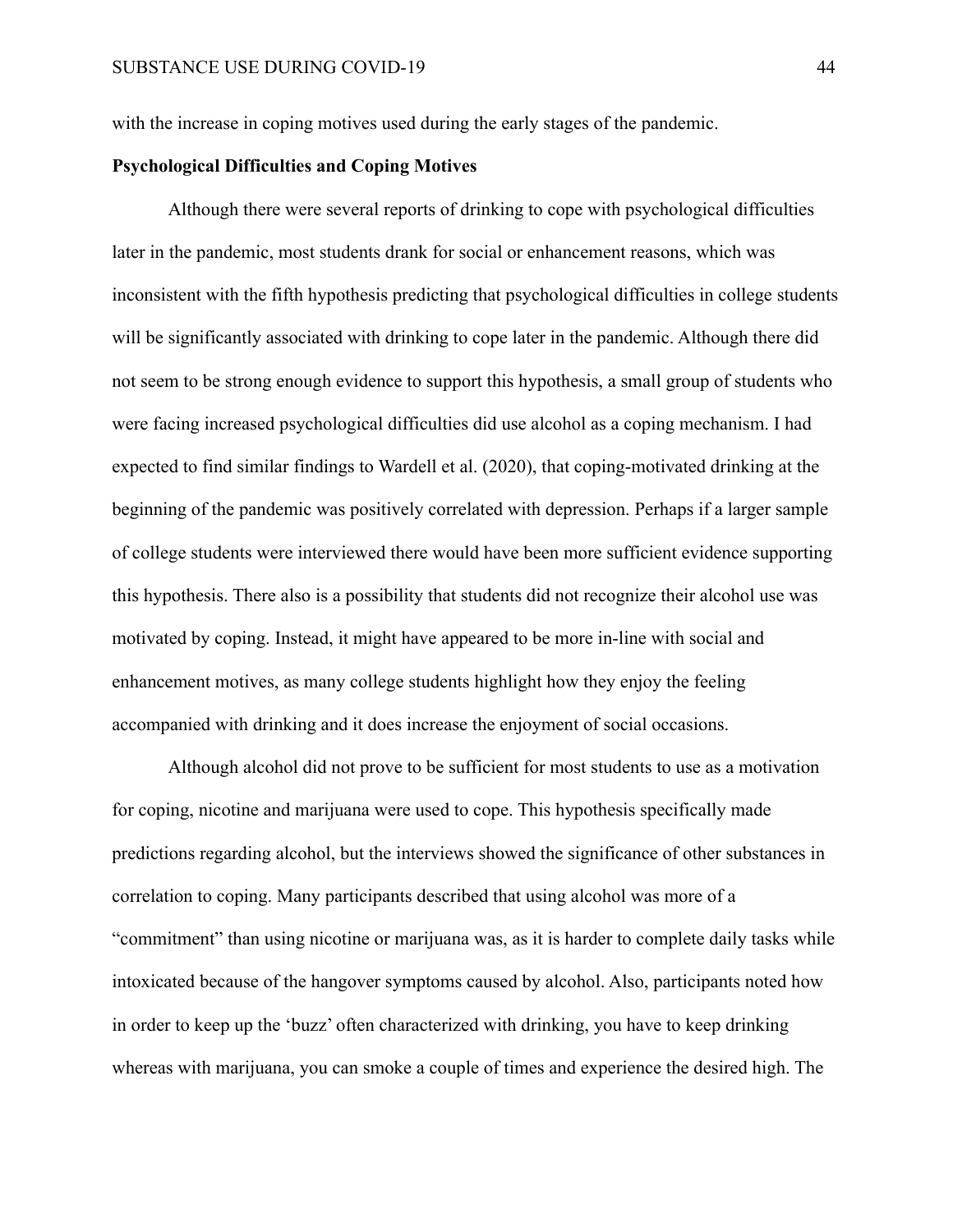commitment can also be described through the differences between attending class high from smoking versus attending class while intoxicated. Many of the Trinity College courses were remote or hybrid during fall 2020, making it even easier to join an online Zoom class after smoking or vaping. Perhaps this is why nicotine and marijuana were seen to be more often tied to coping with psychological difficulties than alcohol was. Future studies should examine these three substances more deeply to see how they correspond to psychological difficulties and coping motives.

#### **Research Questions**

*Greek life.* There was no difference in alcohol consumption between members of Greek life and their non-Greek-affiliated counterparts. I had originally wondered if members of Greek life consumed more alcohol pre-pandemic, during the lockdown, and after returning to campus, since the literature highlights how students involved in Greek life have been found to use alcohol and other drugs to a higher degree than non-Greek affiliated students and to also have the perception that their peers are drinking higher amounts than they actually are (Bonar et al., 2021; Graupensperger et al., 2021).

Members of Greek organizations on campus highlighted how leaving campus due to COVID-19 was difficult for them. Many participants were in the process of pledging fraternities and sororities during the spring of 2020 and leaving campus felt even more abrupt than for students who were not involved in Greek life. The pledging process has been described as a time to create strong bonds with other members of your pledge class and with members of the organization in other pledge classes, and some individuals felt like they had missed out on finishing that process. Participants also described how they were so involved with the fraternity or sorority at that point in time. They were attending many social events and gatherings because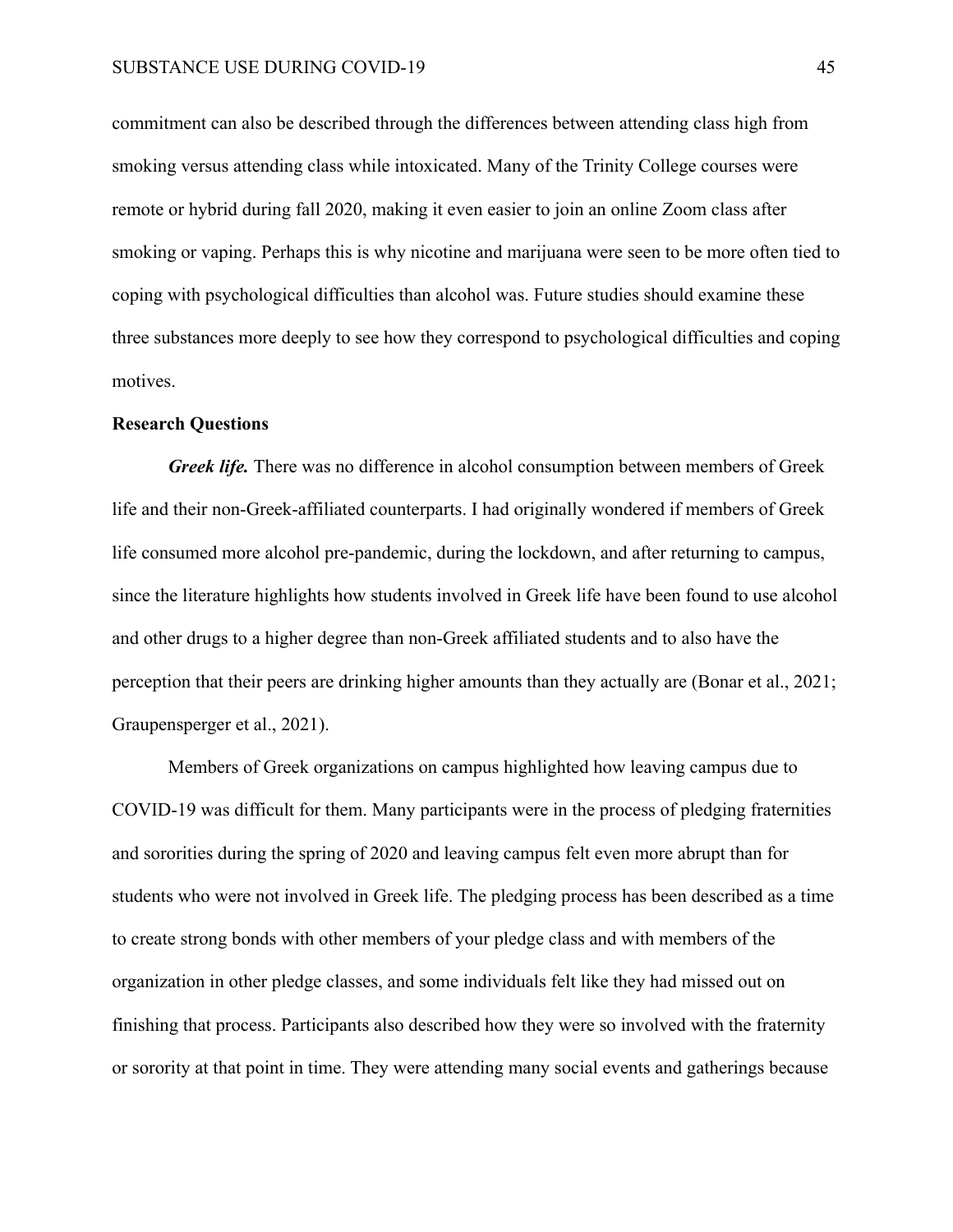of the pledge and rush processes in order to make connections with other members. These participants mentioned devoting large quantities of time to their respective organizations and were thoroughly enjoying their time with their fraternity/sorority.

*Student-athletes.* Similar to members of Greek life, I asked if student-athletes would participate in binge drinking more frequently than non-student-athletes and if they would consume higher amounts of alcohol pre-COVID-19 and during COVID-19. They are also a group that has been found to use alcohol and other substances to a higher degree than their peers who are not student-athletes (Taylor et al., 2017).

Student-athletes faced many difficulties in fall 2020 regarding their mental health and mental well-being. This specific group had to find ways to cope with the uncertainty of whether their season would be canceled. This created an influx in psychological difficulties for many student-athletes. Also, most student-athletes are used to having a structured routine and regimen in regard to their practice and competition schedule, and this was not at the level it typically had been for them in the past which was challenging for many who perform best in all other areas of their life when they have a set schedule.

*Family history of substance use.* I also questioned whether family history of addiction was associated with higher levels of alcohol consumption during the pandemic, but I did not find an association. Perhaps this is because major trends show that alcohol consumption decreased for the majority of people during the beginning stages of the pandemic (Mcknight-Eily et al., 2021; Schmidts & Glowacz, 2021). Another explanation for this could be that participants who have a family history of addiction are consciously aware of that history while partaking in the use of substances, which relates to the second part of this research question. Some students expressed that having a family history of substance use does not affect them when they use substances;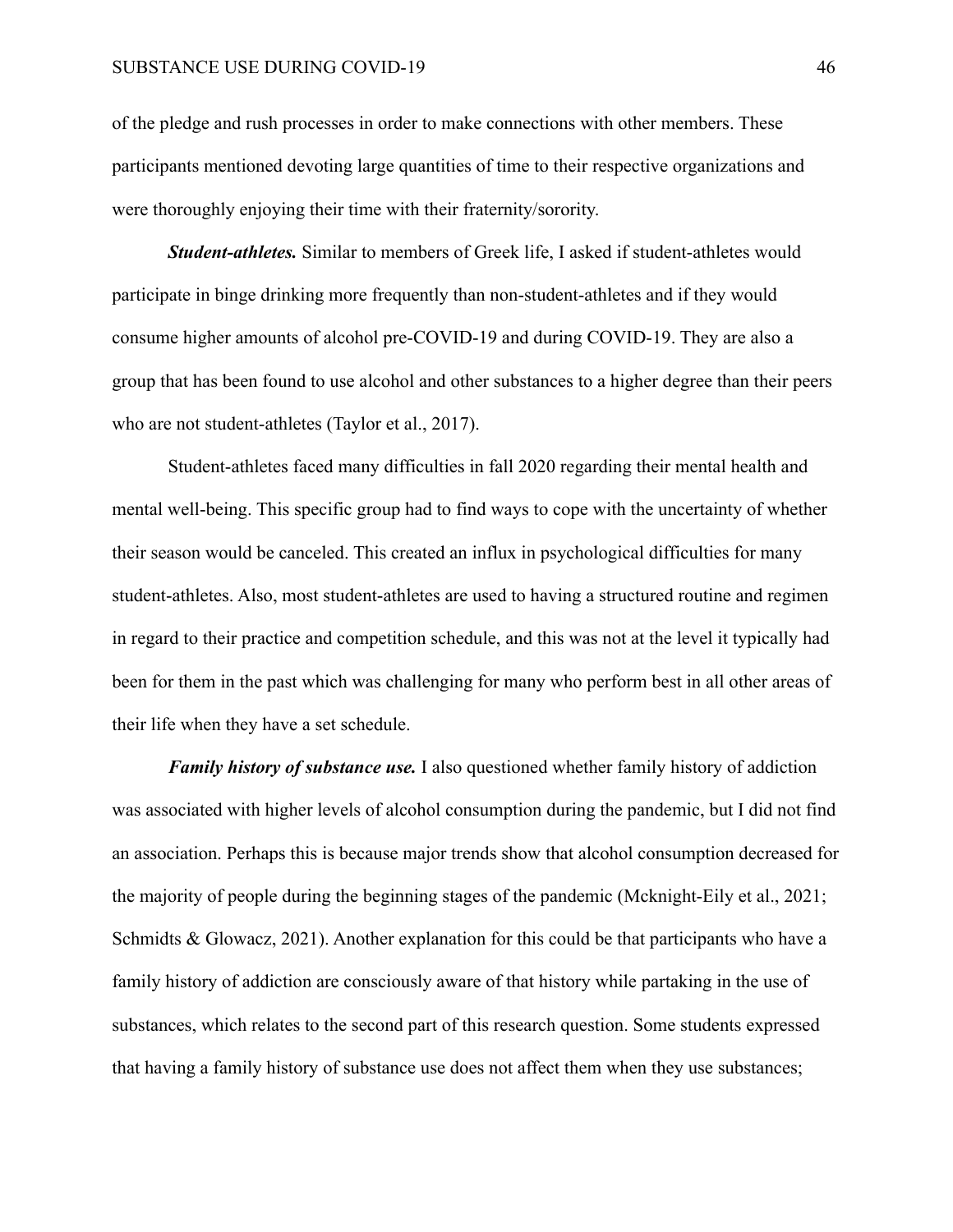others reported that there is a conscious thought in their mind about their family's history when they chose to drink or use other substances. Regardless of whether there is thought given to their family's history, participants in this grouping noted that they feel in control of their substance use. This could be due to either seeing family members use substances in a risky manner or being told about their family members who have been addicted to particular substances.

#### **Implications and Importance**

The findings of this study have several important implications for mental health and substance use support on college campuses. Psychotherapy sessions are in high demand amongst college students but there is very limited availability. This means that we must find other ways besides one-on-one therapy sessions to help students with difficulties they may be facing regarding their mental health. One potential solution could be providing students access to mental health applications for their cell phones and/or computers. Technology is highly utilized amongst college students and could be an easy and achievable solution to this critical issue. Another potential solution could be looking into other types of support such as group therapy, clubs designed to spread awareness and destigmatize mental health disorders, and the possibility of "mental health days" (i.e., a couple days within the course of the year when there are no classes and time for students to not complete any school-related work) during the semester as this is a time when students can destress and calm down their nervous system.

A topic that proved to be of significance that was not given thought prior to data collection of the study were issues regarding weight, calories, and eating. These topics were spoken of frequently amongst students during the interview portion of data collection. I had not given any forethought to the idea of weight beyond recognizing that participants could, in fact, be diagnosed with eating disorders. Therefore, there was not an extensive literature review in the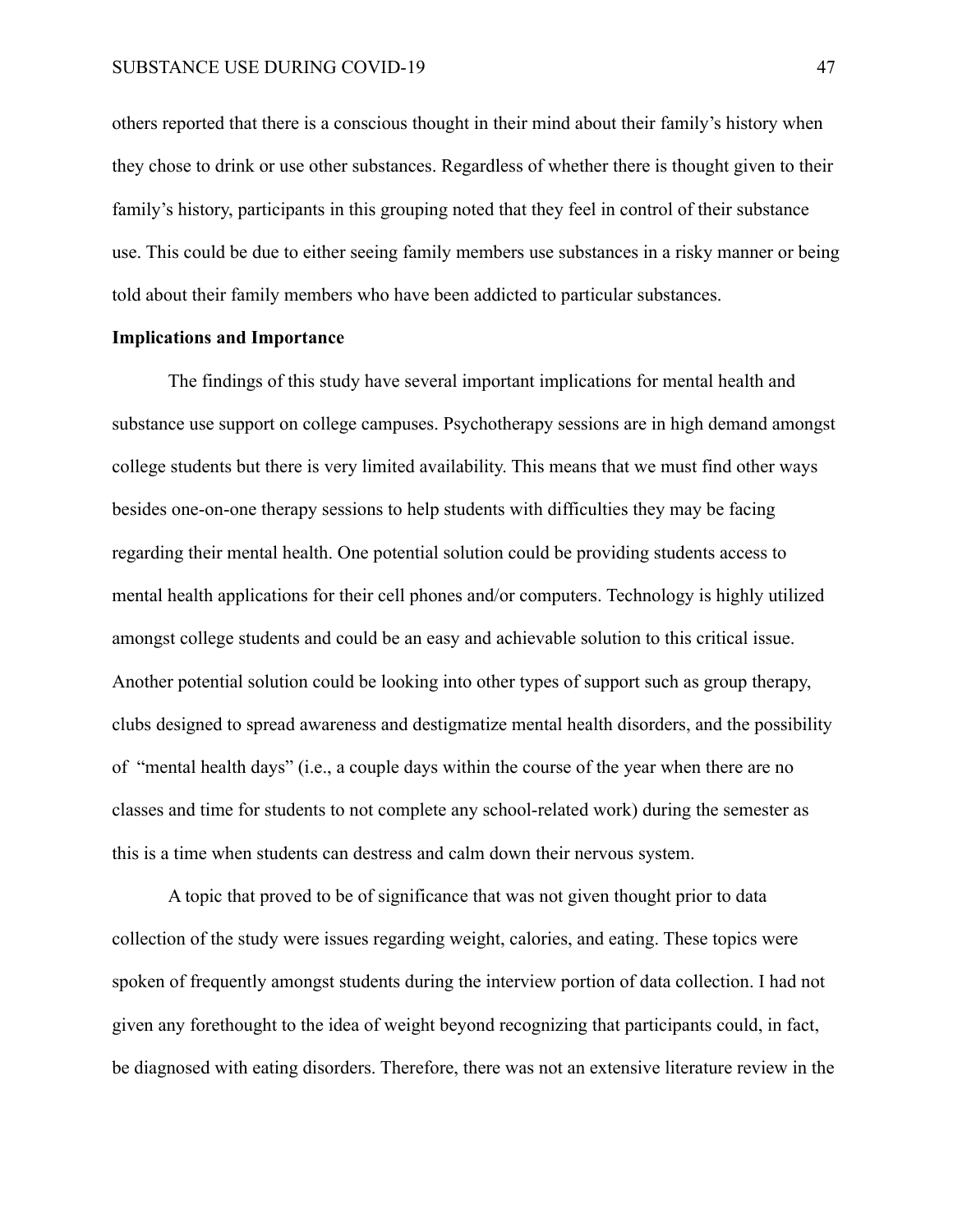domain of weight, calories, eating, and alcohol consumption. These ideas were spoken of regularly along-side the idea of not eating to become intoxicated more quickly, working out extensively on days where alcohol would be consumed, not wanting to drink due to the consumption of excess calories, and watching what is eaten and regularly working out to have control over an area of one's life.

In the small amount of research I did after conversations on these topics arose in some of the interviews, I found that these notions are quite common amongst college students and are often referred to as 'drunkorexia' (Barry & Piazza-Gardner, 2012; Eisenberg & Fitz, 2014). Barry and Piazza-Gardner (2012; 236-237) define drunkorexia with the following behaviors; "(a) skipping meals in order to 'save' calories or compensate for increased caloric intake from consumption of alcoholic beverages, (b) excessive exercising in order to compensate for calories consumed from drinking, and/or (c) drinking excessive amounts of alcohol in order to become sick and purge previously consumed food."

## **Limitations**

While the findings can help provide us with insights into how to best support college students through the lasting effects of the pandemic, this study had multiple limitations. First, the sample size was small  $(N=20)$ . The sample size was achievable given the time frame and resources available to conduct 45-minute, in-person interviews. With larger sample sizes, more themes might have been present and other themes that were noted might have been presented with stronger evidence or might have been regarded as less significant.

A second limitation of the current study is that the Drinking Motives Questionnaire Revised only measured participants drinking motives at the current time of the interview, not pre-pandemic nor during the initial lockdown. Similarly, the DSM-5 Level 1 Cross Cutting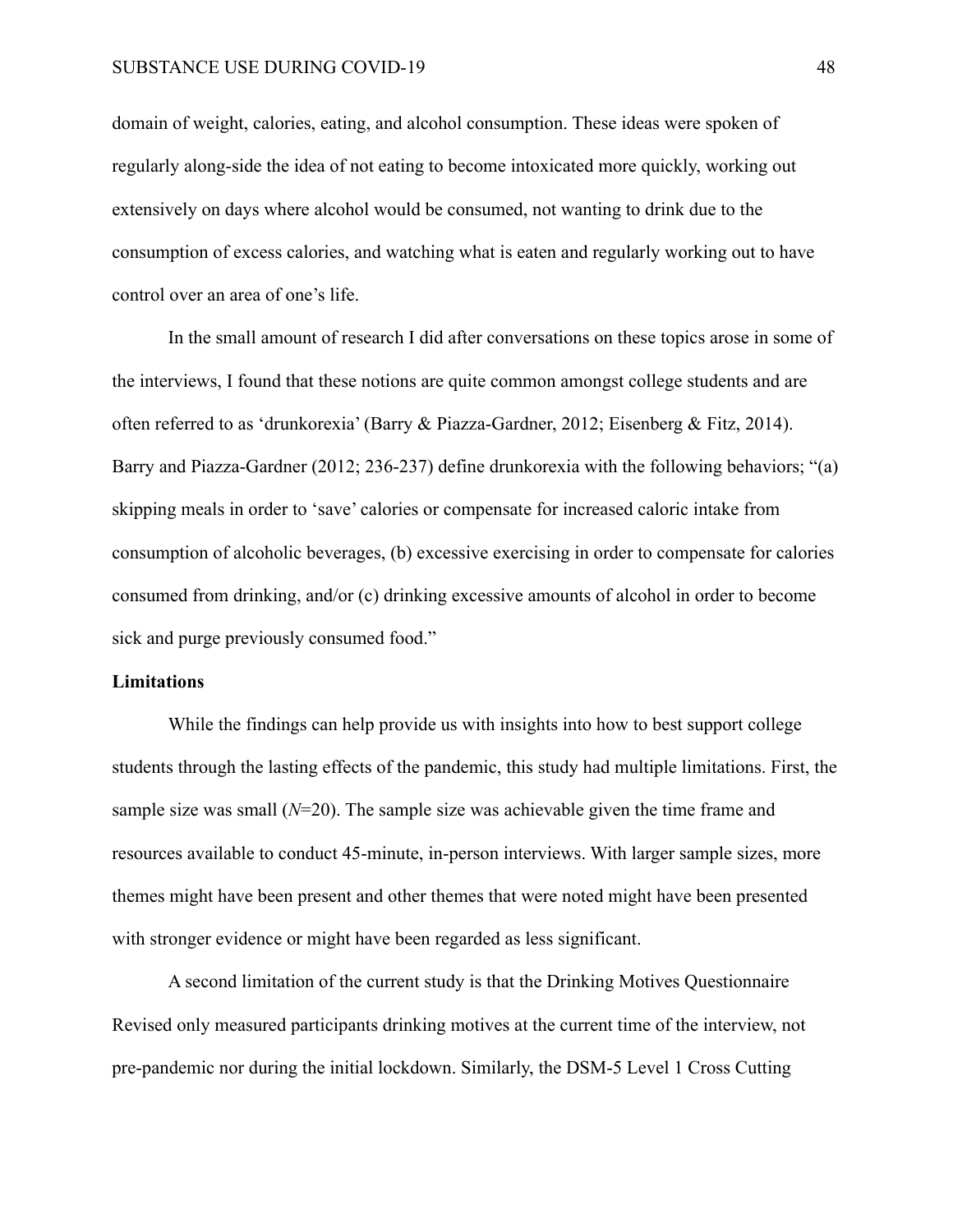#### SUBSTANCE USE DURING COVID-19 49

Measure for Adults only measured psychological domains in the past 2-weeks prior to the interview meaning that the psychological domains were not measured pre-pandemic nor during the initial lockdown. The interview portion was relied on to gain insight to drinking motives and psychological difficulties pre-pandemic, during the initial lockdown, and once returning to campus. This can be problematic because then the interpretation of drinking motives and psychological difficulties is left for interpretation if not explicitly stated by the participant.

Another limitation of this study was that it relied on college students' retrospective memories. While the DMQ-R and the DSM-5 Cross Cutting Measure surveyed participants on present behavior and thoughts, the majority of the interview was concerned with past experiences. Reflecting on times from 1.5-2 years ago can be difficult for anyone, and reflecting on times that created turmoil, psychological difficulties, and hardship, can be even harder for people. Thus, it is possible that some of the information collected during the interviews is not fully truthful or representative of what happened and was actually experienced during those past points in time.

Lastly, another limitation of the present study was that there was not a second individual engaged in the thematic analysis. Given that quotes are the evidence of thematic analysis, many of the hypotheses are subject to interpretation since one quote is enough to say a theme is present. Having another individual analyze themes and quotes would have helped with internal and external reliability. It also would have helped reduce any potential researcher biases. Further, this study might not be generalizable to emerging adults who were not in college during the beginning of the pandemic and also returned to their college's campus during the pandemic.

## **Future Directions**

As previously mentioned, this study aimed to fill an important gap in the literature. While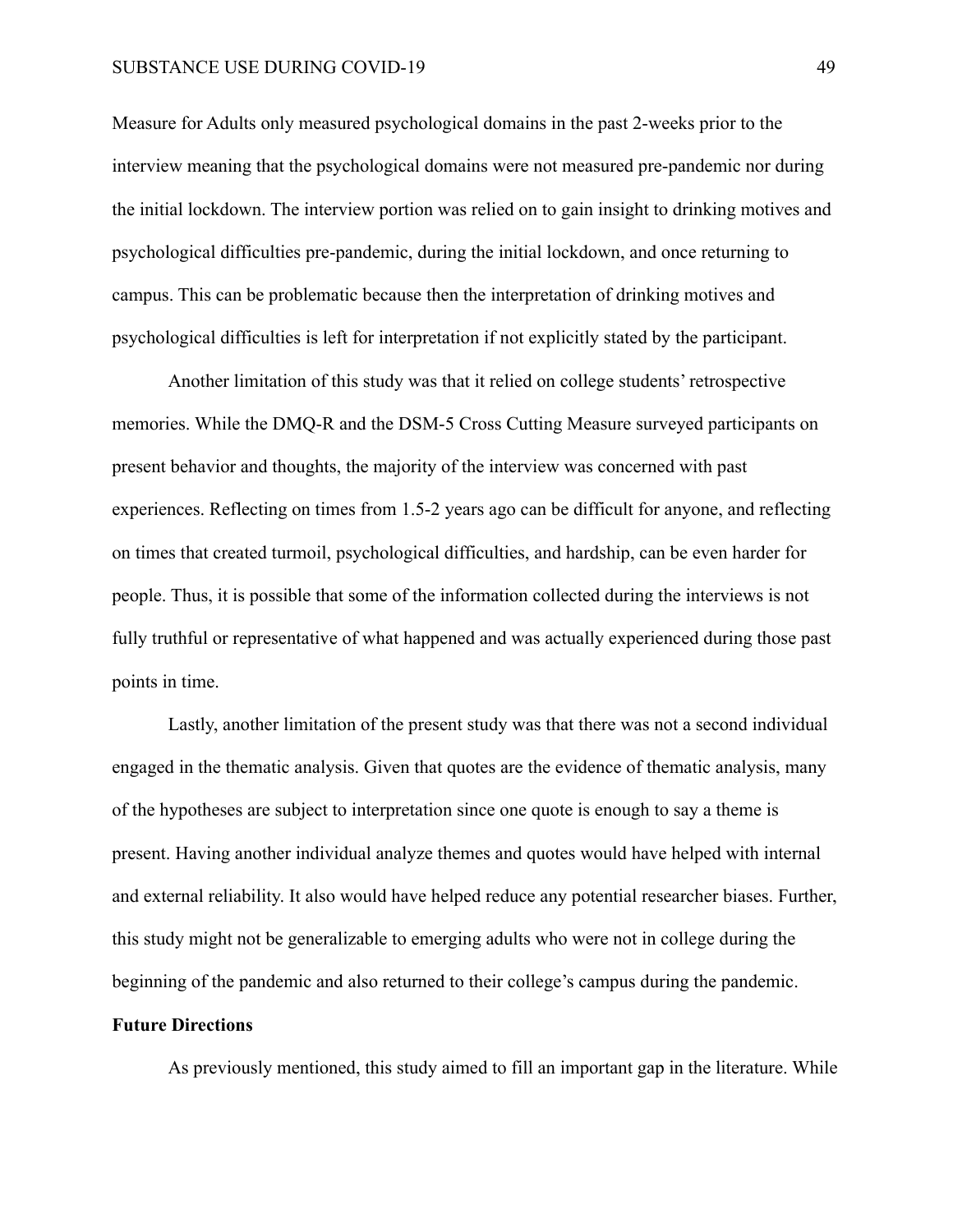#### SUBSTANCE USE DURING COVID-19 50

drinking motives and mental health have been widely studied in the population of college students, there has yet to be qualitative methods used to understand the experiences of emerging adults in college in regard to psychological difficulties and alcohol use pre-COVID-19, during the initial lockdown, and after returning to campus. Therefore, continued qualitative research is needed to understand an individual's experiences during this time frame, since it was seen to affect one's substance use habits as well as psychological symptoms experienced. The findings of the current study must be replicated to confidently create support programs and available resources for college students who have experienced similar difficulties.

Using a larger sample size particularly with a more racially and ethnically diverse sample is crucial, as substance use disorders and other mental health disorders affect people of different races, ethnicities, and cultures differently. Most psychological research and literature is based on Western, educated, industrialized, rich, and democratic (WEIRD) cultures. We must move away from considering this as the standard.

Also, experiences after returning to college during the pandemic of sub-groups of college students such as student-athletes and members of Greek organizations should be looked at more specifically as the literature has specified them to be at a higher risk than the general population of college students for substance use disorders and issues. Student-athletes and members of Greek life also have been found to struggle with eating disorders and disordered eating. Future research should look into how the pandemic could have affected behaviors characterized with drunkorexia as its rates are high, especially in college-women, affecting nearly 50% (Eisenberg & Fitz, 2014).

## **Conclusion**

The findings of the current study add to our understanding of how and why an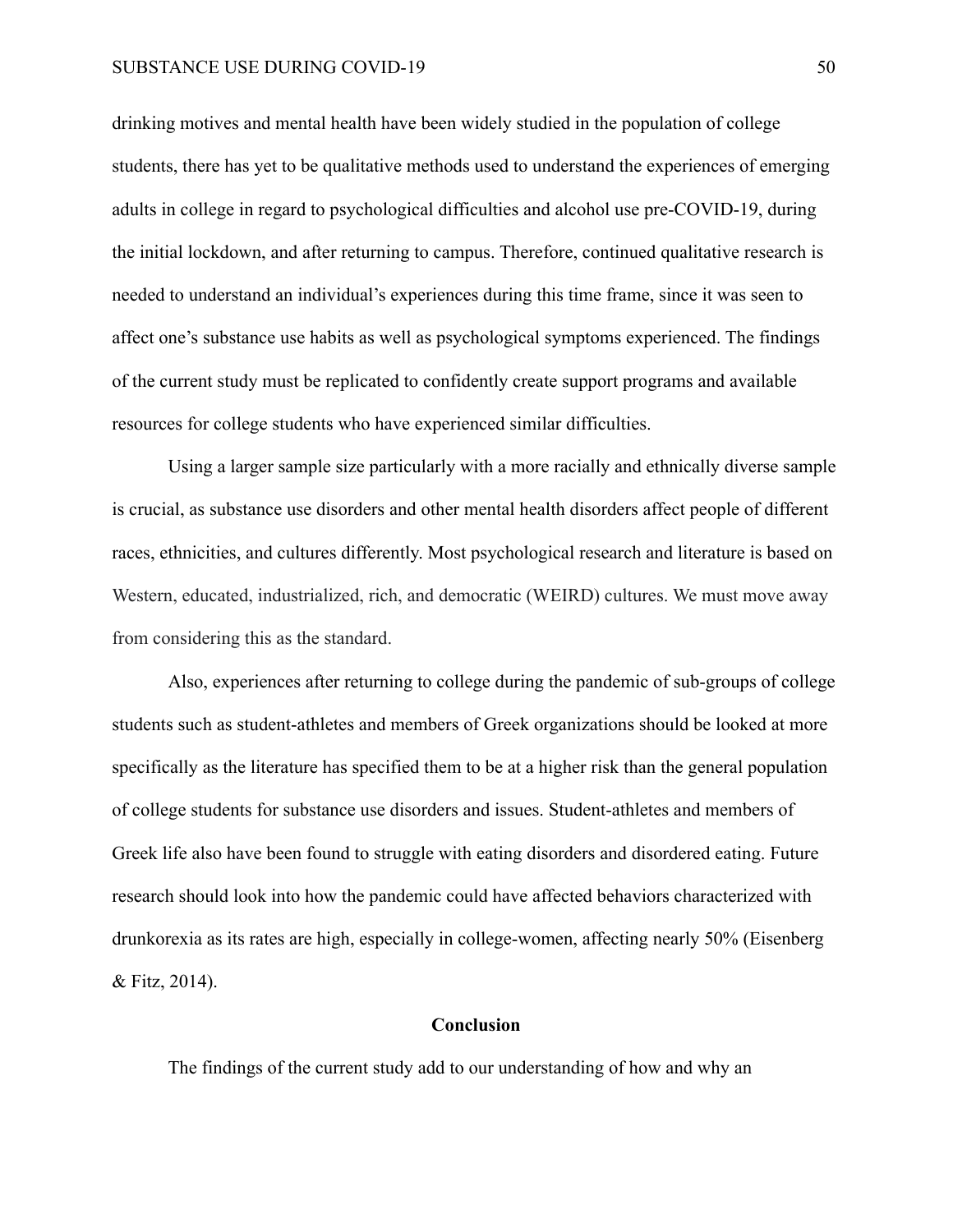individual's substance use patterns changed or stabilized over time and the key factors motivating those changes and stabilizations. This study also may help us find ways to best provide support for students with mental health difficulties to use substances in a less risky manner. Many of the students interviewed regressed in regard to past diagnoses because they were experiencing a lack of control due to the uncertainty of the pandemic. This finding is crucial to further examine as college students can often be in scenarios where they experience a lack of control and thus try and control things like eating, exercise, calories, substances, and so on. This can cause an influx of psychological difficulties for an individual. Future research should further concentrate on examining individual experiences of substance use and mental health while attending college to gain a more holistic understanding of the connection between the two, as well as creating support programs.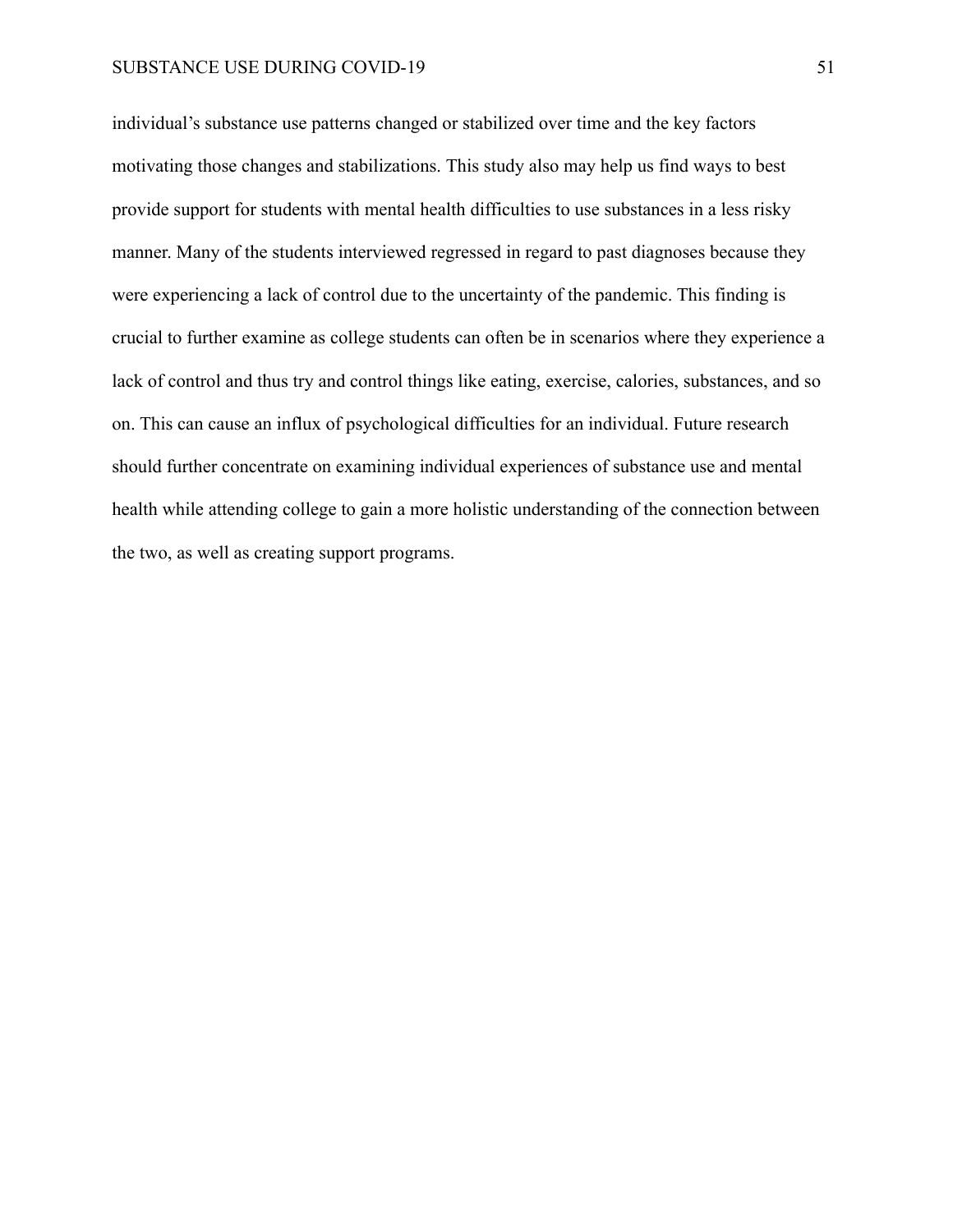#### References

- Arbeau, K.J., Kuiken, D., Wild, T.C. Drinking to enhance and cope: A daily process study of motive specificity. *Addictive Behaviors.* 2011;36:1174–1183.
- Barry, A. E., & Piazza-Gardner, A. K. (2012). Drunkorexia: Understanding the co-occurrence of alcohol consumption and eating/exercise weight management behaviors. *Journal of American College Health*, *60*(3), 236–243.

<https://doi.org/10.1080/07448481.2011.587487>

Beseler, C. L., Taylor, L. A., Kraemer, D. T., & Leeman, R. F. (2012). A latent class analysis of DSM-IV alcohol use disorder criteria and binge drinking in undergraduates. *Alcoholism: Clinical and Experimental Research*, *36*(1), 153–161.

<https://doi.org/10.1111/j.1530-0277.2011.01595.x>

- Blanco, C., Okuda, M., Wright, C., Hasin, D. S., Grant, B. F., Liu, S.-M., & Olfson, M. (2008). Mental health of college students and their non–college-attending peers: Results from the national epidemiologic study on alcohol and related conditions. *Archives of General Psychiatry*, *65*(12), 1429–1437. <https://doi.org/10.1001/archpsyc.65.12.1429>
- Bollen, Z., Pabst, A., Creupelandt, C., Fontesse, S., Lannoy, S., Pinon, N., & Maurage, P. (2021). Prior drinking motives predict alcohol consumption during the COVID-19 lockdown: A cross-sectional online survey among Belgian college students. *Addictive Behaviors*, *115*, 106772. <https://doi.org/10.1016/j.addbeh.2020.106772>
- Bonar, E. E., Parks, M. J., Gunlicks-Stoessel, M., Lyden, G. R., Mehus, C. J., Morrell, N., & Patrick, M. E. (2021). Binge drinking before and after a COVID-19 campus closure among first-year college students. *Addictive Behaviors*, *118*, 106879. <https://doi.org/10.1016/j.addbeh.2021.106879>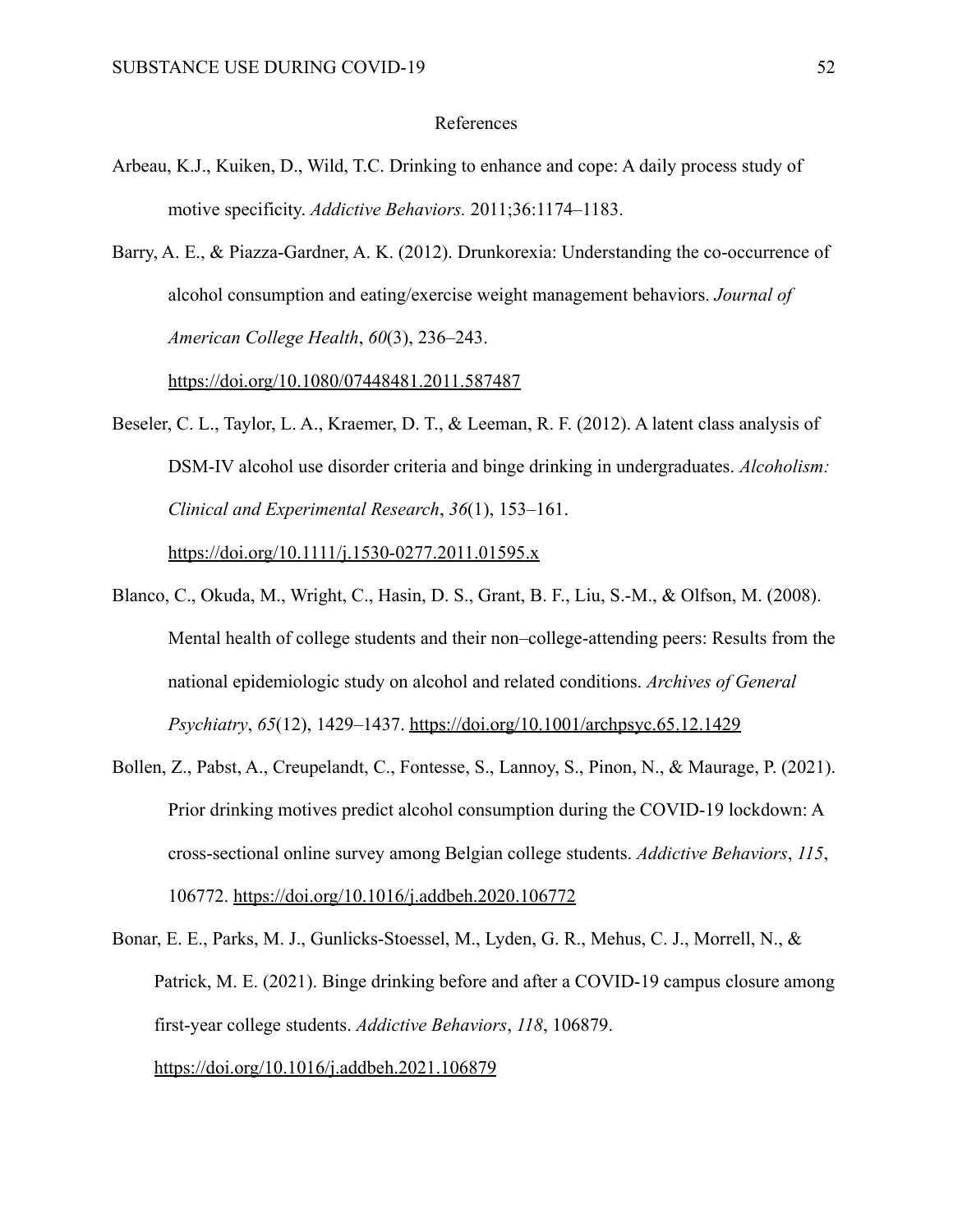- Bravo, A. J., Villarosa-Hurlocker, M. C., & Pearson, M. R. (2018). College student mental health: An evaluation of the DSM–5 self-rated level 1 cross-cutting symptom measure. *Psychological Assessment*, *30*(10), 1382.
- Centers for Disease Control and Prevention. (n.d.). Centers for Disease Control and Prevention. Retrieved November 5, 2021, from <https://www.cdc.gov/>.

Cooper, M. L. (1994). Motivations for alcohol use among adolescents: Development and validation of a four-factor model. *Psychological Assessment*, *6*(2), 117–128. <http://dx.doi.org/10.1037/1040-3590.6.2.117>

- Cooper, M. L., Russell, M., Skinner, J. B., & Windle, M. (1992). Development and validation of a three-dimensional measure of drinking motives. *Psychological Assessment*, *4*(2), 123–132. <https://doi.org/10.1037/1040-3590.4.2.123>
- Czeisler, M. É., Drane, A., Winnay, S. S., Capodilupo, E. R., Czeisler, C. A., Rajaratnam, S. M. W., & Howard, M. E. (2020). Mental health, substance use, and suicidal ideation among unpaid caregivers in the United States during the COVID-19 pandemic: Relationships to age, race/ethnicity, employment, and caregiver intensity. *SSRN Electronic Journal*. <https://doi.org/10.2139/ssrn.3741244>
- Eisenberg, M. H., & Fitz, C. C. (2014). "Drunkorexia": Exploring the who and why of a disturbing trend in college students' eating and drinking behaviors. *Journal of American College Health*, *62*(8), 570–577. <https://doi.org/10.1080/07448481.2014.947991>
- Grant, V.V., Stewart, S.H., O'Connor, R.M., Blackwell, E., Conrod, P.J. Psychometric evaluation of the five-factor modified drinking motives questionnaire — Revised in undergraduates. *Addictive Behaviors.* 2007;32:2611–2632.

Graupensperger, S., Fleming, C. B., Jaffe, A. E., Rhew, I. C., Patrick, M. E., & Lee, C. M.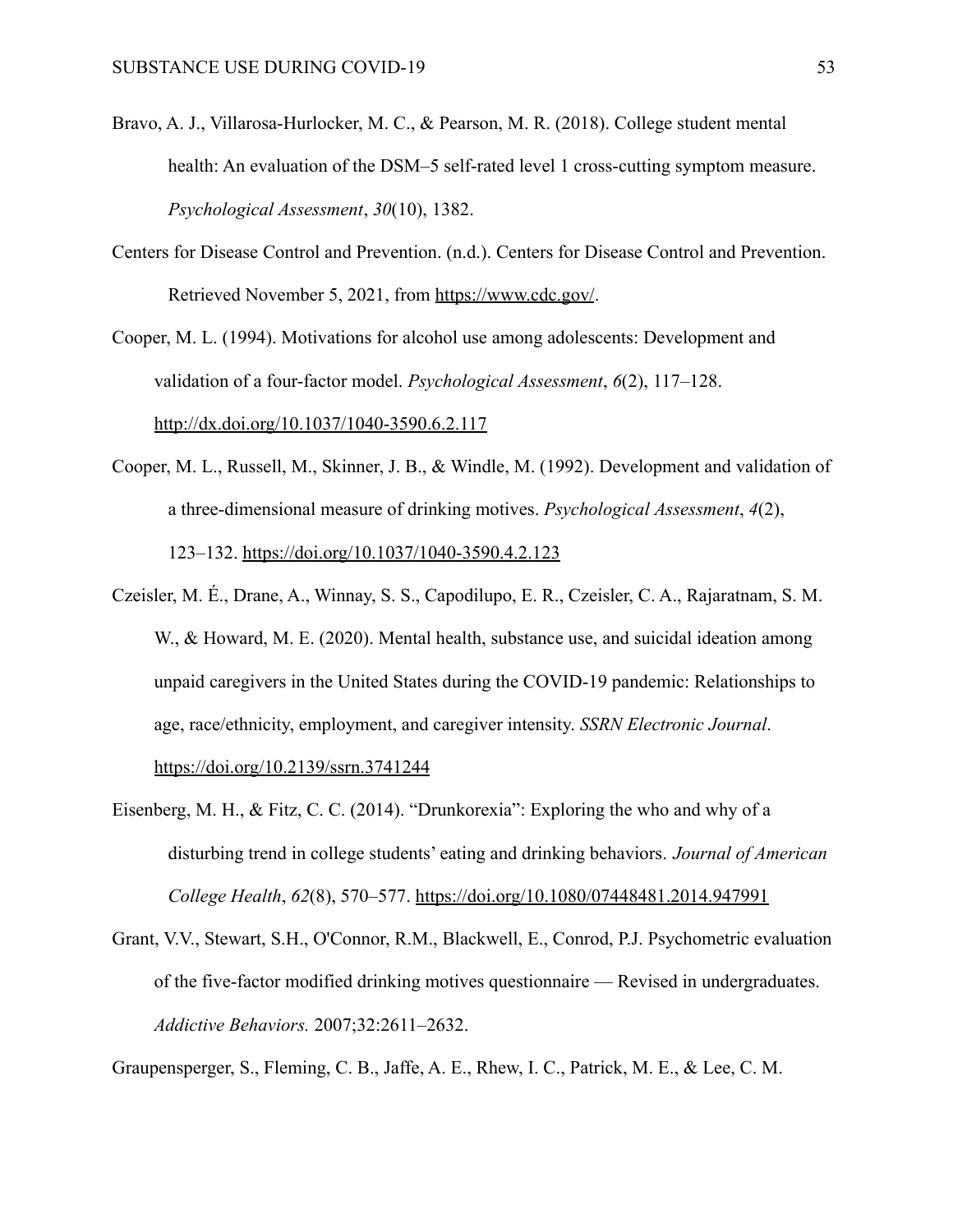(2021). Changes in young adults' alcohol and marijuana use, norms, and motives from before to during the COVID-19 pandemic. *Journal of Adolescent Health*, *68*(4), 658–665. <https://doi.org/10.1016/j.jadohealth.2021.01.008>

- Hunt, J., & Eisenberg, D. (2010). Mental health problems and help-seeking behavior among college students. *Journal of Adolescent Health*, *46*(1), 3–10. <https://doi.org/10.1016/j.jadohealth.2009.08.008>
- Jackson, K. M., Merrill, J. E., Stevens, A. K., Hayes, K. L., & White, H. R. (2021). Changes in alcohol use and drinking context due to the COVID-19 pandemic: A multimethod study of college student drinkers. *Alcoholism: Clinical and Experimental Research*, *45*(4), 752–764. <https://doi.org/10.1111/acer.14574>
- Kenney, S. R., DiGuiseppi, G. T., Meisel, M. K., Balestrieri, S. G., & Barnett, N. P. (2018). Poor mental health, peer drinking norms, and alcohol risk in a social network of first-year college students. *Addictive Behaviors*, *84*, 151–159. <https://doi.org/10.1016/j.addbeh.2018.04.012>
- Kuntsche, E., Knibbe, R., Gmel, G., & Engels, R. (2006). 'I drink spirits to get drunk and block out my problems…' beverage preference, drinking motives and alcohol use in adolescence. *Alcohol and Alcoholism*, *41*(5), 566–573. <https://doi.org/10.1093/alcalc/agl046>

Mathias, C. W., Duffing, T. M., Acheson, A., Charles, N. E., Lake, S. L., Ryan, S. R., Liang, Y., & Dougherty, D. M. (2015). Aggression as a predictor of early substance use initiation among youth with family histories of substance use disorders. *Addictive Disorders & Their Treatment*, *14*(4), 230–240. <http://dx.doi.org/10.1097/ADT.0000000000000068>

McKnight-Eily, L. R., Okoro, C. A., Strine, T. W., Verlenden, J., Hollis, N. D., Njai, R., Mitchell,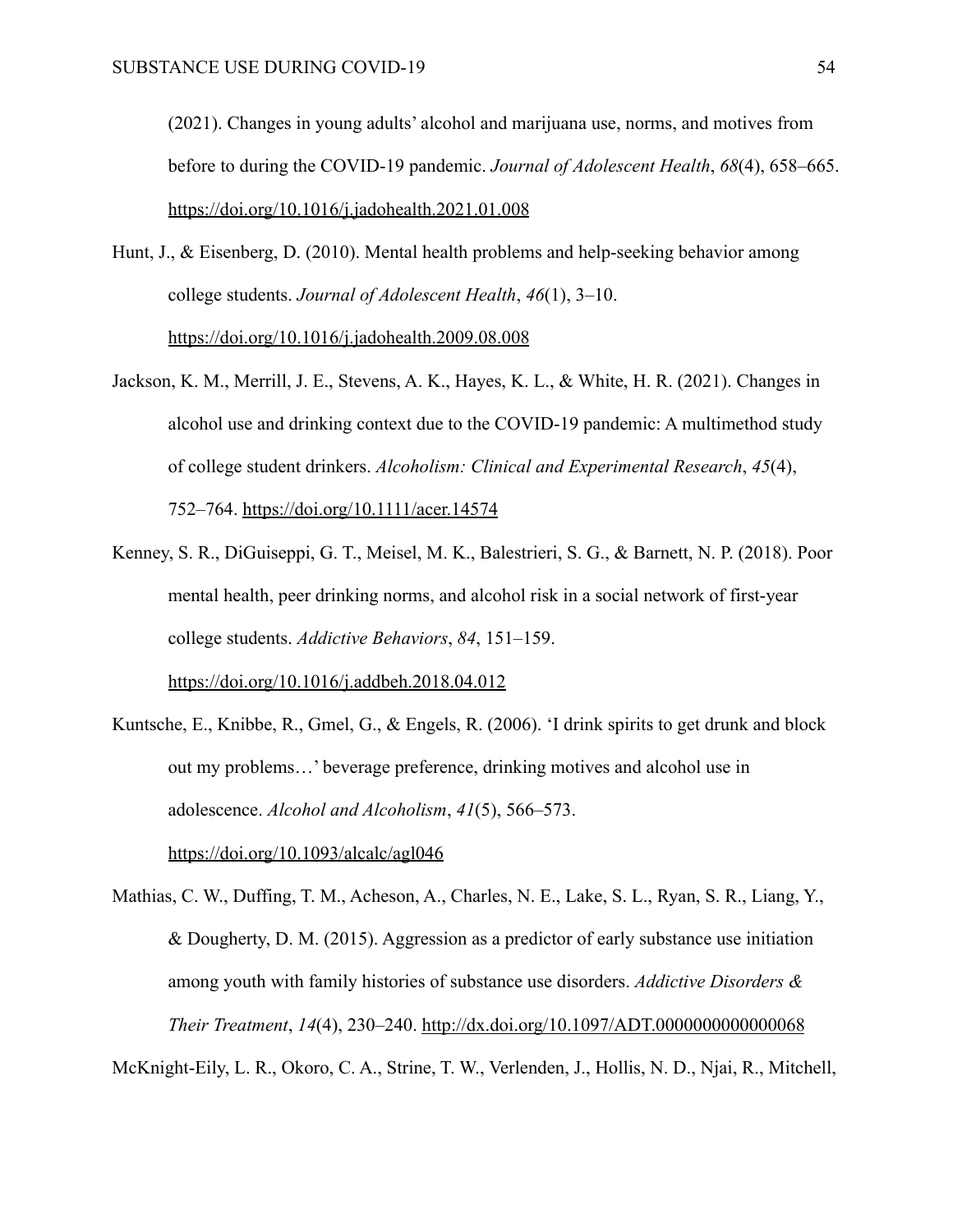E. W., Board, A., Puddy, R., & Thomas, C. (2021). Racial and ethnic disparities in the prevalence of stress and worry, mental health conditions, and increased substance use among adults during the COVID-19 pandemic—United States, April and May 2020. *MMWR. Morbidity and Mortality Weekly Report*, *70*(5), 162–166. <https://doi.org/10.15585/mmwr.mm7005a3>

Merrill, J. E., & Read, J. P. (2010). Motivational pathways to unique types of alcohol consequences. *Psychology of Addictive Behaviors*, *24*(4), 705–711. <http://dx.doi.org/10.1037/a0020135>

- Pedrelli, P., Nyer, M., Yeung, A., Zulauf, C., & Wilens, T. (2015). College students: Mental health problems and treatment considerations. *Academic Psychiatry*, *39*(5), 503–511. <https://doi.org/10.1007/s40596-014-0205-9>
- Pelham, W. E., Yuksel, D., Tapert, S. F., Baker, F. C., Pohl, K. M., Thompson, W. K., Podhajsky, S., Reuter, C., Zhao, Q., Eberson-Shumate, S. C., Clark, D. B., Goldston, D. B., Nooner, K. B., & Brown, S. A. (2022). Did the Acute Impact of the COVID-19 Pandemic on Drinking or Nicotine Use Persist? Evidence from a Cohort of Emerging Adults Followed for up to Nine Years. *Addictive Behaviors*, 107313.

<https://doi.org/10.1016/j.addbeh.2022.107313>

- Pollard, M. S., Tucker, J. S., & Green, H. D., Jr. (2020). Changes in adult alcohol use and consequences during the COVID-19 pandemic in the US. *JAMA Network Open*, *3*(9), e2022942–e2022942. <https://doi.org/10.1001/jamanetworkopen.2020.22942>
- Rebalancing the 'COVID-19 effect' on alcohol sales. (n.d.). *NielsenIQ*. Retrieved April 17, 2022, from

[https://nielseniq.com/global/en/insights/analysis/2020/rebalancing-the-covid-19-effect-on](https://nielseniq.com/global/en/insights/analysis/2020/rebalancing-the-covid-19-effect-on-alcohol-sales/)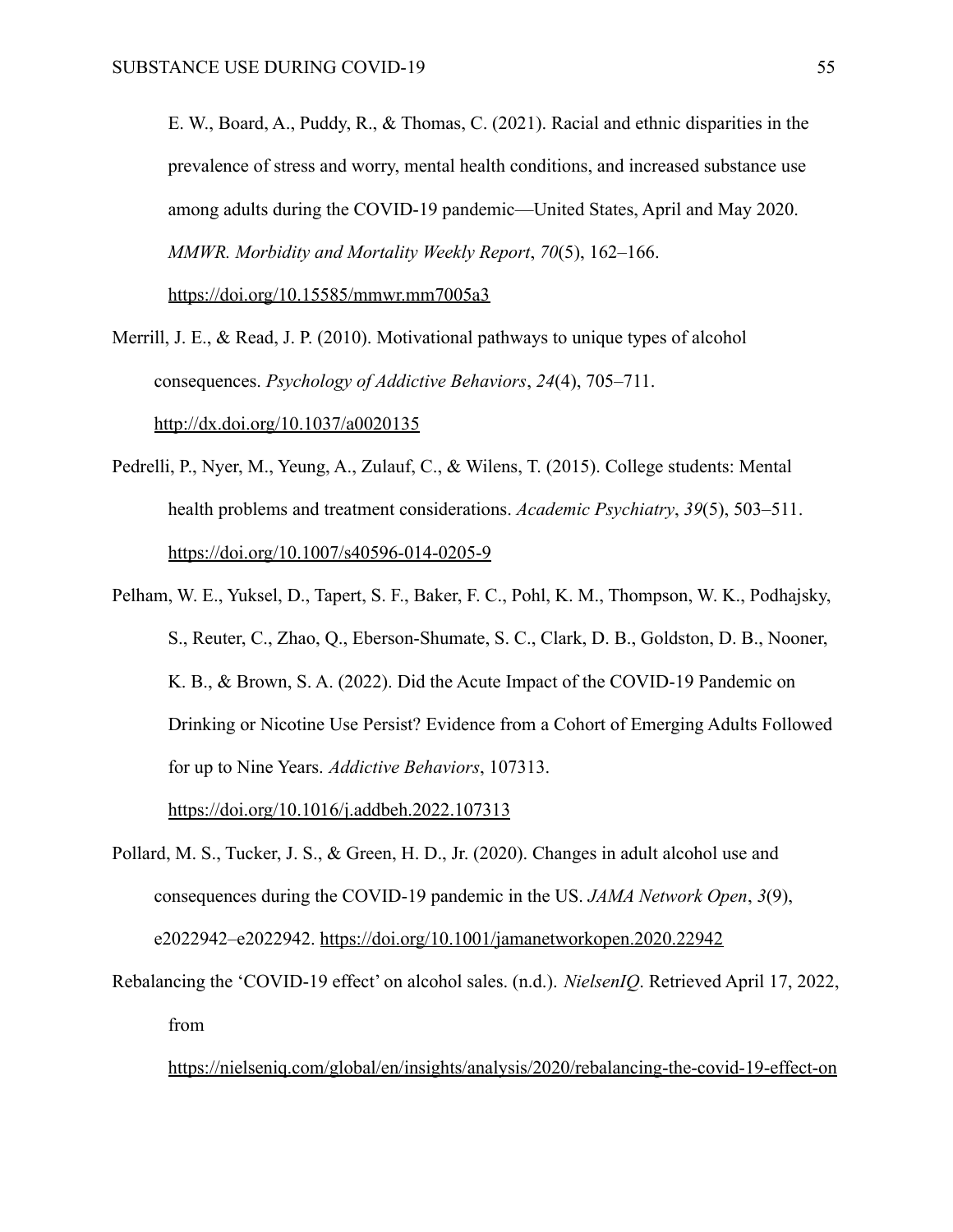- Rehm, J., Kilian, C., Ferreira-Borges, C., Jernigan, D., Monteiro, M., Parry, C. D. H., Sanchez, Z. M., & Manthey, J. (2020). Alcohol use in times of the COVID-19: Implications for monitoring and policy. *Drug and Alcohol Review*, *39*(4), 301–304. <https://doi.org/10.1111/dar.13074>
- Schmidts, E., & Glowacz, F. (2021). Changes in alcohol use during the COVID-19 pandemic: Impact of the lockdown conditions and mental health factors. *International Journal of Mental Health and Addiction*. <https://doi.org/10.1007/s11469-020-00432-8>
- Smith, J. A. (2015). *Qualitative psychology. A Practical Guide to Research Methods*. SAGE Publications.
- Taylor, E. A., Ward, R. M., & Hardin, R. (2017). Examination of drinking habits and motives of collegiate student-athletes. *Journal of Applied Sport Management*, *9*(1), Article 1. <https://doi.org/10.18666/JASM-2017-V9-I1-7470>
- Tapert, S. F., & Brown, S. A. (2000). Substance dependence, family history of alcohol dependence and neuropsychological functioning in adolescence. *Addiction*, *95*(7), 1043–1053. <https://doi.org/10.1046/j.1360-0443.2000.95710436.x>
- *The Role of Genes in Drug Addiction*. (n.d.). Retrieved December 12, 2021, from <http://headsup.scholastic.com/students/the-role-of-genes-in-drug-addiction>
- Tran, T. D., Hammarberg, K., Kirkman, M., Nguyen, H. T. M., & Fisher, J. (2020). Alcohol use and mental health status during the first months of COVID-19 pandemic in Australia. *Journal of Affective Disorders*, *277*, 810–813. <https://doi.org/10.1016/j.jad.2020.09.012>
- Vahratian, A., Blumberg, S. J., Terlizzi, E. P., & Schiller, J. S. (2021). Symptoms of anxiety or depressive disorder and use of mental health care among adults during the COVID-19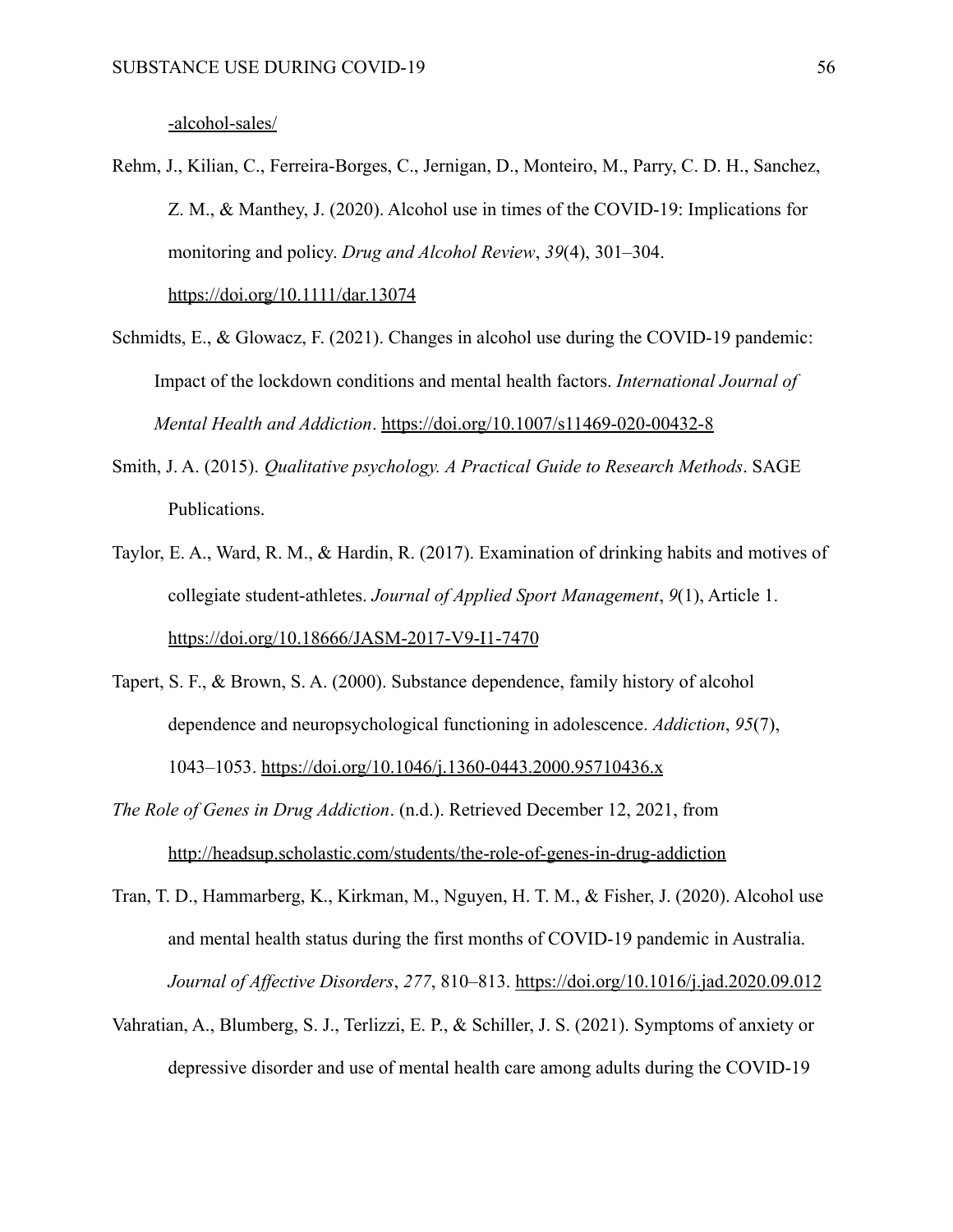pandemic—United states, August 2020–February 2021. *MMWR. Morbidity and Mortality Weekly Report*, *70*(13), 490–494. <https://doi.org/10.15585/mmwr.mm7013e2>

- Wardell, J. D., Kempe, T., Rapinda, K. K., Single, A., Bilevicius, E., Frohlich, J. R., Hendershot, C. S., & Keough, M. T. (2020). Drinking to cope during COVID-19 pandemic: The role of external and internal factors in coping motive pathways to alcohol Use, solitary drinking, and alcohol problems. *Alcoholism: Clinical and Experimental Research*, *44*(10), 2073–2083. <https://doi.org/10.1111/acer.14425>
- Wechsler, H., Dowdall, G. W., Davenport, A., & Castillo, S. (1995). Correlates of college student binge drinking. *American Journal of Public Health*, *85*(7), 921–926. <https://doi.org/10.2105/AJPH.85.7.921>
- Yu, C., & McClellan, J. (2016). Genetics of substance use disorders. *Child and Adolescent Psychiatric Clinics of North America*, *25*(3), 377–385. <https://doi.org/10.1016/j.chc.2016.02.002>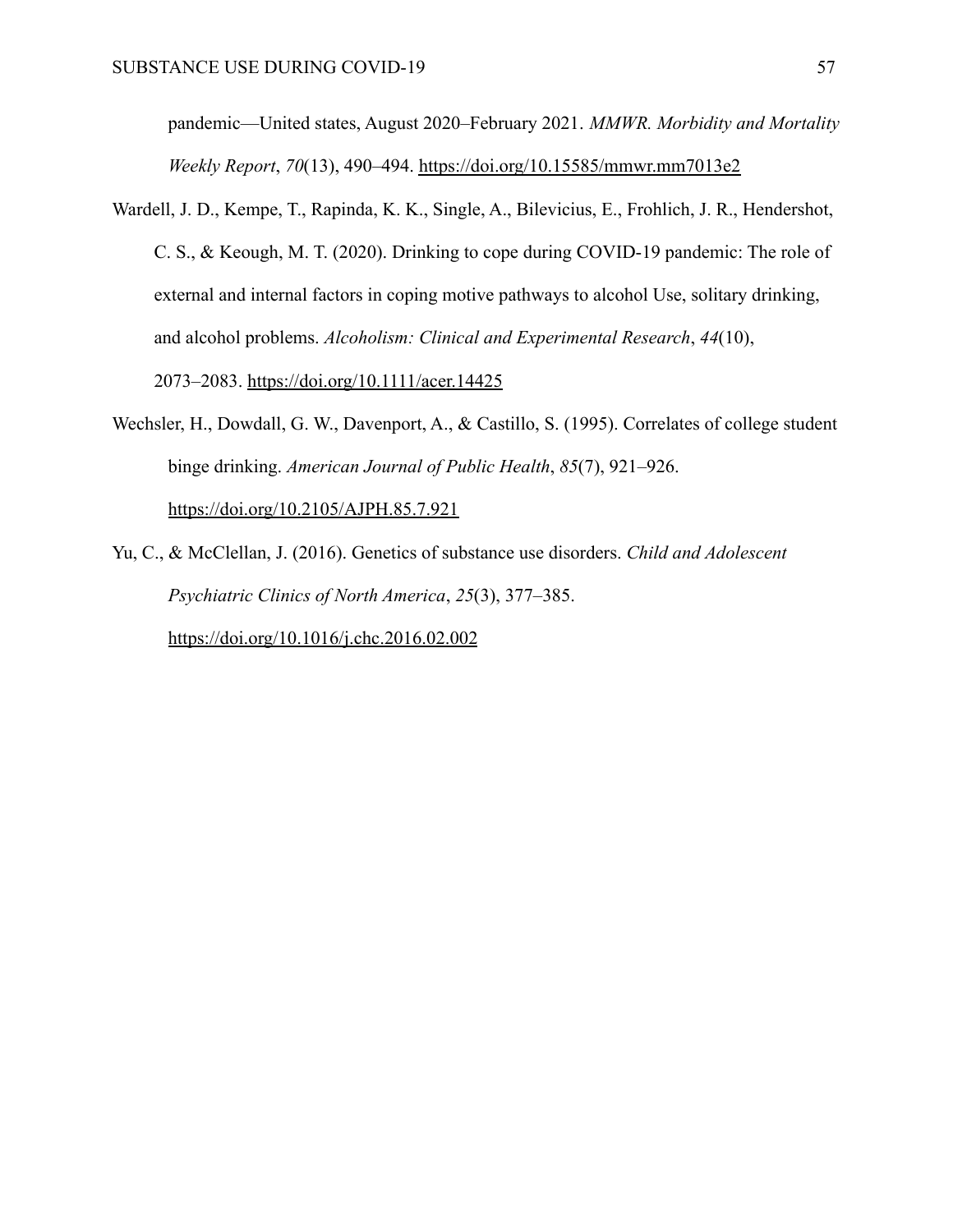

Time Period *Figure 1*. Reported quantity of average drinks drank during the three time periods. Statistically

significant difference between pre-COVID and Lockdown, as well as between Lockdown and During.

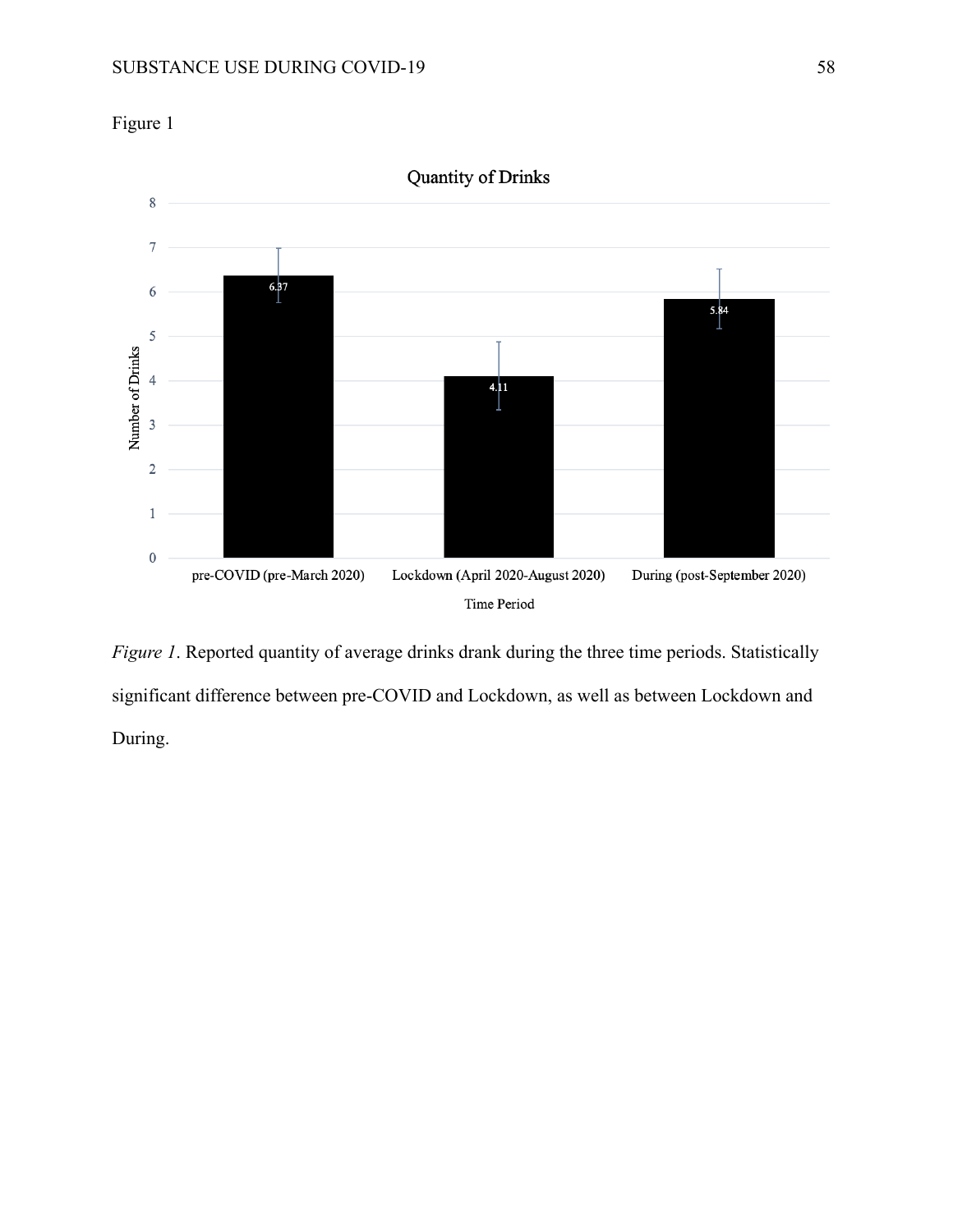



*Figure 2*. Reported frequency of drinking in a typical week during the three time periods. No statistically significant differences.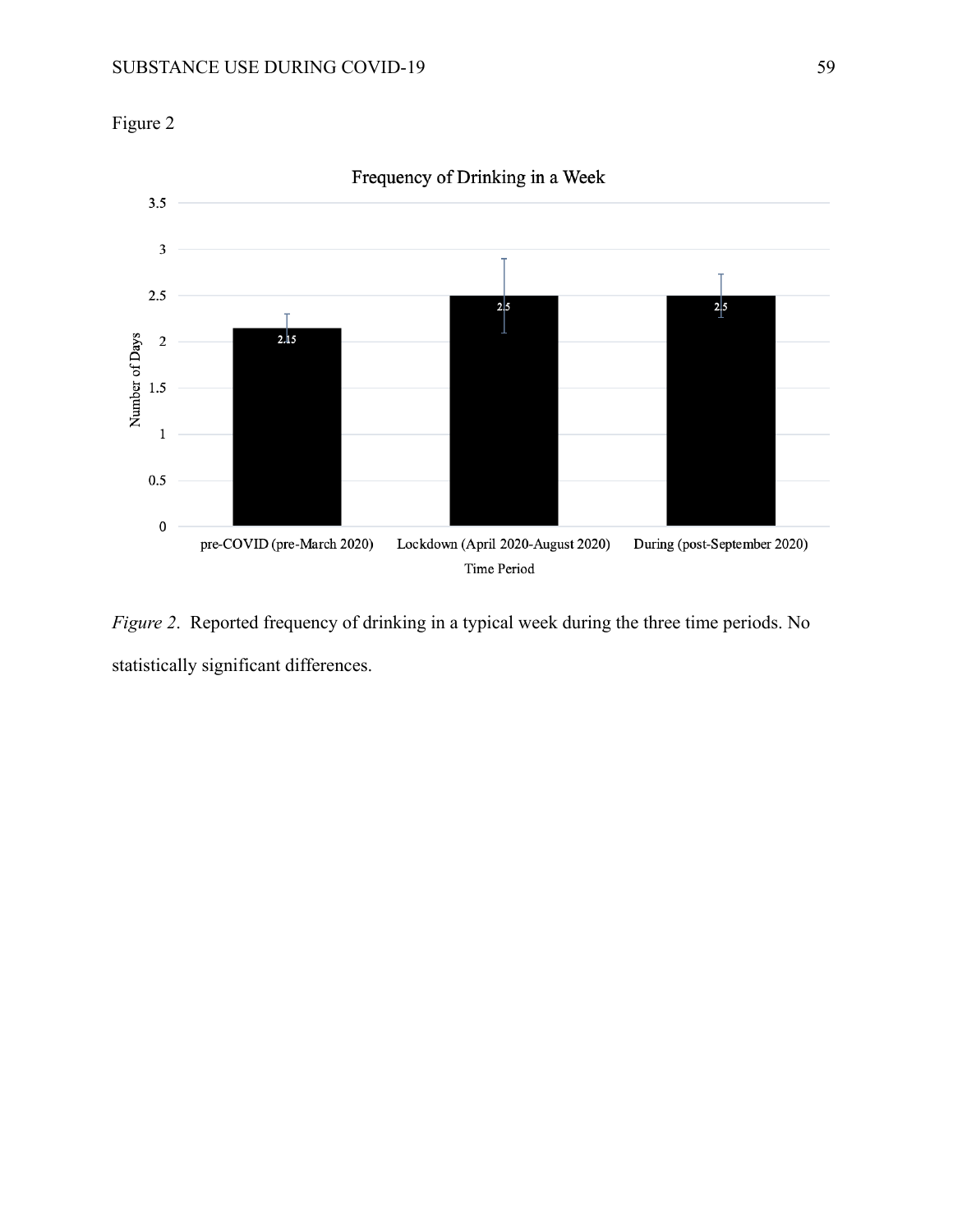|                     | $\overline{N}$ | Minimum | Maximum | Mean | Std. Deviation |  |
|---------------------|----------------|---------|---------|------|----------------|--|
| Cope                | 20             | 1.00    | 3.40    | 1.86 | .797           |  |
| Conformity          | 20             | 1.00    | 3.00    | 1.56 | .564           |  |
| Social              | 20             | 2.00    | 5.00    | 3.90 | .666           |  |
| Enhancement         | 20             | 1.40    | 4.00    | 4.00 | .754           |  |
| Vild $N$ (listwise) | 20             |         |         |      |                |  |

Figure 3

*Figure 3*. Descriptive statistics run on the DMQ-R To evaluate which drinking motives (social,

enhancement, conformity, and coping) were more/less common in the sample.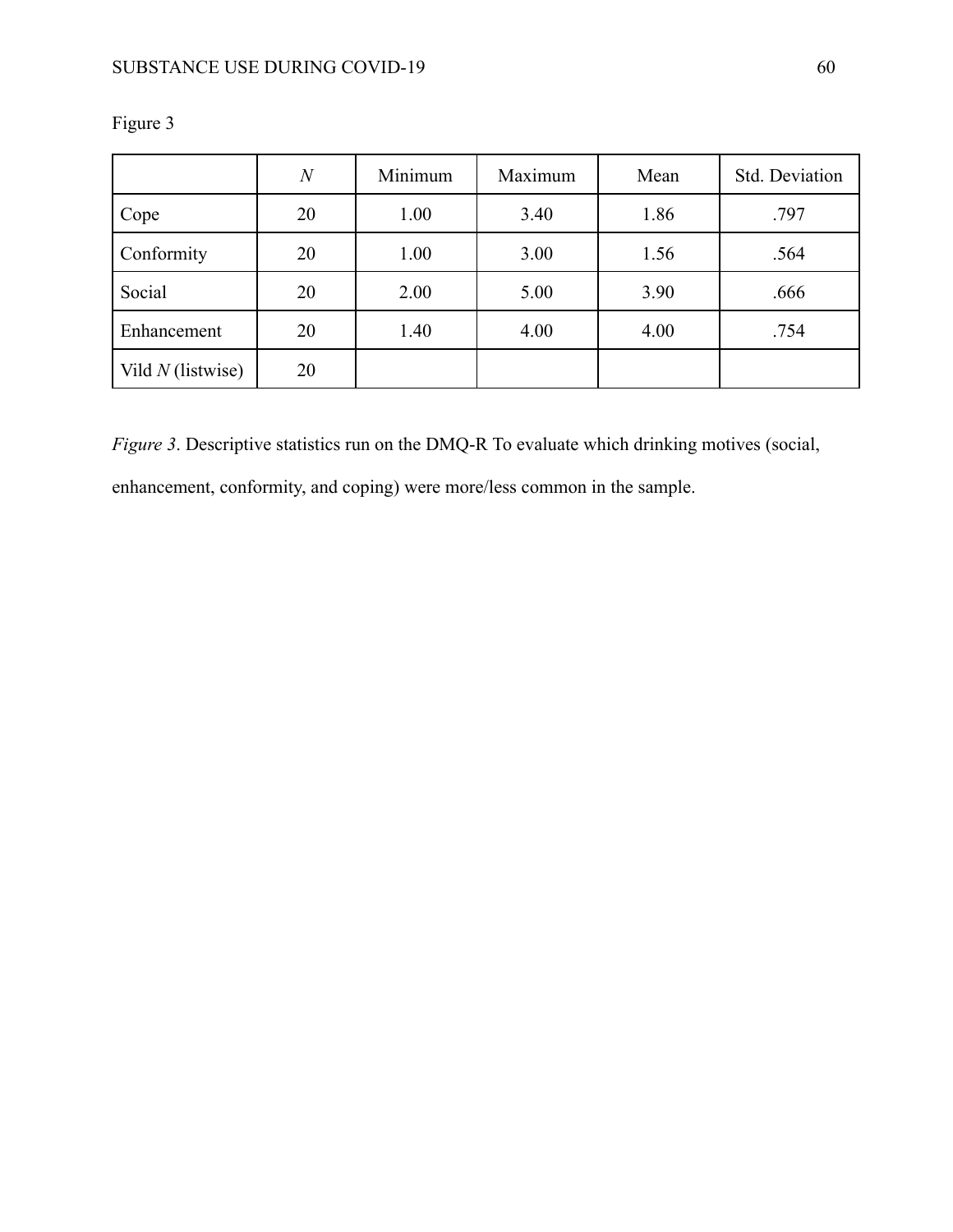Figure 4



DSM-5 Self-Rated Level 1 Cross-Cutting Symptom Measure for Adults

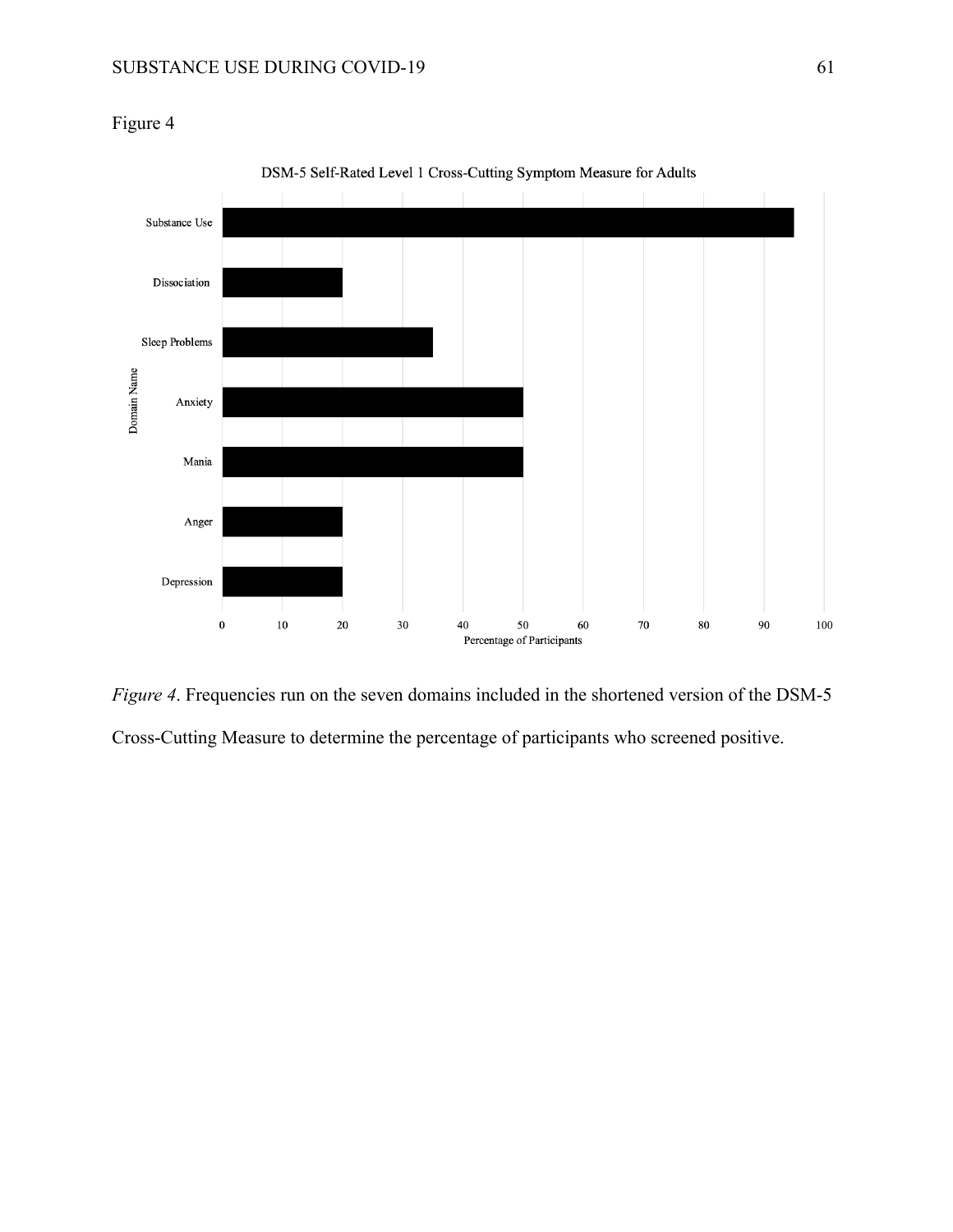## Table 1

| <b>Drinks</b><br><b>Pre-Pandemic</b> |           | <b>Initial Lockdown</b> | <b>Back on Campus</b> |  |  |
|--------------------------------------|-----------|-------------------------|-----------------------|--|--|
| (per sitting)                        | N(%)      | N(%)                    | N(%)                  |  |  |
| No Drinks                            | $0(0\%)$  | $4(20\%)$               | $0(0\%)$              |  |  |
| 1-2 Drinks                           | $0(0\%)$  | $4(20\%)$               | 1(5%)                 |  |  |
| 3-4 Drinks                           | $4(20\%)$ | 1(5%)                   | 7(35%)                |  |  |
| 5-6 Drinks                           | 7(35%)    | 7(35%)                  | 5(25%)                |  |  |
| 7+ Drinks                            | $8(40\%)$ | 3(15%)                  | $6(30\%)$             |  |  |
| Did Not Respond                      | 1(5%)     | 1(5%)                   | 1(5%)                 |  |  |

## *Breakdown of Drinks Consumed on a Day When Drinking During the Three Time Periods*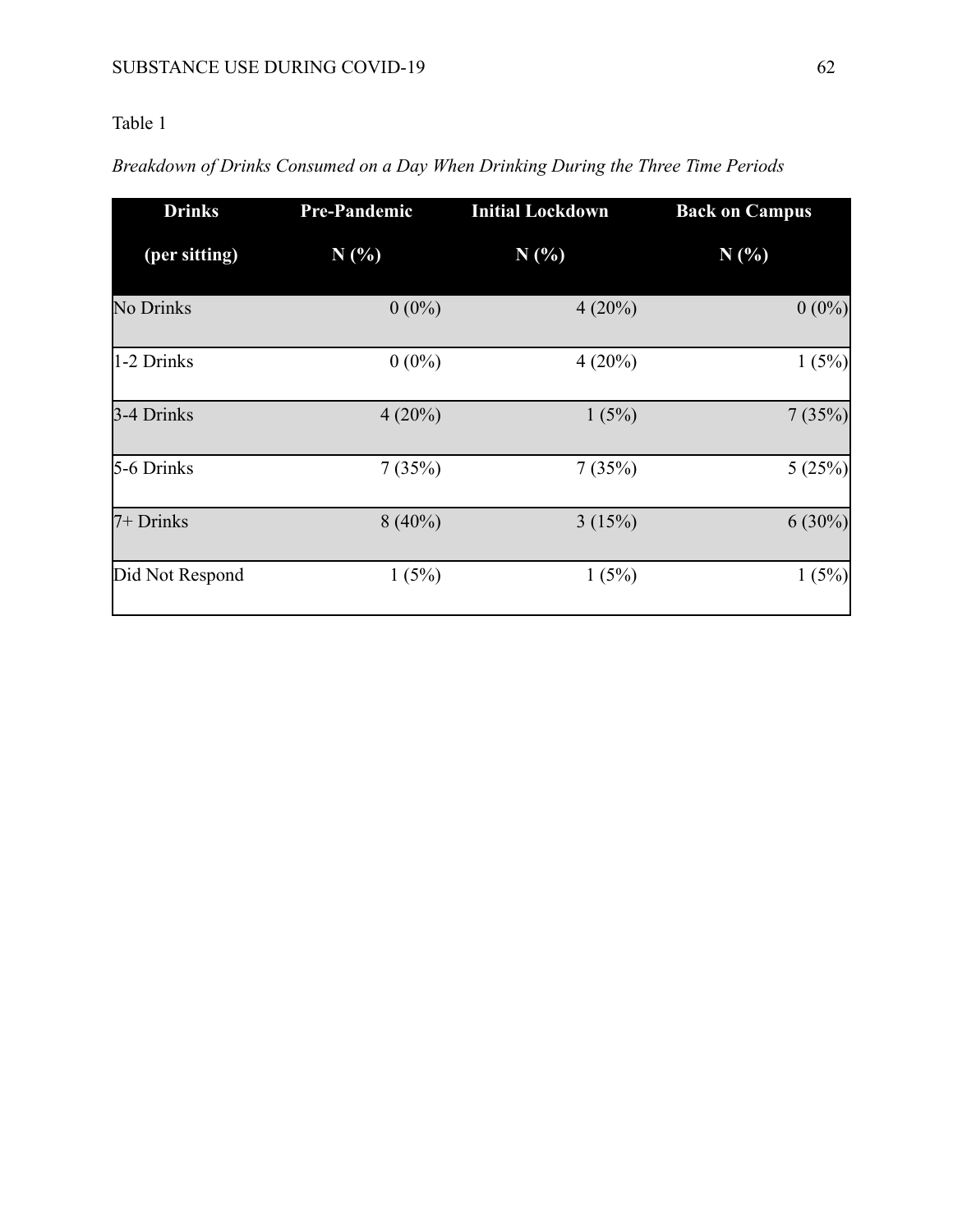# **Appendix**

# Drinking Motives Questionnaire – Revised (DMQ-R)

| Do you drink:                                                | (1)<br>Almost<br>Never/<br>Never | (2)<br>Some of<br>the Time | (3)<br>Half<br>of the<br>Time | (4)<br>Most of<br>the<br>Time | (5)<br>Almost<br>Always/<br>Always |
|--------------------------------------------------------------|----------------------------------|----------------------------|-------------------------------|-------------------------------|------------------------------------|
| To forget your worries                                       |                                  |                            |                               |                               |                                    |
| Because your friends pressure you to drink                   |                                  |                            |                               |                               |                                    |
| Because it helps you enjoy the party                         |                                  |                            |                               |                               |                                    |
| Because it helps you when you feel depressed or<br>nervous   |                                  |                            |                               |                               |                                    |
| To be sociable                                               |                                  |                            |                               |                               |                                    |
| To cheer up when you are in a bad mood                       |                                  |                            |                               |                               |                                    |
| Because you like the feeling                                 |                                  |                            |                               |                               |                                    |
| So that others won't kid you about not drinking              |                                  |                            |                               |                               |                                    |
| Because it's exciting                                        |                                  |                            |                               |                               |                                    |
| To get high                                                  |                                  |                            |                               |                               |                                    |
| Because it makes social gatherings more fun                  |                                  |                            |                               |                               |                                    |
| To fit in with a group you like                              |                                  |                            |                               |                               |                                    |
| Because it gives you a pleasant feeling                      |                                  |                            |                               |                               |                                    |
| Because it improves parties and celebrations                 |                                  |                            |                               |                               |                                    |
| Because you feel more self-confident and sure of<br>yourself |                                  |                            |                               |                               |                                    |
| To celebrate a special occasion with friends                 |                                  |                            |                               |                               |                                    |
| To forget about your problems                                |                                  |                            |                               |                               |                                    |
| Because it's fun                                             |                                  |                            |                               |                               |                                    |
| To be liked                                                  |                                  |                            |                               |                               |                                    |
| So you won't feel left out                                   |                                  |                            |                               |                               |                                    |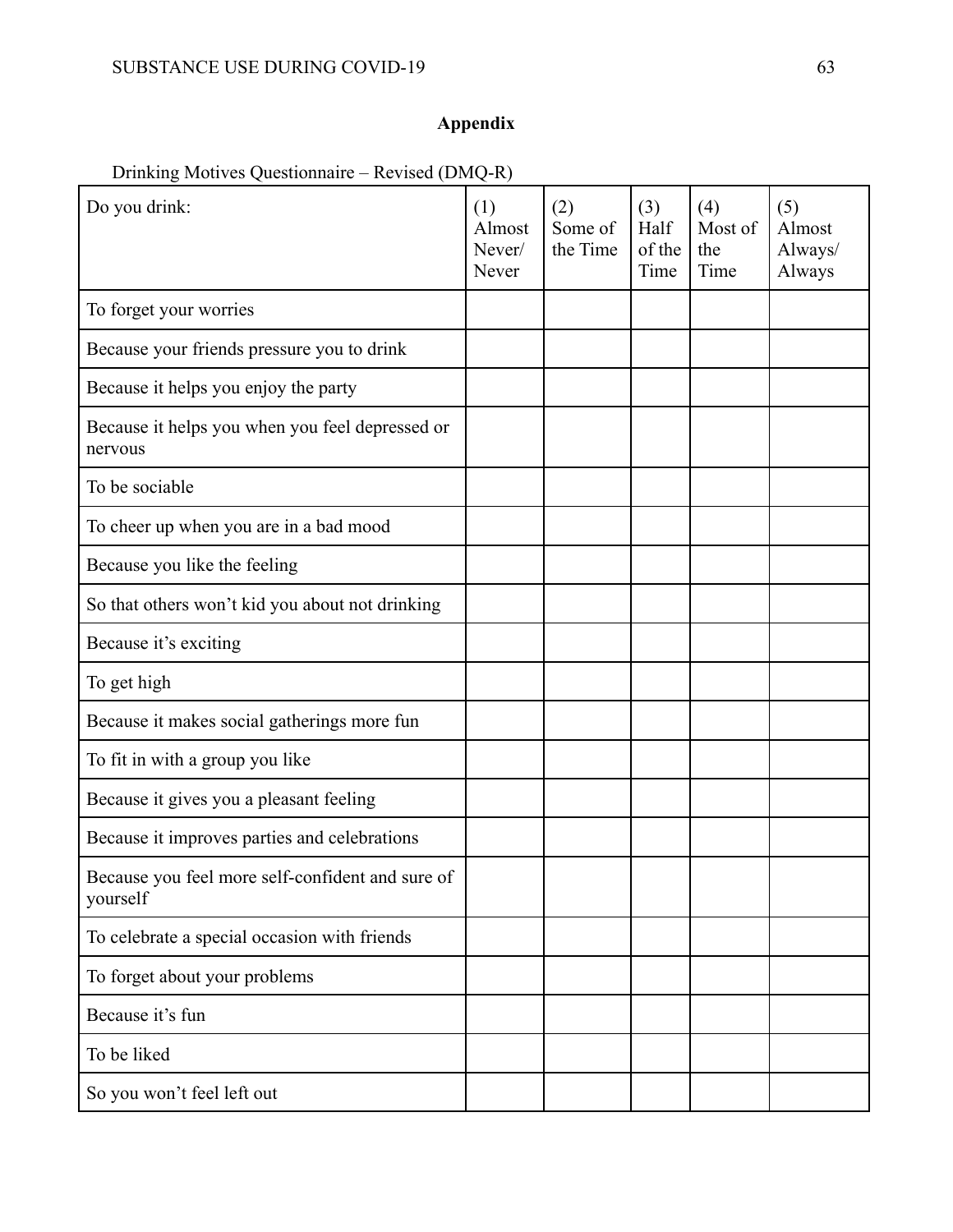| DSM-5 Cross-Cutting Symptom Measure Level 1 for Adults |
|--------------------------------------------------------|
|--------------------------------------------------------|

| During the past TWO (2) WEEKS, how much (or how<br>often) have you been bothered by the following problems?                                                                                                                     | <b>None</b>    | Slight       | <b>Mild</b>    | <b>Moderate</b> | <b>Severe</b>  |  |
|---------------------------------------------------------------------------------------------------------------------------------------------------------------------------------------------------------------------------------|----------------|--------------|----------------|-----------------|----------------|--|
| 1. Little interest or pleasure in doing things?                                                                                                                                                                                 | $\overline{0}$ | $\mathbf{1}$ | $\overline{2}$ | $\overline{3}$  | $\overline{4}$ |  |
| Feeling down, depressed, or hopeless?<br>2.                                                                                                                                                                                     | $\overline{0}$ | $\mathbf{1}$ | $\overline{2}$ | 3               | $\overline{4}$ |  |
| 3. Feeling More irritated, grouchy, or angry than<br>usual?                                                                                                                                                                     | $\mathbf{0}$   | $\mathbf{1}$ | $\overline{2}$ | 3               | 4              |  |
| 4. Sleeping less than usual, but still have a lot of<br>energy?                                                                                                                                                                 | $\mathbf{0}$   | $\mathbf{1}$ | $\overline{2}$ | 3               | $\overline{4}$ |  |
| 5. Starting lots more projects than usual or doing more<br>risky things than usual?                                                                                                                                             | $\mathbf{0}$   | $\mathbf{1}$ | $\overline{2}$ | 3               | $\overline{4}$ |  |
| Feeling nervous, anxious, frightened, worried, or on<br>6.<br>edge?                                                                                                                                                             | $\mathbf{0}$   | $\mathbf{1}$ | $\overline{2}$ | 3               | 4              |  |
| 7. Feeling panic or being frightened?                                                                                                                                                                                           | $\mathbf{0}$   | $\mathbf{1}$ | $\overline{2}$ | $\overline{3}$  | 4              |  |
| Avoiding situations that make you anxious?<br>8.                                                                                                                                                                                | $\mathbf{0}$   | $\mathbf{1}$ | $\overline{2}$ | 3               | 4              |  |
| 9. Problems with sleep that affect your sleep quality<br>over all?                                                                                                                                                              | $\overline{0}$ | $\mathbf{1}$ | $\overline{2}$ | $\overline{3}$  | $\overline{4}$ |  |
| 10. Feeling detached or distant from yourself, your<br>body, your physical surroundings, or your<br>memories?                                                                                                                   | $\mathbf{0}$   | $\mathbf{1}$ | $\overline{2}$ | 3               | $\overline{4}$ |  |
| 11. Drinking at least 4 drinks of any kind of alcohol in a<br>single day?                                                                                                                                                       | $\overline{0}$ | $\mathbf{1}$ | $\overline{2}$ | $\overline{3}$  | $\overline{4}$ |  |
| 12. Smoking any cigarettes, a cigar, or pipe, or using<br>snuff or chewing tobacco?                                                                                                                                             | $\Omega$       | $\mathbf{1}$ | $\overline{2}$ | $\overline{3}$  | $\overline{4}$ |  |
| 13. Using unprescribed prescription drugs in greater<br>amounts such as painkillers [e.g., (Vicodin),<br>stimulants (Adderall/Ritalin), sedatives, or drugs<br>like marijuana, cocaine, ecstasy, LSD, inhalants, or<br>heroin]? | $\overline{0}$ | $\mathbf{1}$ | $\overline{2}$ | $\overline{3}$  | $\overline{4}$ |  |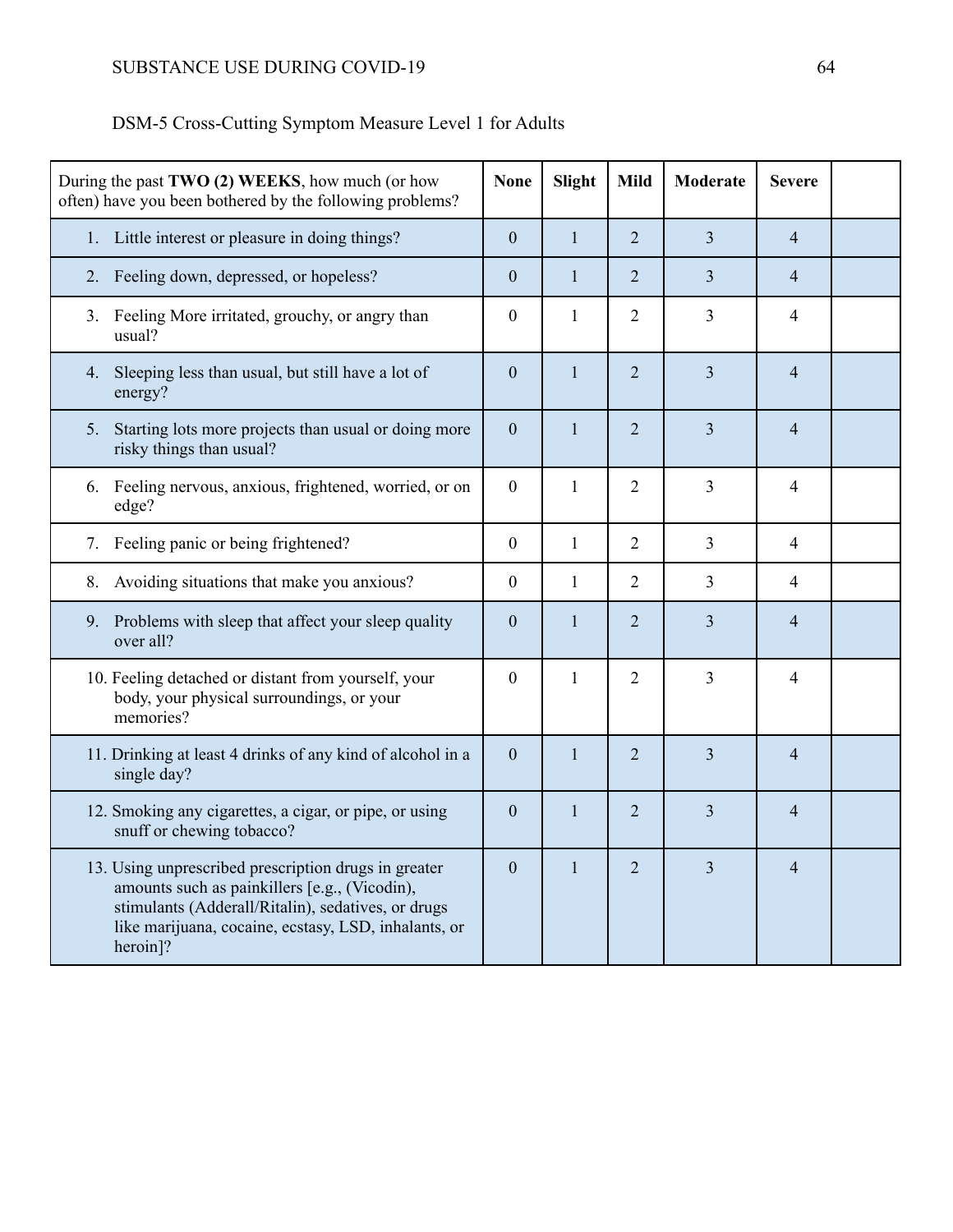### Interview

#### Background–

- 1. How did leaving campus during the first COVID-19 lockdown affect your daily life? Your mental state? Your mental state being thoughts, feelings, sense (or not) of well-being. Where did you go when Trinity closed back in March of 2020?
- 2. Did you return to campus in Fall 2020? How would you describe your mental state when you returned to Trinity's campus in fall of 2020 compared to your mental state during the first lockdown?
- 3. If you're comfortable answering, can you say more about your family's history of addiction? For example, who has been affected by addiction in your family? Which substances? To what extent does having a family history of addiction affect how you think about your own substance use?
- 4. Have you ever been diagnosed with a psychological condition? What condition? When did this diagnosis occur? Have you ever gone to therapy? When did you start going to therapy? If you were attending therapy before the pandemic, did you continue seeing a therapist remotely during the pandemic? If so, have you resumed in-person sessions? Drinking and Substance Use Culture at Trinity College–
	- 5. In your opinion, what is the environment like regarding substance use on Trinity's campus? What is the drinking culture like?
	- 6. If you are an athlete on campus, how did the loss of your season affect your mental state or substance use? What is the atmosphere surrounding substance use like on this specific team? Did the drinking habits of the team shift when you returned to campus during COVID-19?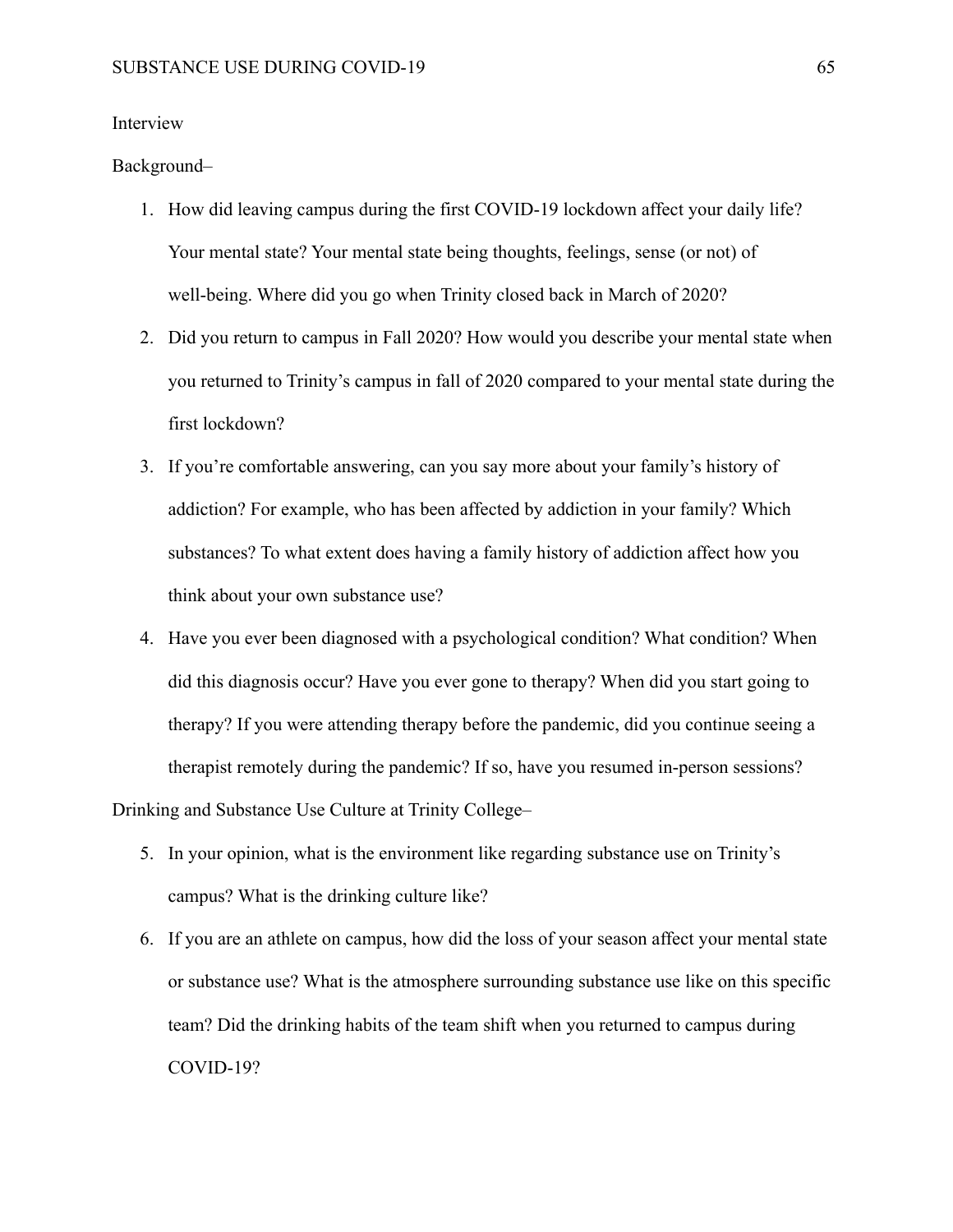7. If you are in Greek life, what effect did not being with your organization due to COVID-19 have on your mental state and or substance use? Did the drinking patterns of your organization shift when you returned to campus due to COVID-19?

Changes in Alcohol Intake–

- 8. Describe your alcohol consumption in a typical week before campus closed (pre-March 2020). How many days a week would you say you were drinking? How much would you drink on an average day? What were the main reasons you were drinking during this time (social, enhancement, conformity, coping)?
- 9. Is there a certain type of alcohol that is your drink of choice?
- 10. Describe your alcohol consumption in a typical week post-closure of campus (March 2020-August 2020). How many days a week would you say you were drinking? How much would you drink on an average day? What were the main reasons you were drinking during this time (social, enhancement, conformity, coping)?
- 11. Did the type of alcohol you drank when you were gone from campus change?
- 12. Describe your alcohol consumption in a typical week after returning to campus (September 2020). How many days a week would you say you were drinking? How much would you drink on an average day? What were the main reasons you were drinking during this time (social, enhancement, conformity, coping)?

13. Can you describe how your patterns have shifted since that time (the last 14 months)? Other Substances–

14. If interviewee uses nicotine: did your nicotine use habits change at all during the first COVID-19 lockdown and when you returned to campus? If so, how? What were your